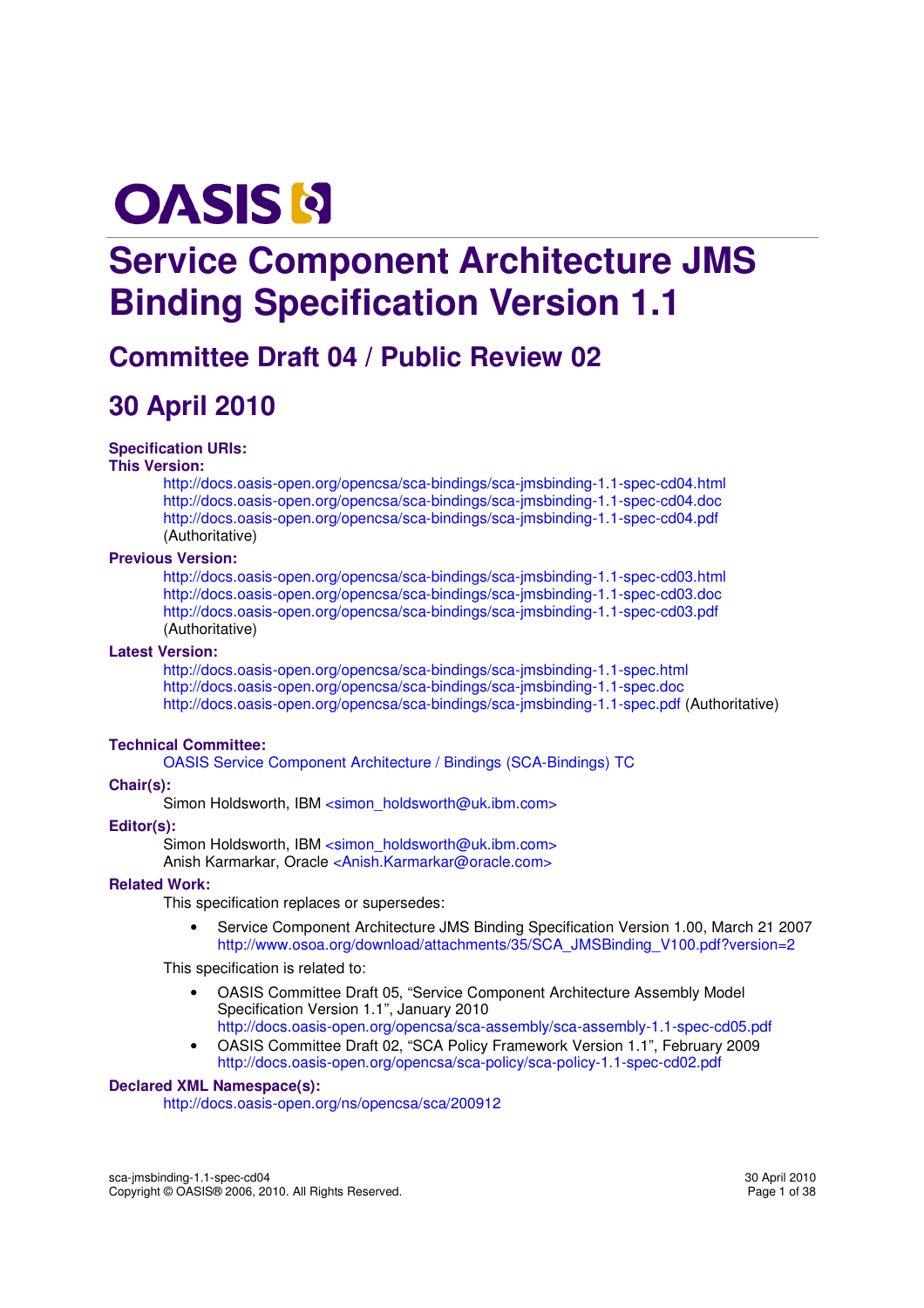#### **Abstract:**

This document specifies the means by which SCA composites and components, as defined in the SCA Assembly Specification **[SCA-Assembly]**, connect to and access services using a messaging protocol. The connectivity is based on the Java Messaging Service **[JMS]** and is provided by a binding.jms element which applies to the references and services of an SCA component or composite.

The JMS binding provides JMS-specific details of the connection to the required JMS resources. It supports the use of Queue and Topic type destinations.

The binding is especially well suited for use by services and references of composites that are directly deployed, as opposed to composites that are used as implementations of higher-level components. Services and references of deployed composites become system-level services and references, which are intended to be used by non-SCA clients.

#### **Status:**

This document was last revised or approved by the OASIS Service Component Architecture / Bindings (SCA-Bindings) TC on the above date. The level of approval is also listed above. Check the "Latest Version" or "Latest Approved Version" location noted above for possible later revisions of this document.

Technical Committee members should send comments on this specification to the Technical Committee's email list. Others should send comments to the Technical Committee by using the "Send A Comment" button on the Technical Committee's web page at http://www.oasisopen.org/committees/sca-bindings/.

For information on whether any patents have been disclosed that may be essential to implementing this specification, and any offers of patent licensing terms, please refer to the Intellectual Property Rights section of the Technical Committee web page (http://www.oasisopen.org/committees/sca-bindings/ipr.php.

The non-normative errata page for this specification is located at http://www.oasisopen.org/committees/sca-bindings/.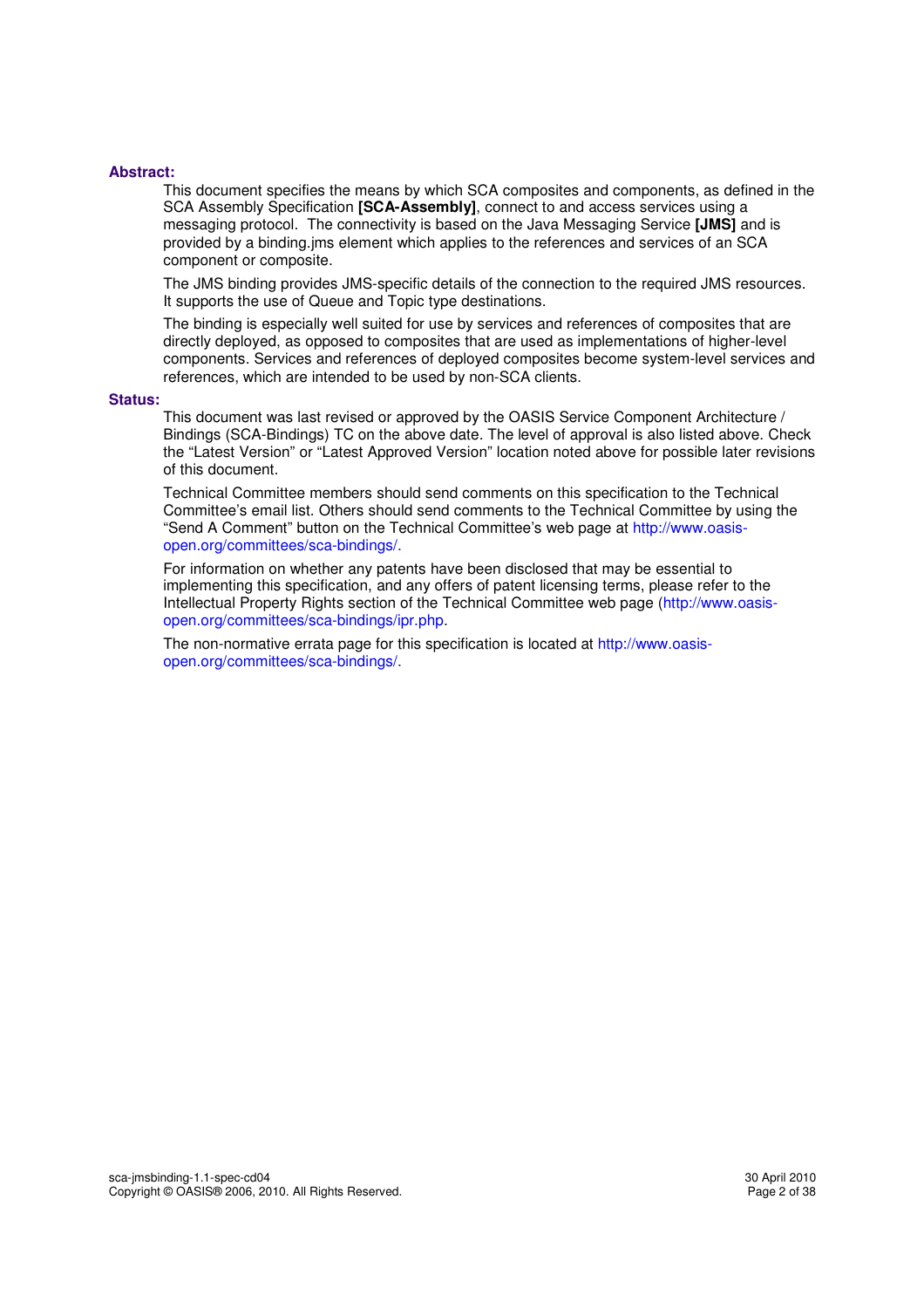# **Notices**

Copyright © OASIS® 2006, 2010. All Rights Reserved.

All capitalized terms in the following text have the meanings assigned to them in the OASIS Intellectual Property Rights Policy (the "OASIS IPR Policy"). The full Policy may be found at the OASIS website.

This document and translations of it may be copied and furnished to others, and derivative works that comment on or otherwise explain it or assist in its implementation may be prepared, copied, published, and distributed, in whole or in part, without restriction of any kind, provided that the above copyright notice and this section are included on all such copies and derivative works. However, this document itself may not be modified in any way, including by removing the copyright notice or references to OASIS, except as needed for the purpose of developing any document or deliverable produced by an OASIS Technical Committee (in which case the rules applicable to copyrights, as set forth in the OASIS IPR Policy, must be followed) or as required to translate it into languages other than English.

The limited permissions granted above are perpetual and will not be revoked by OASIS or its successors or assigns.

This document and the information contained herein is provided on an "AS IS" basis and OASIS DISCLAIMS ALL WARRANTIES, EXPRESS OR IMPLIED, INCLUDING BUT NOT LIMITED TO ANY WARRANTY THAT THE USE OF THE INFORMATION HEREIN WILL NOT INFRINGE ANY OWNERSHIP RIGHTS OR ANY IMPLIED WARRANTIES OF MERCHANTABILITY OR FITNESS FOR A PARTICULAR PURPOSE.

OASIS requests that any OASIS Party or any other party that believes it has patent claims that would necessarily be infringed by implementations of this OASIS Committee Specification or OASIS Standard, to notify OASIS TC Administrator and provide an indication of its willingness to grant patent licenses to such patent claims in a manner consistent with the IPR Mode of the OASIS Technical Committee that produced this specification.

OASIS invites any party to contact the OASIS TC Administrator if it is aware of a claim of ownership of any patent claims that would necessarily be infringed by implementations of this specification by a patent holder that is not willing to provide a license to such patent claims in a manner consistent with the IPR Mode of the OASIS Technical Committee that produced this specification. OASIS may include such claims on its website, but disclaims any obligation to do so.

OASIS takes no position regarding the validity or scope of any intellectual property or other rights that might be claimed to pertain to the implementation or use of the technology described in this document or the extent to which any license under such rights might or might not be available; neither does it represent that it has made any effort to identify any such rights. Information on OASIS' procedures with respect to rights in any document or deliverable produced by an OASIS Technical Committee can be found on the OASIS website. Copies of claims of rights made available for publication and any assurances of licenses to be made available, or the result of an attempt made to obtain a general license or permission for the use of such proprietary rights by implementers or users of this OASIS Committee Specification or OASIS Standard, can be obtained from the OASIS TC Administrator. OASIS makes no representation that any information or list of intellectual property rights will at any time be complete, or that any claims in such list are, in fact, Essential Claims.

The names "OASIS", "SCA" and "Service Component Architecture" are trademarks of OASIS, the owner and developer of this specification, and should be used only to refer to the organization and its official outputs. OASIS welcomes reference to, and implementation and use of, specifications, while reserving the right to enforce its marks against misleading uses. Please see http://www.oasisopen.org/who/trademark.php for above guidance.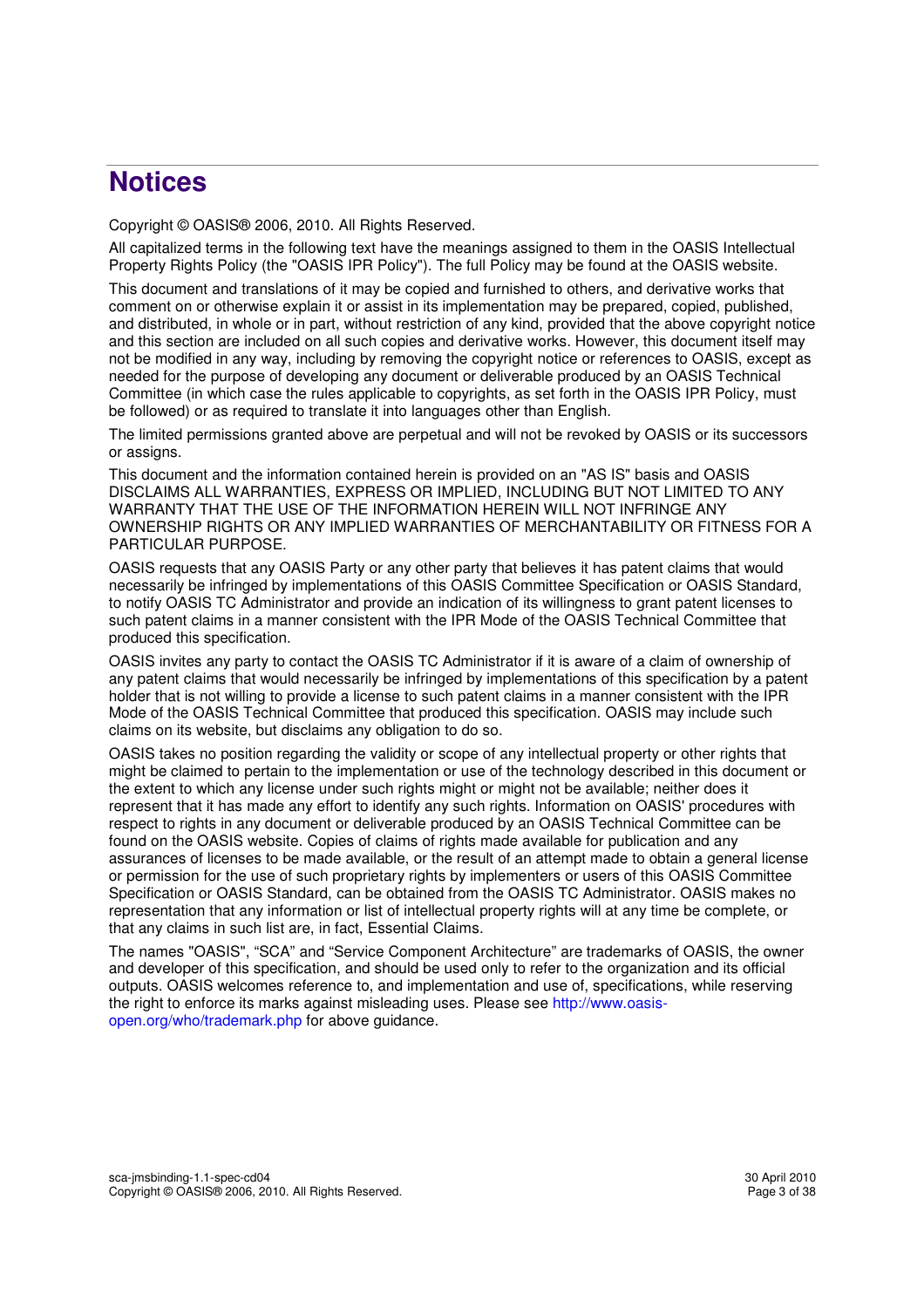# **Table of Contents**

| $\mathbf{1}$ |  |
|--------------|--|
|              |  |
|              |  |
|              |  |
|              |  |
| 2            |  |
| 3            |  |
|              |  |
|              |  |
|              |  |
| 4            |  |
|              |  |
|              |  |
|              |  |
| 5            |  |
| 6            |  |
|              |  |
|              |  |
|              |  |
|              |  |
|              |  |
|              |  |
|              |  |
| 7            |  |
|              |  |
|              |  |
|              |  |
|              |  |
|              |  |
|              |  |
|              |  |
| 8            |  |
|              |  |
|              |  |
| А.           |  |
| В.           |  |
| C.           |  |
| D.           |  |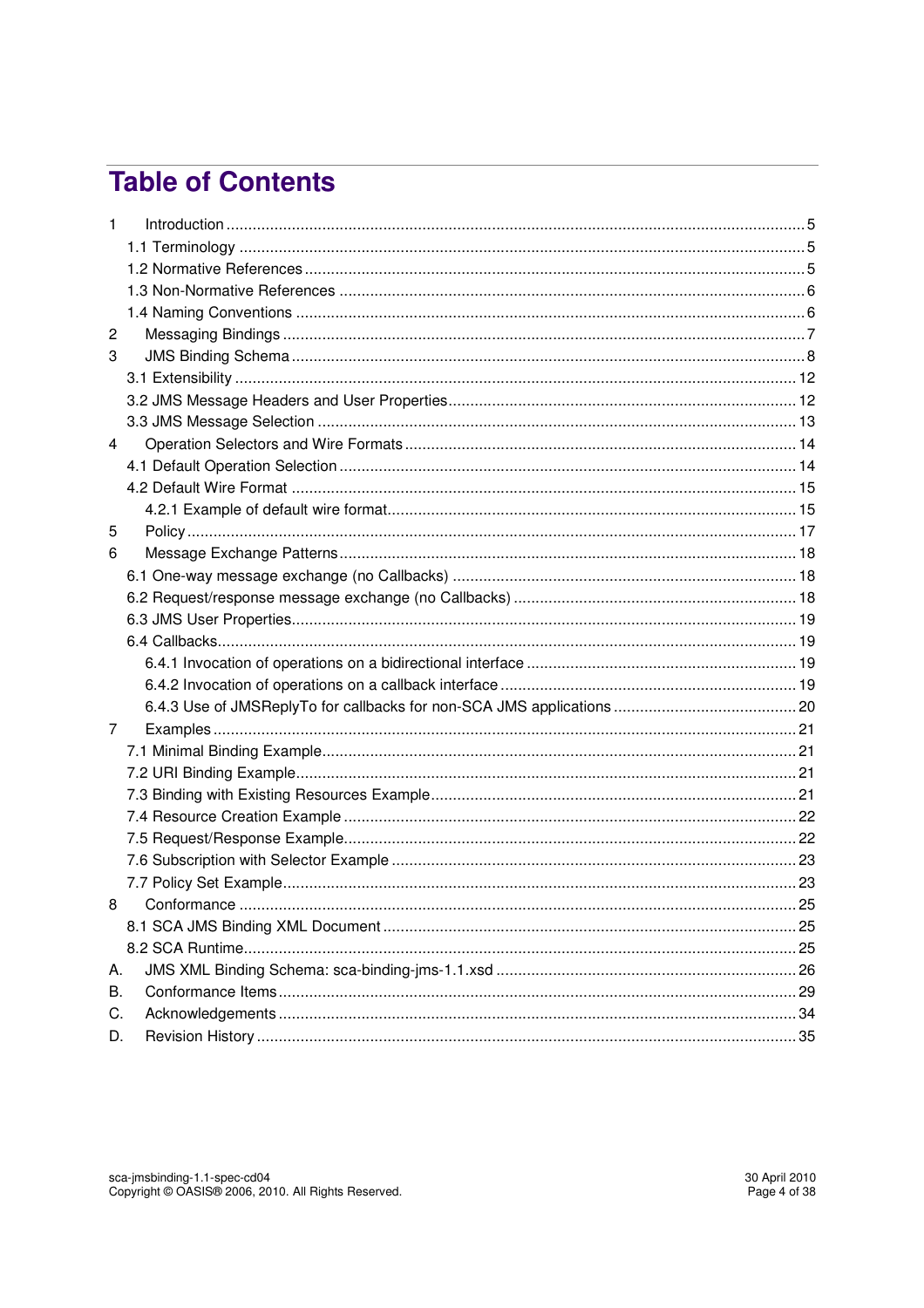# <sup>1</sup>**1 Introduction**

- 2 This document specifies the means by which SCA composites and components, as defined in the SCA<br>3 Assembly Specification **ISCA-Assembly** 1, connect to and access services using a messaging protocol.
- Assembly Specification **[SCA-Assembly]**, connect to and access services using a messaging protocol.
- 4 The connectivity is based on the Java Messaging Service **[JMS]** and is provided by a binding.jms
- 5 element which applies to the references and services of an SCA component or composite.
- 6 The JMS binding provides JMS-specific details of the connection to the required JMS resources. It<br>7 supports the use of Queue and Topic type destinations. supports the use of Queue and Topic type destinations.
- 8 The binding is especially well suited for use by services and references of composites that are directly
- 9 deployed, as opposed to composites that are used as implementations of higher-level components.
- 10 Services and references of deployed composites become system-level services and references, which
- 11 are intended to be used by non-SCA clients.

### 12 **1.1 Terminology**

- 13 The key words "MUST", "MUST NOT", "REQUIRED", "SHALL", "SHALL NOT", "SHOULD", "SHOULD
- 14 NOT", "RECOMMENDED", "MAY", and "OPTIONAL" in this document are to be interpreted as described 15 in RFC Keywords [RFC2119].
- 16 This specification uses predefined namespace prefixes throughout; they are given in the following list.
- 17 Note that the choice of any namespace prefix is arbitrary and not semantically significant.
- 18

| <b>Prefix</b> | Namespace                                          | <b>Notes</b>                            |
|---------------|----------------------------------------------------|-----------------------------------------|
| XS            | "http://www.w3.org/2001/XMLSchema"                 | Defined by XML Schema 1.0 specification |
| sca           | "http://docs.oasis-open.org/ns/opencsa/sca/200912" | Defined by the SCA specifications       |

19 Table 1-1: Prefixes and Namespaces used in this specification

### 20 **1.2 Normative References**

| 21             | [RFC2119]      | S. Bradner, Key words for use in RFCs to Indicate Requirement Levels,                                                                                                                 |
|----------------|----------------|---------------------------------------------------------------------------------------------------------------------------------------------------------------------------------------|
| 22             |                | http://www.ietf.org/rfc/rfc2119.txt, IETF RFC 2119, March 1997.                                                                                                                       |
| 23             | [JMS]          | Java™ Message Service Specification v1.1 http://java.sun.com/products/jms/                                                                                                            |
| 24<br>25       | <b>IWSDLI</b>  | E. Christensen et al, Web Service Description Language (WSDL) 1.1,<br>http://www.w3.org/TR/2001/NOTE-wsdl-20010315, W3C Note, March 15 2001.                                          |
| 26<br>27<br>28 |                | R. Chinnici et al, Web Service Description Language (WSDL) Version 2.0 Part 1:<br>Core Language, http://www.w3.org/TR/2007/REC-wsdl20-20070626/, W3C<br>Recommendation, June 26 2007. |
| 29             | <b>IJCA151</b> | J2EE Connector Architecture Specification Version 1.5                                                                                                                                 |
| 30             |                | http://java.sun.com/j2ee/connector/                                                                                                                                                   |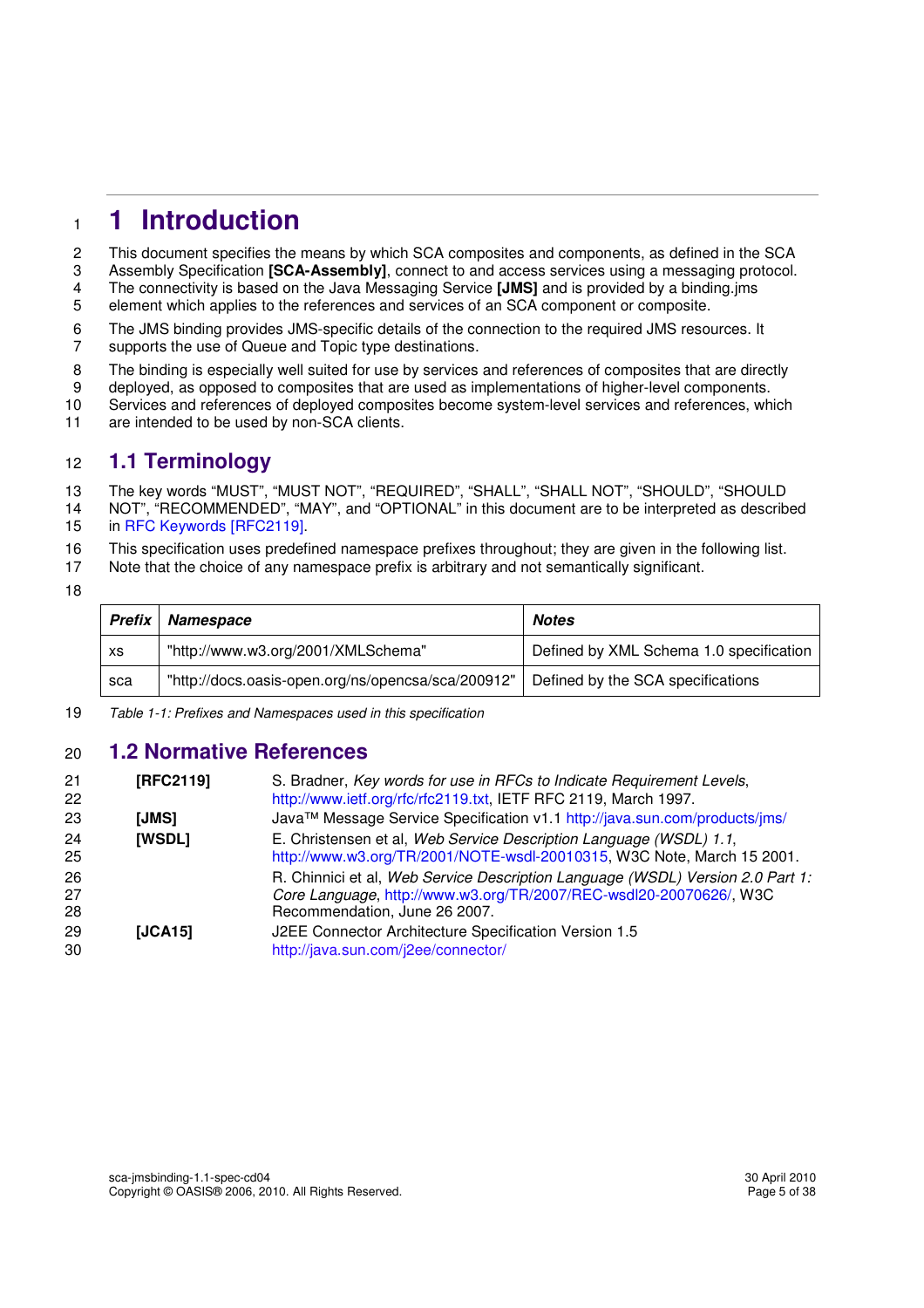| 31 | [IETFJMS]      | M. Phillips, P. Easton, D. Rokicki, E. Johnson, URI Scheme for Java™ Message           |
|----|----------------|----------------------------------------------------------------------------------------|
| 32 |                | Service 1.0 http://tools.ietf.org/id/draft-merrick-jms-uri-06.txt, IETF Internet-Draft |
| 33 |                | June $20091$                                                                           |
| 34 | [SCA-Assembly] | OASIS Committee Draft 05, "Service Component Architecture Assembly Model               |
| 35 |                | Specification Version 1.1", January 2010                                               |
| 36 |                | http://docs.oasis-open.org/opencsa/sca-assembly/sca-assembly-1.1-spec-                 |
| 37 |                | cd05.pdf                                                                               |
| 38 | [SCA-Policy]   | OASIS Committee Draft 02, "SCA Policy Framework Specification Version 1.1",            |
| 39 |                | February 2009                                                                          |
| 40 |                | http://docs.oasis-open.org/opencsa/sca-policy/sca-policy-1.1-spec-cd02.pdf             |

### 41 **1.3 Non-Normative References**

42 N/A

-

### 43 **1.4 Naming Conventions**

44 The naming conventions used by artefacts defined in this specification are:

- 45 The naming conventions defined by section 1.3 of the SCA Assembly Specification [SCA-Assembly].
- 46 Where the names of elements and attributes consist partially or wholly of acronyms, the letters of the 47 acronyms use the same case. When the acronym appears at the start of the name of an element or 48 an attribute, or after a period, it is in lower case. If it appears elsewhere in the name of an element or 49 an attribute, it is in upper case. For example, an attribute might be named "uri" or "jndiURL".
- 50 Where the names of types consist partially or wholly of acronyms, the letters of the acronyms are in 51 all upper case. For example, an XML Schema type might be named "JCABinding" or "MessageID".
- 52 Values, including local parts of QName values, follow the rules for names of elements and attributes 53 as stated above, with the exception that the letters of acronyms are in all upper case. For example, a 54 value might be "JMSDefault" or "namespaceURI".

<sup>&</sup>lt;sup>1</sup> Note that this URI scheme is currently in draft. The reference for this specification will be updated when the IETF standard is finalized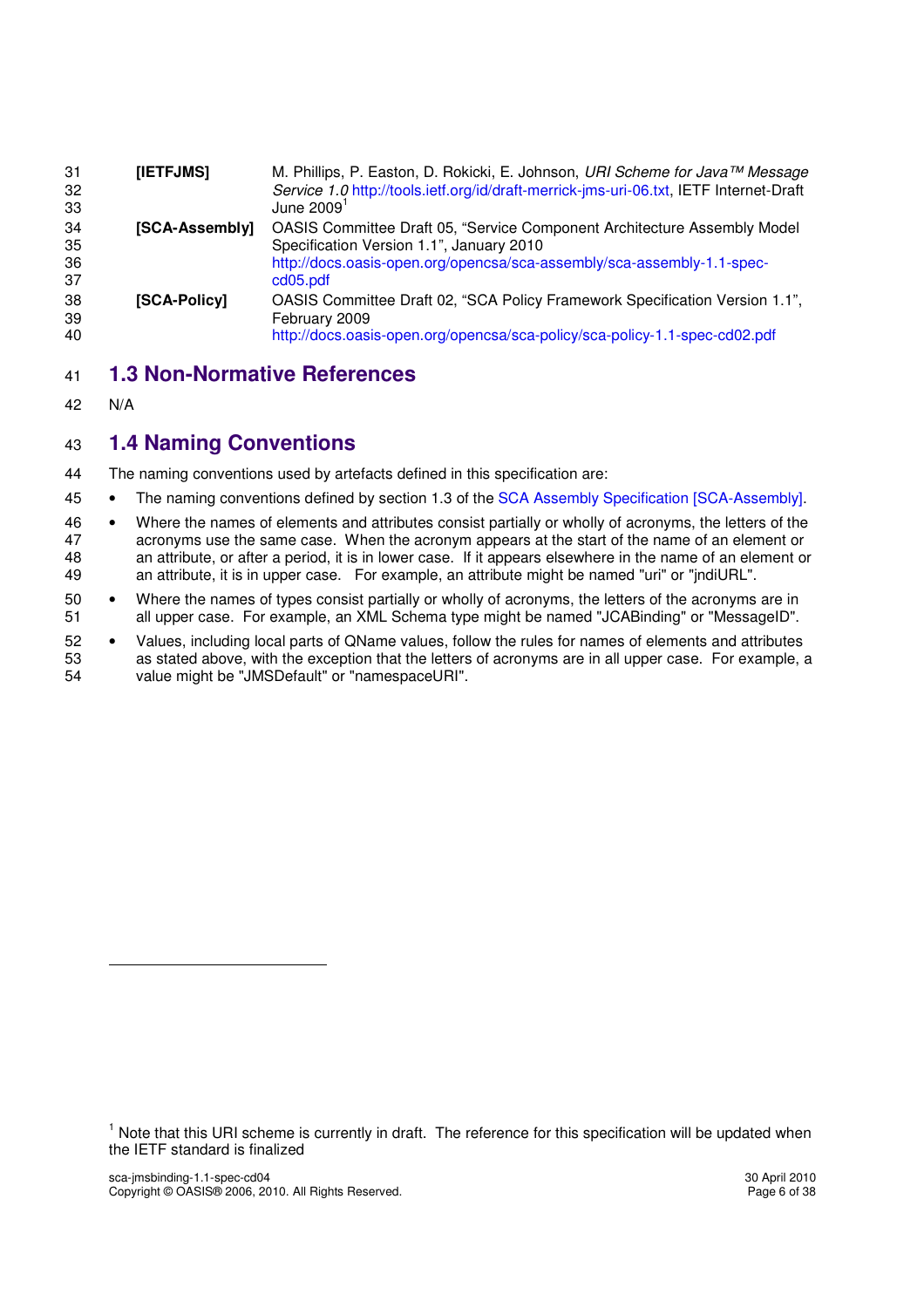# <sup>55</sup>**2 Messaging Bindings**

56 Messaging bindings form a category of SCA bindings that represent the interaction of SCA composites 57 with messaging providers. It is felt that documenting, and following this pattern is beneficial for 57 with messaging providers. It is felt that documenting, and following this pattern is beneficial for 58 implementers of messaging bindings. although it is not strictly necessary.

- implementers of messaging bindings, although it is not strictly necessary.
- 59 This pattern is embodied in the JMS binding, described later.
- 60 Messaging bindings utilize operation selector and wire format elements to provide the mapping from the
- 61 native messaging format to an invocation on the target component. A default operation selection and
- 62 data binding behavior is identified, along with any associated properties.
- 63 In addition, each operation can have specific properties defined, that influence the way native messages 64 are processed depending on the operation being invoked.
- are processed depending on the operation being invoked.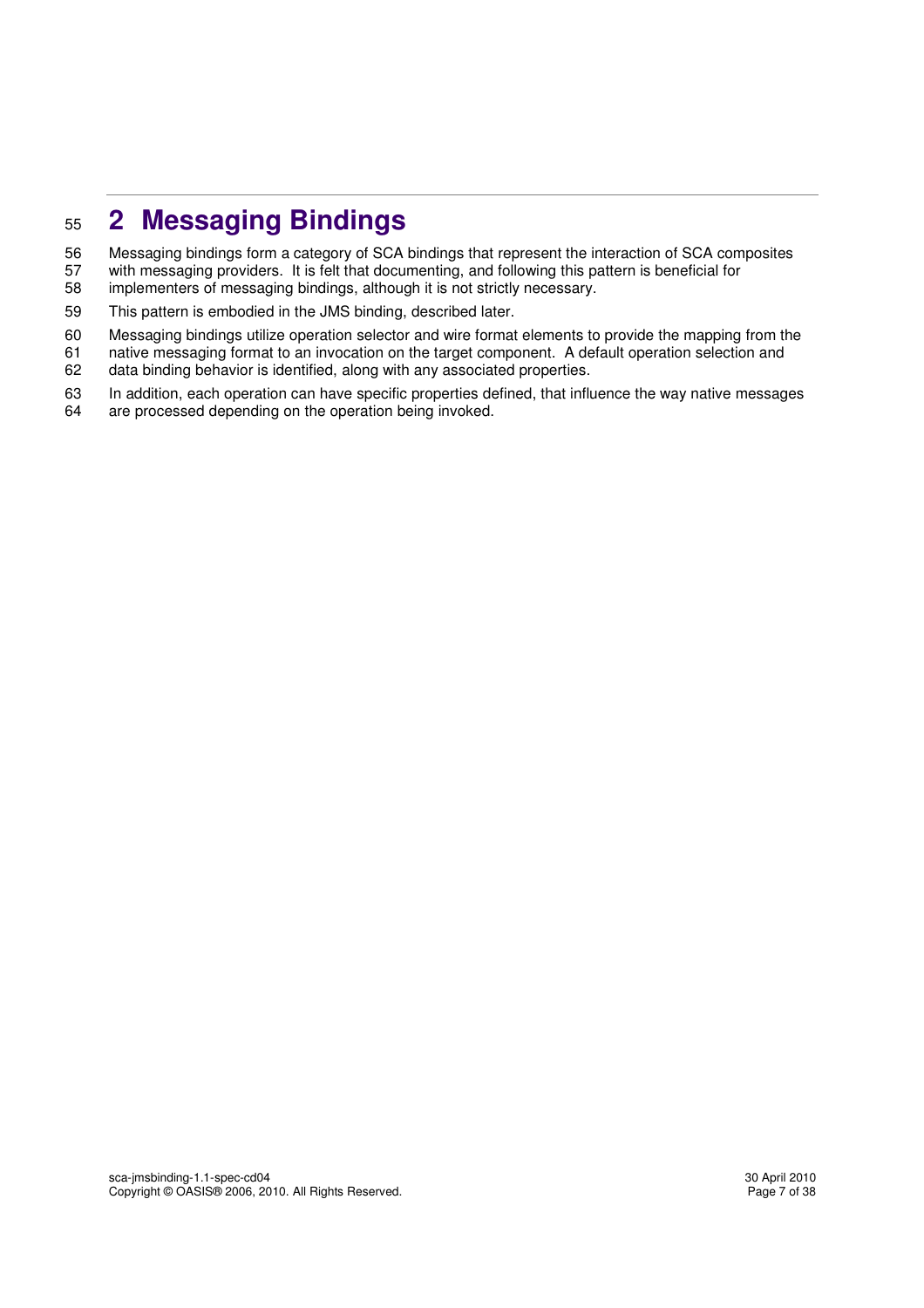# <sup>65</sup>**3 JMS Binding Schema**

66 The JMS binding element is defined by the pseudo-schema in Snippet 3-1.

```
67 <br />
<br />
<br />
<br />
of the state of the state of the state of the state<br />
initialContextFactory="xs:
<br />
initialContextFactory="xs:
<br />
initialContextFactory="xs:
<br />
initialContextFactory="xs:
<br 
 68 initialContextFactory="xs:anyURI"?<br>69 indiURL="xs:anyURI"?
 69 jndiURL="xs:anyURI"?<br>
70 name="NCName"?<br>
71 requires="list of QN<br>
72 policySets="list of QN<br>
73 uri="xs:anyURI"? ><br>
74 <destination jndiName="xs:any<br>
75 create="always"<br>
76 <property name="NMTOKEN"<br>
77 </destination>?
                                 name="NCName"?
                                 requires="list of QName"?
                                 policySets="list of QName"?
                                  uri="xs:anyURI"? >
                     74 <destination jndiName="xs:anyURI"? type="queue or topic"? 
                                      create="always or never or ifNotExist"?>
                          76 <property name="NMTOKEN" type="NMTOKEN"?>* 
 77 </destination>?<br>78 <connectionFact>
 78 <connectionFactory jndiName="xs:anyURI"?<br>79 create="always or nev
 79 create="always or never or ifNotExist"?><br>80 create="NMTOKEN" type="NMTOKEN"?>*
                          80 <property name="NMTOKEN" type="NMTOKEN"?>* 
 81 </connectionFactory>?<br>82 <activationSpecindiN
 82 <activationSpec jndiName="xs:anyURI"?<br>83 create="always or nev
 83 create="always or never or ifNotExist"?><br>84 corresponding the control of the control of the control of the control of the control of the control of the control of the control of the control of the control of the contr
 84 <property name="NMTOKEN" type="NMTOKEN"?>*<br>85 </activationSpec>?
                     85 </activationSpec>? 
 86<br>87
 87 <response><br>88 <sesponse>
 88 <destination jndiName="xs:anyURI"? type="queue or topic"?<br>89 create="always or never or ifNotExist"?>
  89 89 create="always or never or ifNotExist"?>
  90 <property name="NMTOKEN" type="NMTOKEN"?>*
 91 </destination>?<br>92 <connectionFactor
 92 <connectionFactory jndiName="xs:anyURI"?<br>93 create="always or nev
 93 create="always or never or ifNotExist"?><br>94 cproperty name="NMTOKEN" type="NMTOKEN"?>*
 94 <property name="NMTOKEN" type="NMTOKEN"?>*<br>95 </connectionFactory>?
 95 </connectionFactory>?<br>96 < activationSpec indiN
 96 <activationSpec jndiName="xs:anyURI"?<br>97 <activationSpec for example \frac{m}{2}97 create="always or never or ifNotExist"?><br>98 control of the control of the control of the control of the control of the control of the control of the control of the control of the control of the control of the control of
 98 <property name="NMTOKEN" type="NMTOKEN"?>*<br>99 </activationSpec>?
99 </activationSpec>?<br>100 <wireFormat/>?
100 <wireFormat/>?<br>101 </response>?
                     </response>?
102 
103 <resourceAdapter name="NMTOKEN">?<br>104 <br/>>>>>>>>>> <property name="NMTOKEN" type
104 <property name="NMTOKEN" type="NMTOKEN"?>*<br>105 </resourceAdapter>?
                     </resourceAdapter>?
106 
107 <headers type="string"?<br>108 deliveryMode="
108 deliveryMode="persistent or nonpersistent"?<br>109 timeToLive="long"?
109 timeToLive="long"?<br>110 priority="0..9"?
110 priority="0 .. 9"?> 
111 <property name="NMTOKEN" type="NMTOKEN"?>*<br>112 </headers>?
                     </headers>?
113 
114 <messageSelection selector="string"?> 
115 <property name="NMTOKEN" type="NMTOKEN"?>*<br>116 </messageSelection>?
                     </messageSelection>?
117 
118 < operationProperties name="string" nativeOperation="string"?><br>119 < operaty name="NMTOKEN" type="NMTOKEN"?>*
119 <property name="NMTOKEN" type="NMTOKEN"?>*<br>120 <headers type="string"?
120 <headers type="string"?<br>121 deliveryMode="
121 deliveryMode="persistent or nonpersistent"?<br>122 timeToLive="long"?
122 timeToLive="long"?<br>123 priority="0...9"?
                                       priority="0 .. 9"?>
```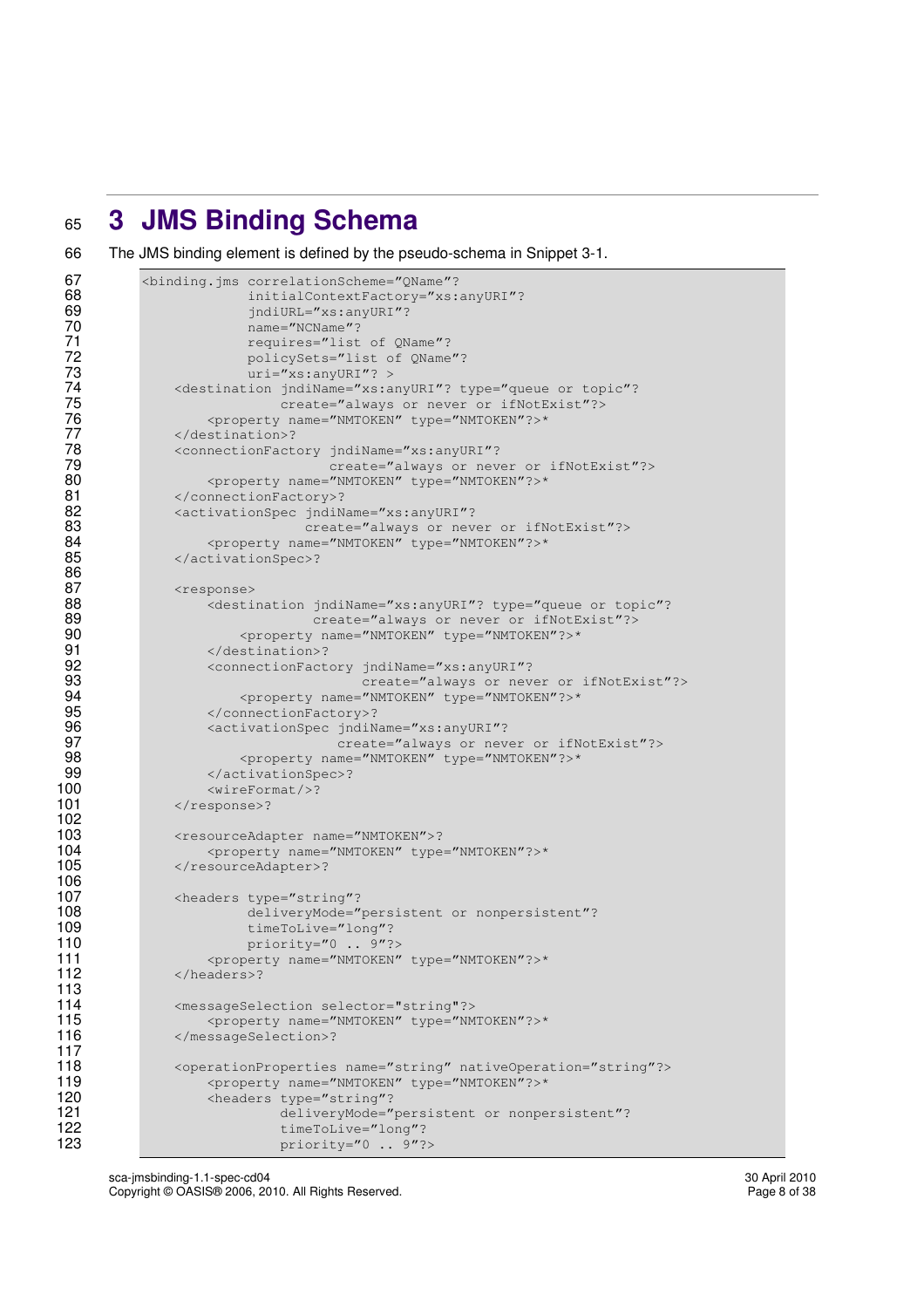```
124 <property name="NMTOKEN" type="NMTOKEN"?>*<br>125 </headers>?
125 </headers>?<br>126 </operationProp
                 126 </operationProperties>* 
127<br>128
128 <wireFormat ... />?<br>129 <operationSelector
                 <operationSelector ... />?
130 \langlebinding.jms>
```
- 131 Snippet 3-1: binding.jms Pseudo-Schema
- 132 The binding can be used in one of two ways, either identifying existing JMS [JMS] resources using JNDI 133 names, or providing the required information to enable the JMS resources to be created.
- 134 The **binding.jms** element has the attributes:
- 135 **/binding.jms** This is the JMS binding element. The element is extensible so that JMS binding 136 implementers can add additional JMS provider-specific attributes and elements although such 137 extensions are not guaranteed to be portable across runtimes.
- 138 **/binding.jms/@uri**  as defined in the SCA Assembly Specification [SCA-Assembly]. This attribute 139 identifies the destination, connection factory or activation spec, and other properties to be used to 140 send/receive the JMS message. There is an implicit **@create="never"** for the resources referred to 141 in the **@uri** attribute. Message header properties and the message selector set via the **@uri** attribute 142 take precedence over those specified in binding elements as defined in section 3.2.
- 143 The value of the **@uri** attribute MUST have the format defined by the IETF URI Scheme for Java™ 144 Message Service 1.0 [IETFJMS] [BJM30001].
- 145 Snippet 3-2 illustrates the structure of the URI and the set of property names that have specific 146 semantics:
- 147 jms:jndi:<jms-dest>?
- 148 jndiURL=<jndi-url> &<br>149 indiInitialContextFa
- 149 indiInitialContextFactory=<jndi-initial-context-factory> &<br>150 indiConnectionFactoryName=<Connection-Factory-Name> &
- 150 jndiConnectionFactoryName=<Connection-Factory-Name> &<br>151 deliveryMode=<Delivery-Mode> &
- 151 deliveryMode=<Delivery-Mode> &<br>152 timeToLive=<Time-To-Live> &
- 152 timeToLive=<Time-To-Live> &<br>153 priority=<Priority> &
- 153 priority=<Priority> &<br>154 selector=<Message-Sel
- selector=<Message-Selector> &
- 155 <param-name>=<param-value> & …
- 156 Snippet 3-2: JMS URI Structure
- 157 When the **@uri** attribute is specified, the SCA runtime MUST raise an error if the referenced 158 resources do not already exist [BJM30002].
- 159 When the **@uri** attribute is specified, the **destination** element MUST NOT be present [BJM30034].
- 160 **/binding.jms/@name** as defined in the SCA Assembly Specification [SCA-Assembly].
- 161 **/binding.jms/@requires** as defined in the SCA Assembly Specification [SCA-Assembly].
- 162 **/binding.jms/@policySets** as defined in the SCA Assembly Specification [SCA-Assembly].
- 163 **/binding.jms/@correlationScheme**  identifies the correlation scheme used when sending reply or 164 callback messages, default value is **"sca:messageID"**.
- 165 If the value of the **@correlationScheme** attribute is "**sca:messageID**" the SCA runtime MUST set 166 the correlation ID of replies to the message ID of the corresponding request [BJM30003].
- 167 If the value of the **@correlationScheme** attribute is "**sca:correlationID**" the SCA runtime MUST set 168 the correlation ID of replies to the correlation ID of the corresponding request [BJM30004].
- 169 If the value of the **@correlationScheme** attribute is "**sca:none**" the SCA runtime MUST NOT set the 170 **correlation ID**[BJM30005].
- 171 SCA runtimes MAY allow other values of the **@correlationScheme** attribute to indicate other
- 172 correlation schemes [BJM30006].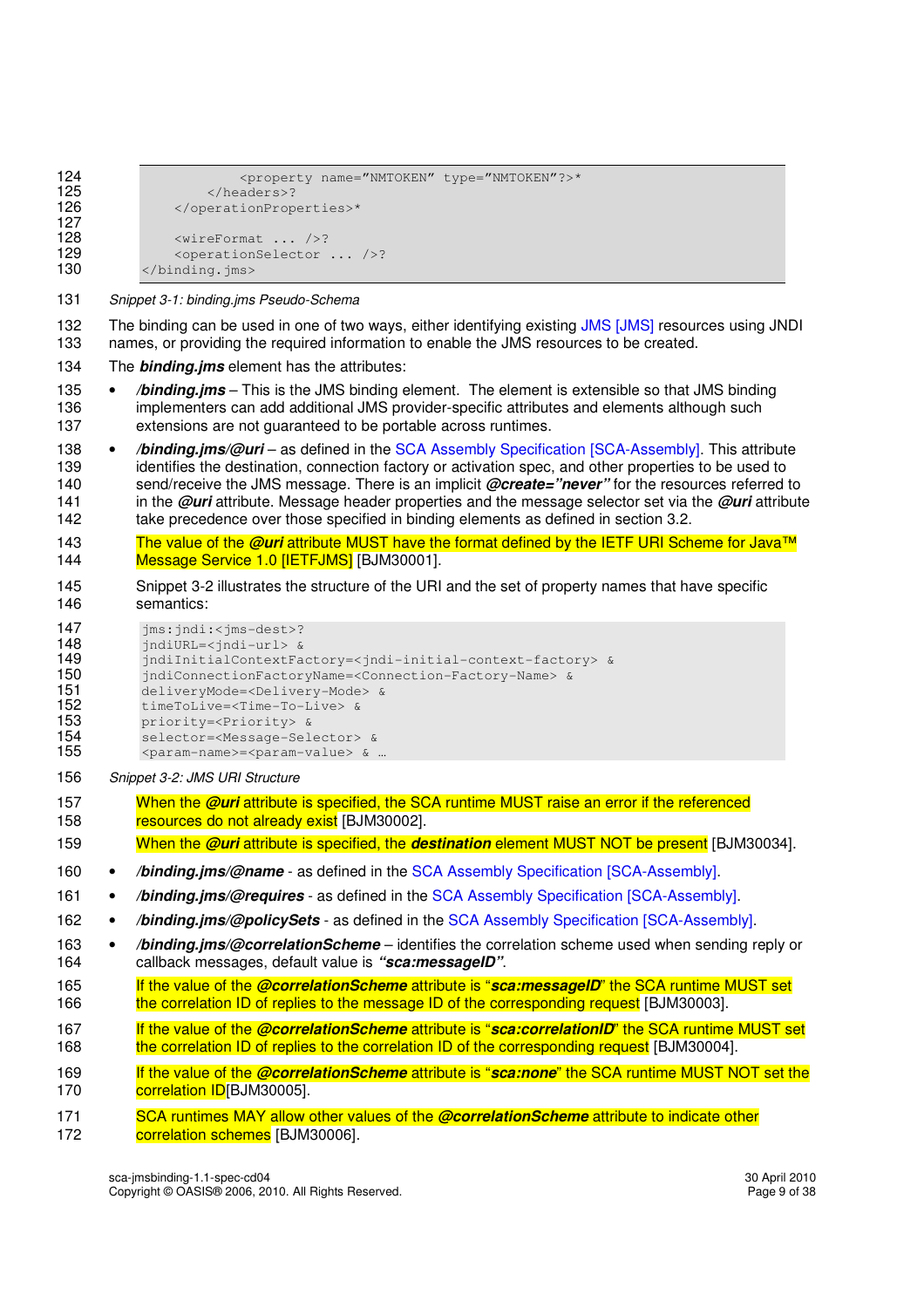- 173 **/binding.jms/@initialContextFactory**  the name of the JNDI initial context factory.
- 174 /binding.jms/@jndiURL the URL for the JNDI provider.
- 175 **/binding.jms/destination** identifies the destination that is to be used to process requests by this 176 binding.
- 177 **/binding.jms/destination/@type** the type of the request destination. Valid values are "**queue**" and 178 "**topic**". The default value is "**queue**".
- 179 Whatever the value of the **destination/@type** attribute, the runtime MUST ensure a single response 180 is delivered for request/response operations [BJM30010].
- <sup>181</sup> **binding.jms/destination/@jndiName** the JNDI name of the JMS Destination that the binding uses 182 to send or receive messages. The behaviour of this attribute is determined by the value of the 183 **@create** attribute as follows:
- 184 If the **@create** attribute value for a **destination**, **connectionFactory** or **activationSpec** element 185 is "**always**" and the **@jndiName** attribute is present and the resource cannot be created at the 186 location specified by the **@jndiName** attribute then the SCA runtime MUST raise an error 187 [BJM30011].
- 188 If the **@create** attribute value for a **destination**, **connectionFactory** or **activationSpec** element 189 is "always" and the **@jndiName** attribute is not present and the resource cannot be created, then 190 **the SCA runtime MUST raise an error [BJM30037].**
- 191 If the **@jndiName** attribute is omitted this specification places no restriction on the JNDI location 192 of the created resource.
- 193 If the **@create** attribute value for a **destination**, **connectionFactory** or **activationSpec** element 194 is "**ifNotExist**" then the **@jndiName** attribute MUST specify the location of the possibly existing 195 **resource** [BJM30012].
- 196 If the **@create** attribute value for a **destination**, **connectionFactory** or **activationSpec** element 197 is "**ifNotExist**" and the resource does not exist at the location identified by the **@jndiName** 198 attribute and cannot be created there then the SCA runtime MUST raise an error [BJM30013].
- 199 If the **@create** attribute value for a **destination**, **connectionFactory** or **activationSpec** element 200 is "**ifNotExist**" and the **@jndiName** attribute refers to an existing resource that is not a JMS 201 Destination of the approprate type, a JMS connection factory or a JMS activation spec 202 **respectively then the SCA runtime MUST raise an error** [BJM30014].
- 203 If the **@create** attribute value for a **destination**, **connectionFactory** or **activationSpec** element 204 is "**never**" and the **@jndiName** attribute is not specified, or the resource is not present at the 205 location identified by the **@jndiName** attribute, or the location refers to a resource of an incorrect 206 type then the SCA runtime MUST raise an error [BJM30015].
- 207 **/binding.jms/destination/@create** indicates whether the destination should be created when the 208 containing composite is deployed. Valid values are "**always**", "**never**" and "**ifNotExist**". **"always"** 209 indicates that new resources are created for use by this binding; **"never"** indicates that existing 210 resources are used and none created; **"ifNotExist"** indicates that if the resources already exist those 211 are used, otherwise new ones are created. Refer to the **destination/@jndiName** attribute for a 212 detailed definition of each case. The default value is "**ifNotExist**".
- 213 **/binding.jms/destination/property** defines properties to be used to create the destination, if 214 required.
- 215 **/binding.jms/connectionFactory** identifies the connection factory that the binding uses to process 216 request messages. The attributes of this element follow the rules defined for the **destination** 217 element.
- 218 A **binding.jms** element MUST NOT include both a **connectionFactory** element and an 219 **activationSpec** element [BJM30017].
- 220 When the **connectionFactory** element is present, then the destination MUST be defined either by 221 the **destination** element or the **@uri** attribute [BJM30018].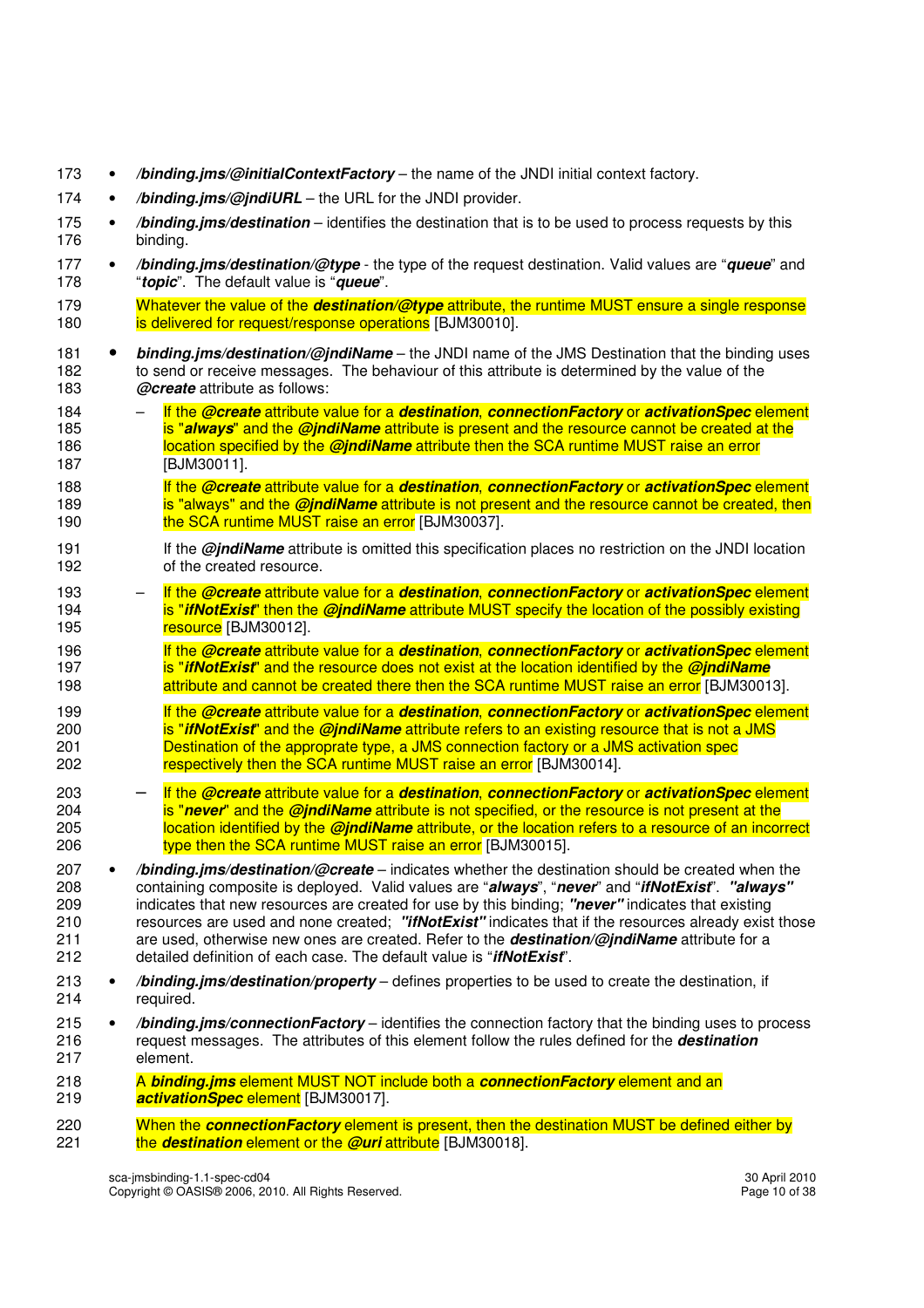- 222 **/binding.jms/activationSpec** identifies the activation spec that the binding uses to connect to a 223 JMS destination to process request messages. The attributes of this element follow the rules defined 224 for the **destination** element.
- 225 If the **activationSpec** element is present and the destination is also specified via a **destination** 226 element or the **@uri** attribute then it MUST refer to the same JMS destination as the **activationSpec** 227 [BJM30019].
- 228 The **activationSpec** element MUST NOT be present when the binding is being used for an SCA 229 reference [BJM30020].
- 230 **/binding.jms/response** defines the resources used for handling response messages (receiving 231 responses for a reference, and sending responses from a service).
- 232 **/binding.jms/response/destination** identifies the destination that is to be used to process 233 responses by this binding. Attributes follow the rules defined for the parent's **destination** element. 234 For a service, this destination is used to send responses to messages that have a null value for the 235 **JMSReplyTo** destination. For a reference, this destination is used to receive reply messages
- 236 **/binding.jms/response/connectionFactory** identifies the connection factory that the binding uses 237 to process response messages. The attributes of this element follow those defined for the 238 **destination** element.
- 239 A **response** element MUST NOT include both a **connectionFactory** element and an **activationSpec** 240 **element** [BJM30021].
- 241 **/binding.jms/response/activationSpec** identifies the activation spec that the binding uses to 242 connect to a JMS destination to process response messages. The attributes of this element follow 243 those defined for the **destination** element.
- 244 If a **response/destination** and **response/activationSpec** element are both specified they MUST 245 refer to the same JMS destination [BJM30022].
- 246 The **response/activationSpec** element MUST NOT be present when the binding is being used for an 247 **SCA service** [BJM30023].
- 248 **/binding.jms/response/wireFormat** identifies the wire format used by responses sent or received 249 by this binding. This value overrides the **wireFormat** specifed at the binding level. Wire formats for this binding are described in Section 4.
- 251 **/binding.jms/headers** this element specifies values to be set for standard JMS headers. These 252 values apply to requests from a reference and responses from a service. Section 3.2 defines the 253 priority rules for determining the values for JMS headers and user properties.
- 254 **/binding.jms/headers/@type, @deliveryMode, @timeToLive, @priority** specifies the value to 255 use for the JMS header property JMSType, JMSDeliveryMode, JMSTimeToLive or JMSPriority 256 respectively. Valid values for **@deliveryMode** are **"persistent"** and **"nonpersistent"**, corresponding 257 to the values defined in the JMS Specification **[JMS]** for the JMSDeliveryMode message header, with 258 **"persistent"** being the default; valid values for **@priority** are **"0"** to **"9"**, where **"0"** indicates lowest 259 priority and **"9"** highest priority, with **"4"** being the default; valid values for **@timeToLive** are positive 260 integers, with 0 indicating unlimited time and being the default value.
- 261 **/binding.jms/headers/property** specifies the value and type for the given JMS user property..
- 262 **/binding.jms/messageSelection** this element specifies JMS message selection options. This 263 element applies to a service receiving messages from the request destination or for a reference 264 receiving messages from the callback or reply-to destination.
- 265 **/binding.jms/messageSelection/@selector** specifies the value to use for the JMS message 266 selector. Section 3.3 defines the priority rules for determining the values for the message selector.
- 267 **/binding.jms/resourceAdapter** specifies name, type and properties of the Resource Adapter Java 268 bean.
- 269 The **resourceAdapter** element MUST be present when JMS resources are to be created for a JMS 270 provider that implements the JCA 1.5 Specification [JCA15] specification, and is ignored otherwise 271 [BJM30031].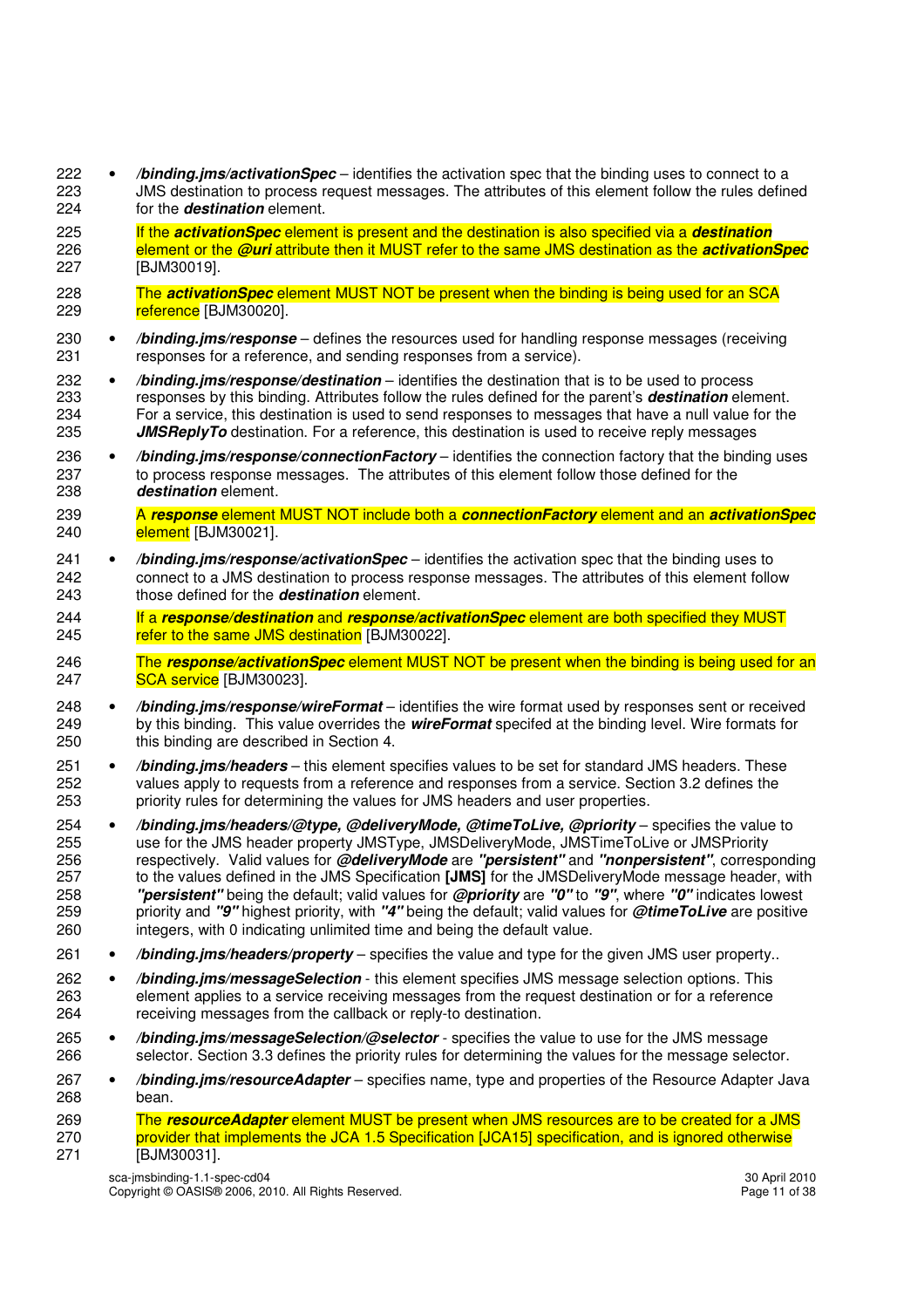- 272 SCA runtimes MAY place restrictions on the properties of the resource adapter Java bean that can be 273 set using the **resourceAdapter** element [BJM30028].
- 274 For JMS providers that do not implement the JCA 1.5 specification [JCA15], information necessary for 275 resource creation can be added in provider-specific elements or attributes allowed by the extensibility 276 of the **binding.jms** element.
- 277 **/binding.jms/operationProperties** specifies various properties that are specific to the processing of a particular operation.
- 279 **/binding.jms/operationProperties/@name** The name of the operation in the interface.
- 280 **/binding.jms/operationProperties/@selectedOperation** The value generated by the 281 **operationSelector** that corresponds to the operation in the service or reference interface identified 282 by the **operationProperties/@name** attribute. If this attribute is omitted then the value defaults to 283 the value of the **operationProperties/@name** attribute.
- 284 The value of the **operationProperties/@selectedOperation** attribute MUST be unique across the 285 containing **binding.jms** element [BJM30029].
- 286 **/binding.jms/operationProperties/property** specifies properties specific to this operation. These 287 properties are intended to be used to parameterize the **wireFormat** identified for the binding for a 288 particular operation.
- 289 The SCA runtime SHOULD make the **operationProperties** element corresponding to the 290 **selectedOperation** available to the **wireFormat** implementation [BJM30030].
- 291 **/binding.jms/operationProperties/headers** this element specifies values to be set for standard 292 JMS headers. These values apply to requests from a reference and responses from a service. 293 Section 3.2 defines the priority rules for determining the values for JMS headers and user properties.
- 294 **/binding.jms/operationProperties/headers/@type, @deliveryMode, @timeToLive, @priority** 295 specifies the value to use for the JMS header property JMSType, JMSDeliveryMode, JMSTimeToLive 296 or JMSPriority, respectively. Refer to the description of the **binding.jms/headers** element for the 297 valid values for these attributes.
- 298 **/binding.jms/operationProperties/headers/property** specifies the value and type for the given 299 JMS user property.
- 300 **/binding.jms/wireFormat** identifies the wire format used by requests and responses sent or 301 received by this binding. Wire formats for this binding are described in Section 4.
- 302 **/binding.jms/operationSelector** identifies the operation selector used when receiving requests for 303 a service. If specified for a reference this provides the default operation selector for callbacks if not 304 specified via a callback service element. Operation selectors for this binding are described in Section 305 3.2.
- 306 The **binding.jms** element MUST conform to the XML schema defined in sca-binding-jms-1.1.xsd 307 [BJM30036].

### 308 **3.1 Extensibility**

309 The JMS binding allows further customization of the binding element and its subelements with vendor

310 specific attributes or elements. This is done by providing extension points in the schema; refer to 311 Appendix A, "JMS XML Binding Schema: sca-binding-jms-1.1.xsd" for the locations of these extension

312 points.

### 313 **3.2 JMS Message Headers and User Properties**

314 The JMS binding can be configured to specify that JMS headers are set to specific values in messages 315 sent by the SCA runtime. The binding provides several places where JMS message headers and user 316 properties can be specified at different levels of granularity.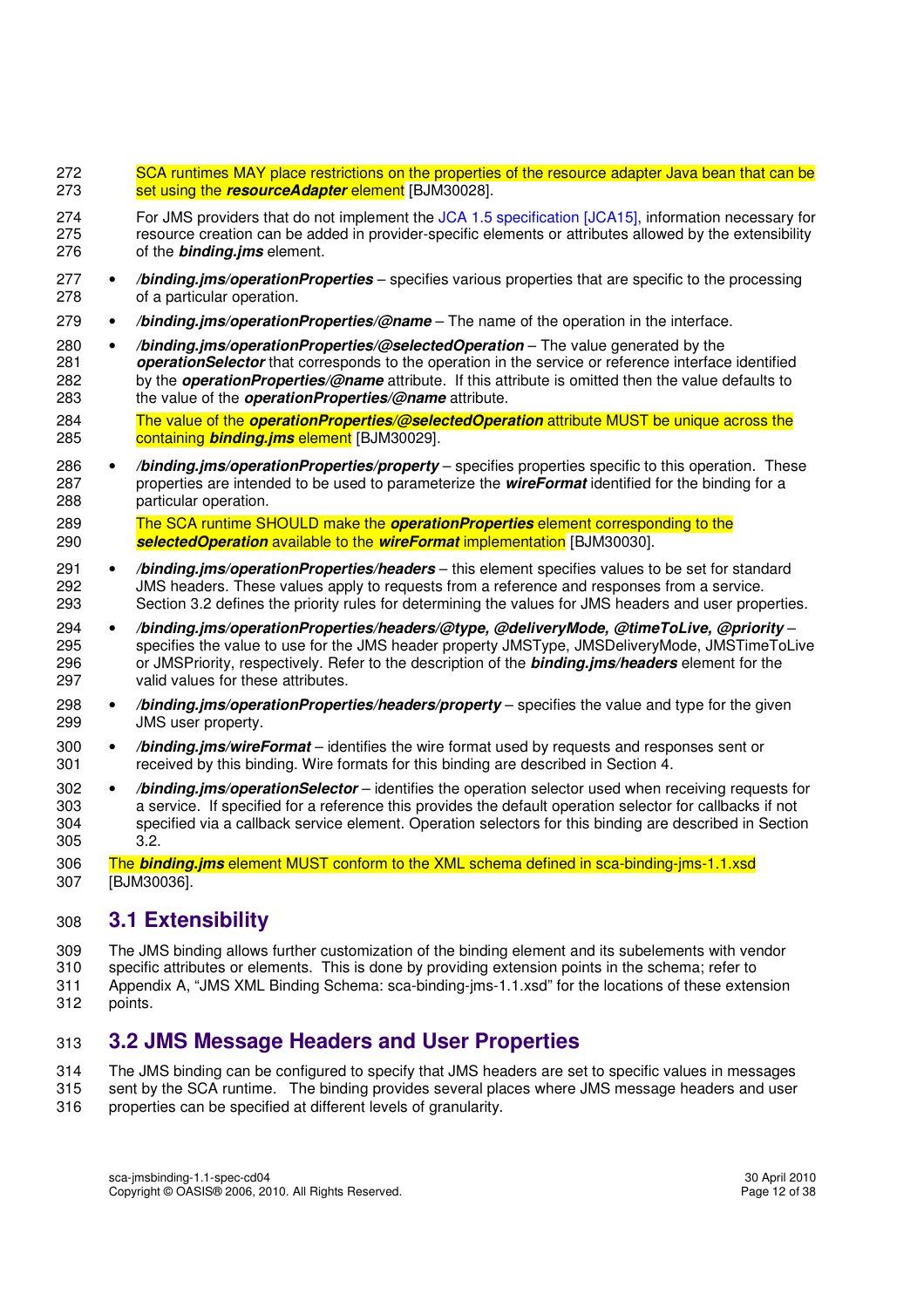- 
- 317 When sending messages for a JMS binding, the SCA runtime MUST set each of the JMSType,<br>318 JMSDeliveryMode, JMSTimeToLive and JMSPriority headers to values specified in the binding 318 JMSDeliveryMode, JMSTimeToLive and JMSPriority headers to values specified in the binding definition 319 **in the following priority order:**
- 320 1) the value for the header specified in the **@uri** attribute (highest priority);
- 321 2) the value for the header specified in the **operationProperties/headers** element matching the
- operation being invoked:
- 323 3) the value for the header specified in the **headers** element;
- 324 4) the default value for the header as specified by the definition of the **binding.jms/headers** element 325 (lowest priority) [BJM30024].
- 326 When sending messages for a JMS binding, the SCA runtime MUST set each named user property with 327 type and value specified in the binding definition in the following priority order:
- 328 1) the type and value for the named user property specified in an<br>329 **operationProperties/headers/property** element matching the nam
- 329 **operationProperties/headers/property** element matching the name of the operation being invoked 330 (highest priority);
- 331 2) the type and value for the named user property specified in a **headers/property** element (lowest 332 priority) [BJM30025].

### 333 **3.3 JMS Message Selection**

- 334 Message selectors can be specified for the JMS binding to receive a specific subset of messages from a 335 given destination, such that only messages that match the selector are delivered to a given JMS binding. 336 This allows more than one JMS binding to share a destination.
- 337 When receiving messages for a JMS binding, the SCA runtime MUST use a message selector if specified 338 in the binding definition in the following priority order:
- 339 1) the value for the message selector specified in the **@uri** attribute value's "selector" parameter 340 (highest priority);
- 341 2) the value for the message selector specified in the **messageSelection/@selector** attribute;
- 342 3) otherwise no message selector is used (lowest priority) [BJM30026].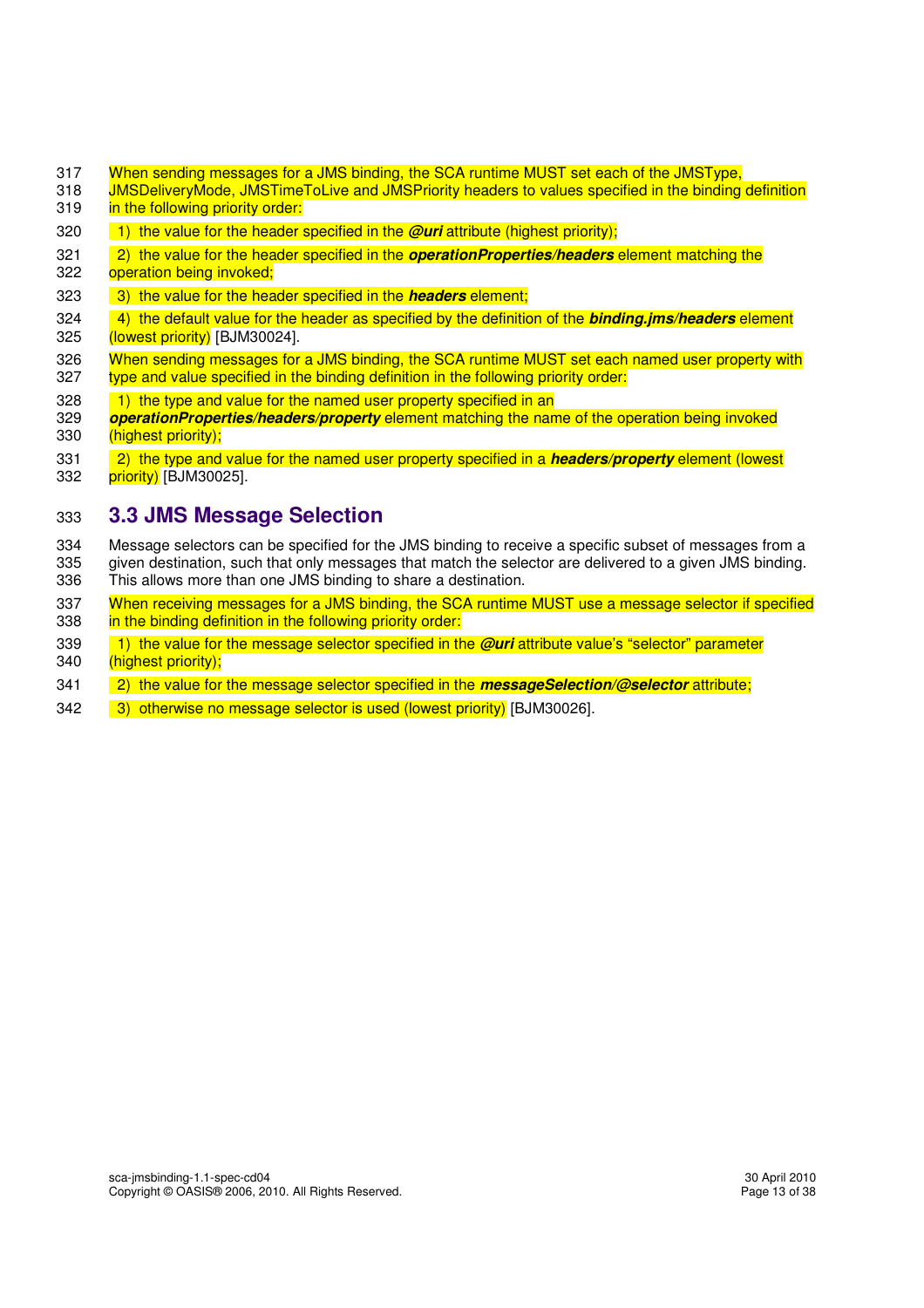# <sup>343</sup>**4 Operation Selectors and Wire Formats**

344 In general messaging providers deal with message formats and destinations. There is not usually a built-345 in concept of "operation" that corresponds to that defined in a WSDL [WSDL] portType. Messages have 346 a wire format which corresponds in some way to the schema of an input or output message of an 347 operation in the interface of a service or reference, however additional information is required in order for 348 an SCA runtime to know how to identify the operation and understand the wire format of messages.

349 The process of identifying the operation to be invoked is *operation selection*; the information that 350 describes the contents of messages is a wire format. The **binding** element as described in the SCA 351 Assembly Specification [SCA-Assembly] provides the means to identify specific operation selection via 352 the **operationSelector** element and the wire format of messages received and to be sent using the 353 **wireFormat** element.

354 When the service with a JMS binding receives a message, the SCA runtime resolves the name of the 355 operation in the service's interface that is to be invoked by using the **operationSelector** and 356 **operationProperties** elements defined for the binding. The resolved operation name is defined as 357 follows:

- 358 If the selected operation name generated by the **operationSelector** matches the value of an 359 **operationProperties/@selectedOperation** attribute then the resolved operation name is the value of the **operationProperties/@name** attribute.
- 361 Otherwise the resolved operation name is the selected operation name generated by the 362 **operationSelector**.
- 363 When a message is received at an SCA service with JMS binding and the resolved operation name is in 364 the target component's interface, the SCA runtime MUST invoke the target component using the resolved 365 operation name [BJM40010].
- 366 When a message is received at an SCA service with JMS binding and the resolved operation name is not 367 in the target component's interface the SCA runtime MUST raise an error [BJM40011].
- 368 No standard means is provided for linking the **wireFormat** or **operationSelector** elements with the 369 runtime components that implement their behavior.
- 370 The following sections describe the default **operationSelector** and **wireFormat** for a JMS binding.
- 371 The SCA runtime MUST support the default JMS wire format and operation selector behavior, and MAY 372 provide additional means to override it [BJM40001].

### 373 **4.1 Default Operation Selection**

374 The following defines the **default operation selection algorithm** when receiving a request at a service, 375 or a callback at a reference. When using the default operation selection algorithm, the selected operation 376 name is determined as follows:

- 377 If there is only one operation on the service's interface, then that operation is the selected operation 378 name;
- 379 Otherwise, if the JMS user property "**scaOperationName**" is present, then the value of that user 380 property is used as the selected operation name;
- 381 Otherwise, if the message is a JMS text or bytes message containing XML, then the selected 382 operation name is the local name of the root element of the XML payload;
- 383 Otherwise, the selected operation name is "**onMessage**".

384 When a **binding.jms** element specifies the **operationSelector.jmsDefault** element, the SCA runtime 385 MUST use the default operation selection algorithm to determine the selected operation [BJM40008].

386 If no **operationSelector** element is specified then SCA runtimes MUST use

387 **operationSelector.jmsDefault** as the default [BJM40002].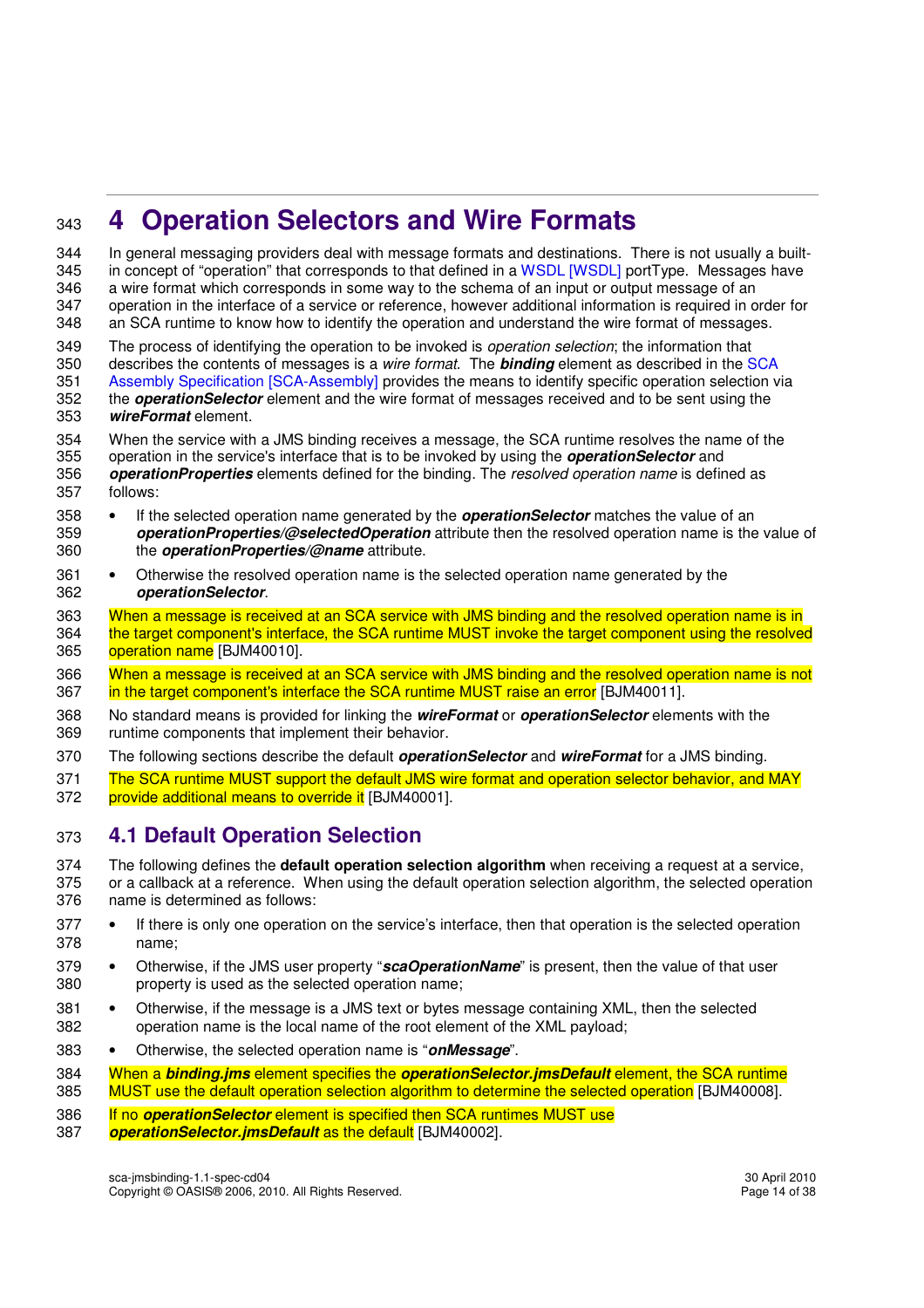### 388 **4.2 Default Wire Format**

389 The default wire format maps between a **JMSMessage** and the object(s) expected by the component 390 implementation. We encourage component implementers to avoid exposure of JMS [JMS] APIs to 391 component implementations, however in the case of an existing implementation that expects a

392 **JMSMessage**, this provides for simple reuse of that as an SCA component.

393 When using the default wire format, the message body is mapped to the parameters or return value of the 394 target operation as follows:

- 395 If there is a single parameter that is a **JMSMessage**, then the **JMSMessage** is passed as is.
- 396 Otherwise, if the **JMSMessage** is not a JMS text message or bytes message containing XML it is 397 invalid.
- 398 Otherwise if there is a single parameter, or for the return value, the JMS text or bytes XML payload is 399 the XML serialization of that parameter according to the WSDL schema for the message.
- 400 Otherwise the multiple parameters are encoded in XML using the document wrapped style, according 401 to the WSDL schema for the message.
- 402 When a **binding.jms** element specifies the **wireFormat.jmsDefault** element, the SCA runtime MUST use 403 the default wire format [BJM40009].
- 404 When using the default wire format to send request messages, if there is a single parameter and the 405 interface includes more than one operation, the SCA runtime MUST set the JMS user property
- 406 "**scaOperationName**" to the name of the operation being invoked [BJM40003].
- 407 When using the default wire format an SCA runtime MUST be able to receive both JMS text and bytes 408 messages [BJM40005].
- 409 When using the default wire format an SCA runtime MUST send either a JMS text or a JMS bytes 410 message [BJM40006].
- 411 When using the default wire format an SCA runtime MAY provide additional configuration to allow 412 selection between JMS text or bytes messages to be sent [BJM40007].
- 413 If no **wireFormat** element is specified in a JMS binding then SCA runtimes MUST use
- 
- 414 **wireFormat.jmsDefault** as the default [BJM40004].

#### 415 **4.2.1 Example of default wire format**

416 For the interface definition in Snippet 4-1:

| 417 | <wsdl:definitions <="" name="Coordinates" th=""></wsdl:definitions>                  |
|-----|--------------------------------------------------------------------------------------|
| 418 | targetNamespace="http://tempuri.org/coordinates"                                     |
| 419 | xmlns:tns="http://tempuri.org/coordinates"                                           |
| 420 | xmlns:wsdl="http://schemas.xmlsoap.org/wsdl/"                                        |
| 421 | xmlns:xsd="http://www.w3.org/2001/XMLSchema">                                        |
| 422 | <wsdl:types></wsdl:types>                                                            |
| 423 | <xsd:schema targetnamespace="http://tempuri.org/coordinates"></xsd:schema>           |
| 424 | <xsd:element name="setCoordinates"></xsd:element>                                    |
| 425 | <xsd:complextype></xsd:complextype>                                                  |
| 426 | <xsd:sequence></xsd:sequence>                                                        |
| 427 | <xsd:element name="x" type="xsd:int"></xsd:element>                                  |
| 428 | <xsd:element name="y" type="xsd:int"></xsd:element>                                  |
| 429 | $\langle xsd:sequence \rangle$                                                       |
| 430 |                                                                                      |
| 431 |                                                                                      |
| 432 | $\langle xsd:schema \rangle$                                                         |
| 433 |                                                                                      |
| 434 |                                                                                      |
| 435 | <wsdl:message name="setCoordinatesRequestMsq"></wsdl:message>                        |
| 436 | <wsdl:part element="tns:setCoordinates" name="setCoordinatesParameters"></wsdl:part> |
| 437 | $\langle$ /wsdl:message>                                                             |
| 438 |                                                                                      |
| 439 | <wsdl:porttype name="Coordinates"></wsdl:porttype>                                   |
| 440 | <wsdl:operation name="setCoordinates"></wsdl:operation>                              |
|     |                                                                                      |

sca-jmsbinding-1.1-spec-cd04<br>Copyright © OASIS® 2006, 2010. All Rights Reserved. Superversion of the state of the Page 15 of 38 Copyright © OASIS® 2006, 2010. All Rights Reserved.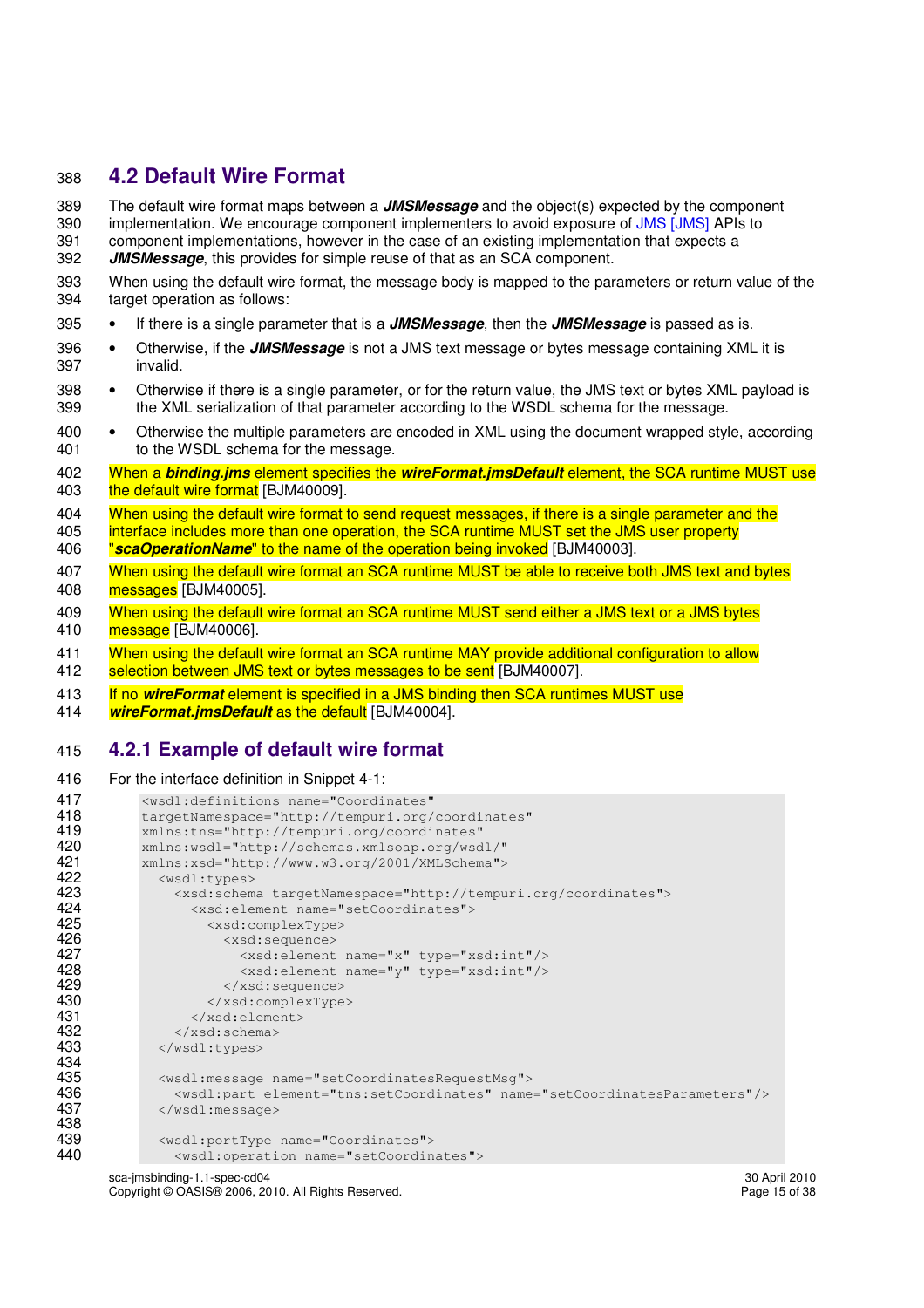| 441 | <wsdl:input <="" message="tns:setCoordinatesRequestMsq" th=""></wsdl:input> |
|-----|-----------------------------------------------------------------------------|
| 442 | name="setCoordinatesRequest"/>                                              |
| 443 | $\langle$ /wsdl:operation>                                                  |
| 444 |                                                                             |
| 445 |                                                                             |
|     |                                                                             |

446 Snippet 4-1: Example WSDL Interface Definition

```
447 When the setCoordinates operation is invoked via a reference with a JMS binding that uses the default 448 wire format, the message sent from the JMS binding is a JMS text or bytes message with the content
448 wire format, the message sent from the JMS binding is a JMS text or bytes message with the content 449 shown in Snippet 4-2:
          shown in Snippet 4-2:
450 <setCoordinates xmlns="http://tempuri.org/coordinates"><br>451 <x>10</x> <y>5</y>
                    <x>10 </x>
```
452  $\langle y \rangle$ 5</y>453  $\langle y \rangle$ setCoord 453 </setCoordinates>

454 Snippet 4-2: JMS Message Content for setCoordinates Operation of Snippet 4-1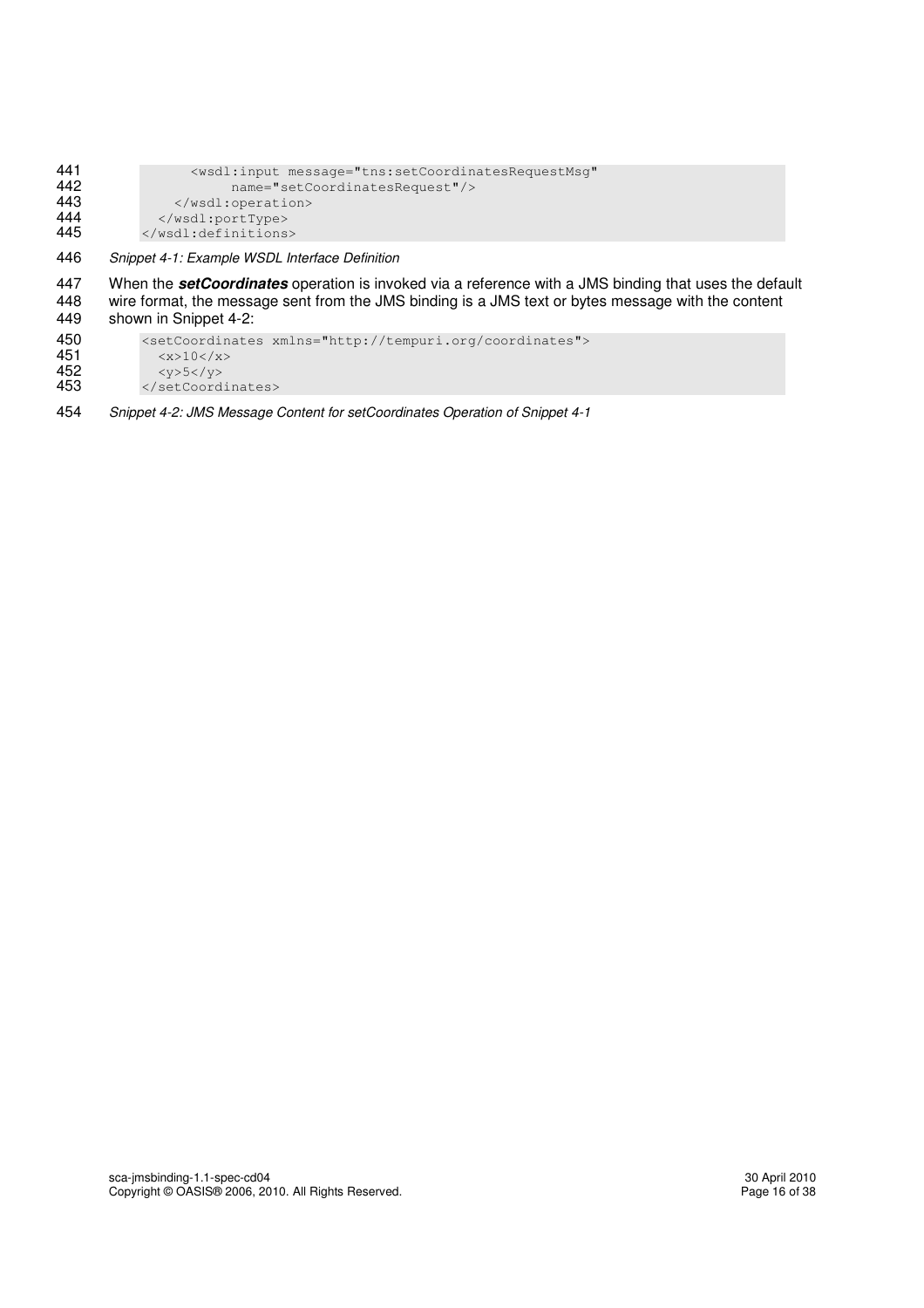# <sup>455</sup>**5 Policy**

456 The JMS binding provides attributes that control the sending of messages, requests from references and<br>457 replies from services. These values can be set directly on the binding element for a particular service or replies from services. These values can be set directly on the binding element for a particular service or 458 reference, or they can be set using policy intents. An example of setting these via intents is shown later. 459 JMS binding implementations MUST support the JMS intent [BJM50001]. 460 The JMS intent MUST always be included in the **@alwaysProvides** attribute of the JMS **bindingType** 461 [BJM50002] 462 The following standard intents can also be supported by JMS binding implementations, by inclusion in the 463 **@alwaysProvides** or **@mayProvides** attribute of the JMS **bindingType**: 464 • atLeastOnce 465 • atMostOnce

- 
- 466 ordered
- 467 The **atLeastOnce**, **atMostOnce** and **ordered** intents are defined in the SCA Policy Specification [SCA-468 Policy] document in section 8, "Reliability Policy".
- 469 This specification does not define a fixed relationship between the reliability intents and the persistence of
- 470 JMS messages. Deployers/assemblers can configure a nonpersistent delivery mode via the
- 471 **@deliveryMode** or **@uri** attribute, in order to provide higher performance with a decreased quality of
- 472 service. However a binding.jms element configured with a nonpersistent delivery mode might not be able 473 to satisfy the **atLeastOnce** policy intent. The SCA Policy Specification [SCA-Policy] requires that an error
- 474 be raised if the SCA runtime is unable to support the intents on a binding in combination with the specific
- 475 configuration of that binding.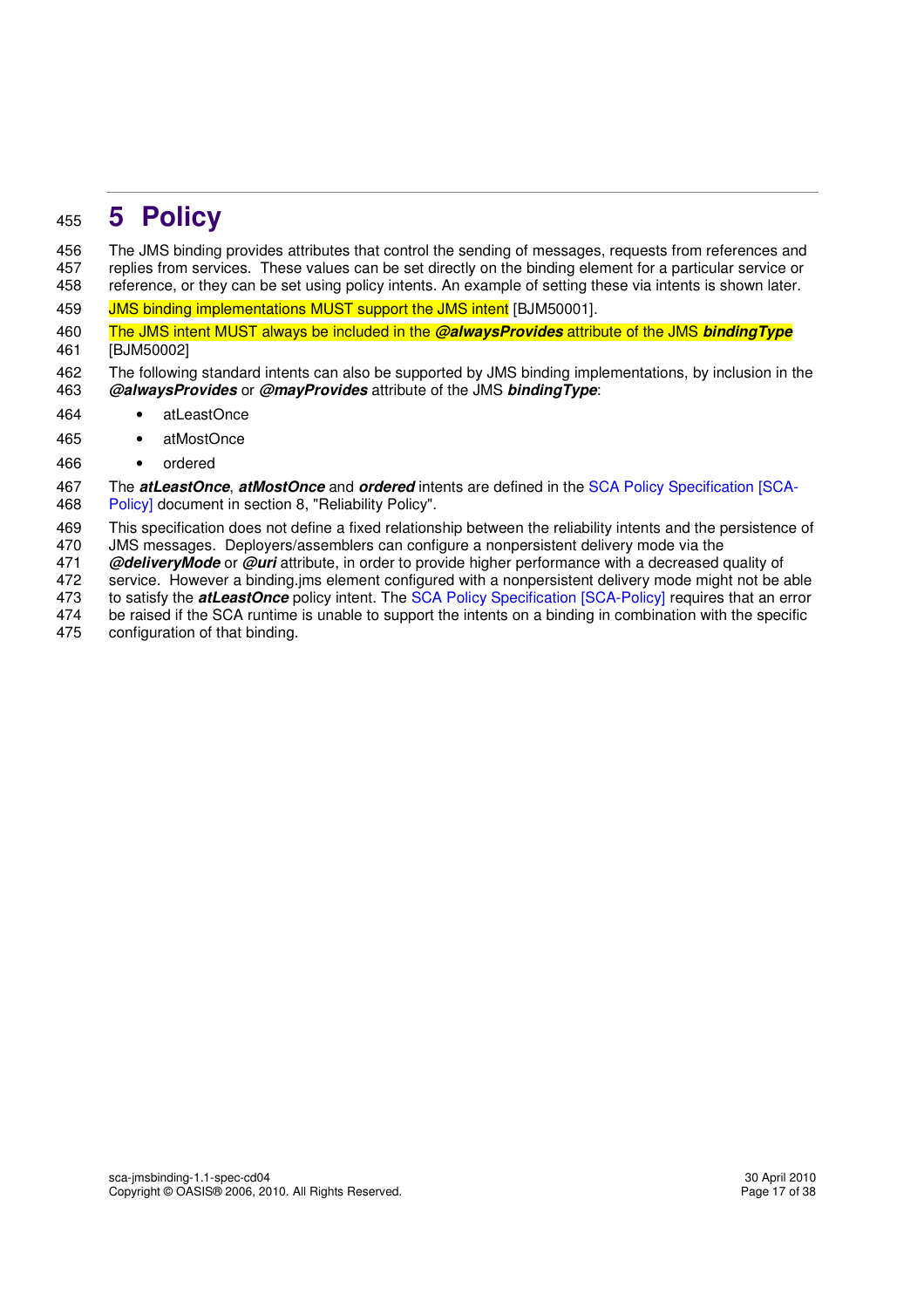# <sup>476</sup>**6 Message Exchange Patterns**

477 This section describes the message exchange patterns that are possible when using the JMS binding, 478 including one-way, request/response and callbacks. JMS [JMS] has a looser concept of message 479 exchange patterns than WSDL, so this section explains how JMS messages that are sent and received<br>480 by the SCA runtime relate to the WSDL input/output messages. Each operation in a WSDL interface is by the SCA runtime relate to the WSDL input/output messages. Each operation in a WSDL interface is 481 either one-way or request/response. Callback interfaces can include both one-way and request/response 482 operations.

### 483 **6.1 One-way message exchange (no Callbacks)**

484 A one-way message exchange is one where a request message is sent that does not require or expect a 485 corresponding response message. These are represented in WSDL as an operation with an **input** 486 element and no **output** elements and no **fault** elements.

487 For an SCA reference with a JMS binding and unidirectional interface, when a request message is sent 488 as part of a one-way MEP, the SCA runtime SHOULD NOT set the **JMSReplyTo** destination header in 489 the JMS message that it creates, regardless of whether the JMS binding has a **response** element with a

490 **destination** defined [BJM60001].

491 For an SCA service with a JMS binding and unidirectional interface, when a request message is received

492 as part of a one-way MEP, the SCA runtime MUST ignore the **JMSReplyTo** destination header in the 493 JMS message, and not raise an error [BJM60002].

494 The use of one-way exchanges when using a bidirectional interface is described in section 6.4.

### 495 **6.2 Request/response message exchange (no Callbacks)**

496 A request/response message exchange is one where a request message is sent and a response 497 message is expected, possibly identified by its correlation identifier. These are represented in WSDL as 498 an operation with an **input** element and an **output** and/or a **fault** element.

499 For an SCA reference with a JMS binding, when a request message is sent as part of a request/response 500 MEP, and the JMS binding has a **response** element with a **destination** defined, then the SCA runtime 501 MUST use that destination for the **JMSReplyTo** header in the JMS message it creates for the request 502 [BJM60004].

503 For an SCA reference with a JMS binding, when a request message is sent as part of a request/response 504 MEP, and the JMS binding does not have a **response** element with a **destination** defined, the SCA 505 runtime MUST provide an appropriate destination on which to receive response messages and use that 506 destination for the **JMSReplyTo** header in the JMS message it creates for the request [BJM60005].

507 For an SCA reference with a JMS binding that does not have a destination specified via the response 508 element, the SCA runtime MUST either receive response messages as defined by the binding's 509 **@correlationScheme** attribute, or use a unique destination for each request/response interaction

- 510 [BJM60006].
- 511 For an SCA reference with a JMS binding that has a destination specified via the response element, the

512 SCA runtime MUST receive response messages as defined by the binding's **@correlationScheme** 513 **attribute** [BJM60003].

- 514 For an SCA service with a JMS binding, when a response message is sent as part of a request/response 515 MEP where the request message included a non-null **JMSReplyTo** destination, the SCA runtime MUST 516 send the response message to that destination [BJM60007].
- 517 For an SCA service with a JMS binding, when a response message is sent as part of a request/response
- 518 MEP where the request message included a null **JMSReplyTo** destination and the JMS binding includes

519 a **response/destination** element the SCA runtime MUST send the response message to that destination 520 [BJM60008].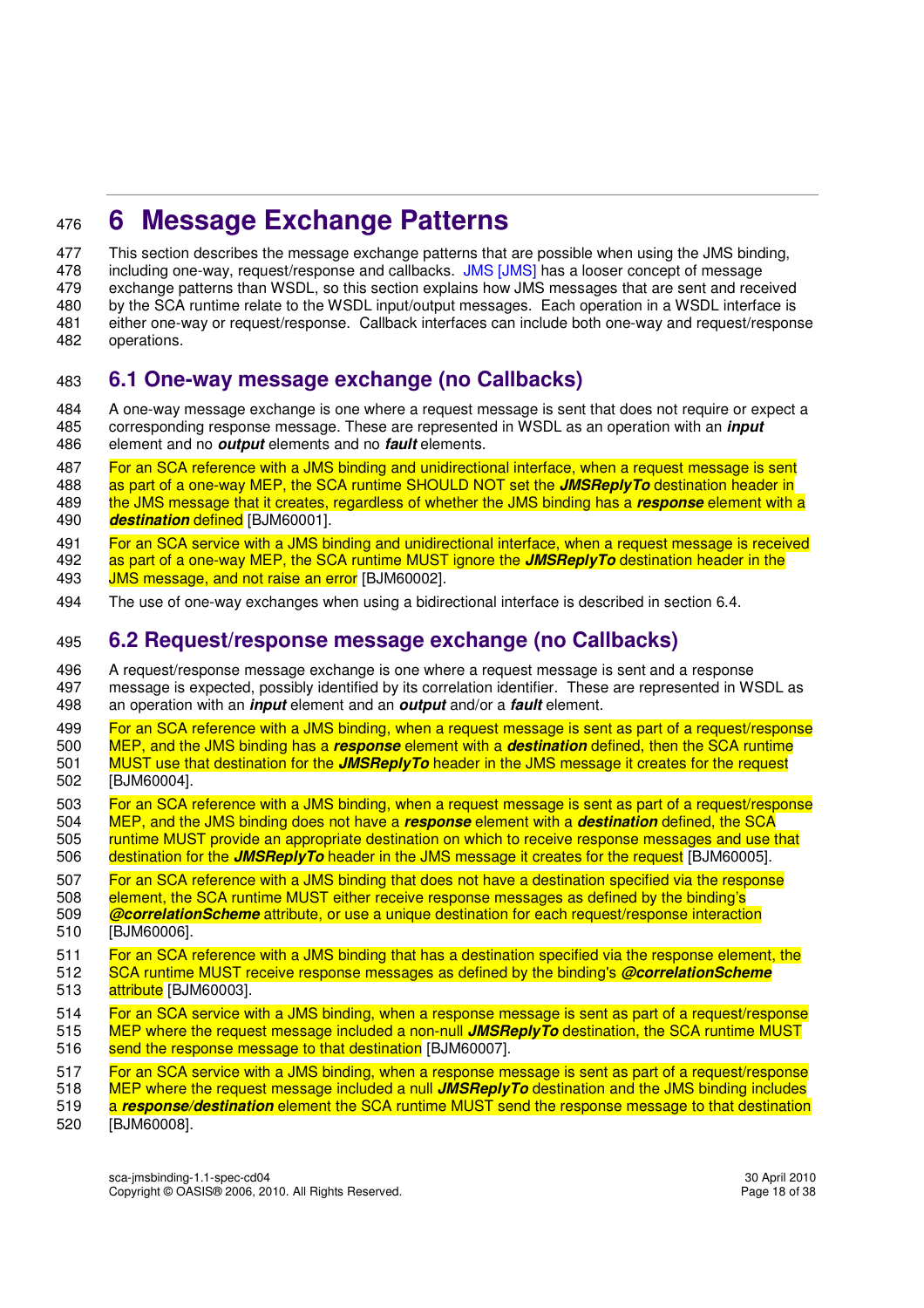521 For an SCA service with a JMS binding, when a response message is sent as part of a request/response<br>522 MEP where the request message included a null **JMSReplyTo** destination and the JMS binding does not MEP where the request message included a null **JMSReplyTo** destination and the JMS binding does not 523 include a **response/destination** then an error SHOULD be raised by the SCA runtime [BJM60009].

524 For an SCA service with a JMS binding, when a response message is sent as part of a request/response<br>525 MEP the SCA runtime MUST set the correlation identifier in the JMS message that it creates for the 525 MEP the SCA runtime MUST set the correlation identifier in the JMS message that it creates for the 526 response as defined by the JMS binding's *@correlationScheme* attribute [BJM60010]. 526 response as defined by the JMS binding's **@correlationScheme** attribute [BJM60010].

527 The use of request/response exchanges when using a bidirectional interface is described in section 6.4.

### 528 **6.3 JMS User Properties**

529 This protocol assigns specific behavior to JMS user properties:

530 • "**scaCallbackDestination**" holds a JMS URI that identifies the Destination to which callback 531 messages are sent, in the format defined by the IETF URI Scheme for Java™ Message Service 1.0 532 **[IETFJMS]**.

### 533 **6.4 Callbacks**

534 Callbacks are SCA's way of representing bidirectional interfaces, where messages are sent in both

535 directions between a client and a service. A callback is the invocation of an operation on a service's

- 536 callback interface. A callback operation can be one-way or request/response. Messages that correspond 537 to one-way or request/response operations on a bidirectional interface use either the
- 538 **scaCallbackDestination** user property (for request/response) or the **JMSReplyTo** destination (for one-539 way) to identify the destination to which messages are to be sent when operations are invoked on the
- 540 callback interface. The use of **JMSReplyTo** for this purpose is to enable interaction with non-SCA JMS 541 applications, as described below.
- 542 SCA runtimes MUST follow the behavior described in section 6.4 and its subsections when **binding.jms** 543 is used in both the forward and callback directions [BJM60018].
- 544 SCA runtimes can use different bindings for forward calls and callbacks, however the behavior and 545 requirements on messages is vendor-specific. requirements on messages is vendor-specific.

### 546 **6.4.1 Invocation of operations on a bidirectional interface**

- 547 For an SCA reference with a JMS binding and a bidirectional interface, when a request message is sent<br>548 as part of a request/response MEP the SCA runtime MUST set the **scaCallbackDestination** user as part of a request/response MEP the SCA runtime MUST set the **scaCallbackDestination** user
- 549 property in the message it creates to a JMS URI string, in the format defined by the IETF URI Scheme for 550<br>550 Java™ Message Service 1.0 [IETFJMS], that identifies the destination to which callback messages are to
- 550 Java™ Message Service 1.0 **[IETFJMS]**, that identifies the destination to which callback messages are to<br>551 De sent IBJM60011]. be sent [BJM60011].
- 552 For an SCA reference with a JMS binding and bidirectional interface, when a request message is sent as 553 part of a one-way MEP the SCA runtime MUST set the destination to which callback messages are to be 554 sent as the **JMSReplyTo** destination in the message it creates [BJM60012].
- 555 For an SCA reference with a JMS binding and bidirectional interface, when a request message is sent as 556<br>556 part of a request/response MEP, the SCA runtime MUST set the **JMSReplyTo** header in the message it 556 part of a request/response MEP, the SCA runtime MUST set the **JMSReplyTo** header in the message it creates as described in section 6.2 [BJM60013].
- 558 For both one-way and request/response operations, the reference's callback service can be used to 559 identify the destination to which callback messages are to be sent.
- 560 For an SCA reference with a JMS binding and bidirectional interface, the SCA runtime MUST identify the
- 561 callback destination from the reference's callback service binding if present, or supply a suitable callback
- 562 destination if not present [BJM60014].

#### 563 **6.4.2 Invocation of operations on a callback interface**

564 An SCA service with a callback interface can invoke operations on that callback interface by sending

565 messages to the destination identified by the **scaCallbackDestination** user property, the **JMSReplyTo**

566 destination, or the destination identified by the service's callback reference JMS binding.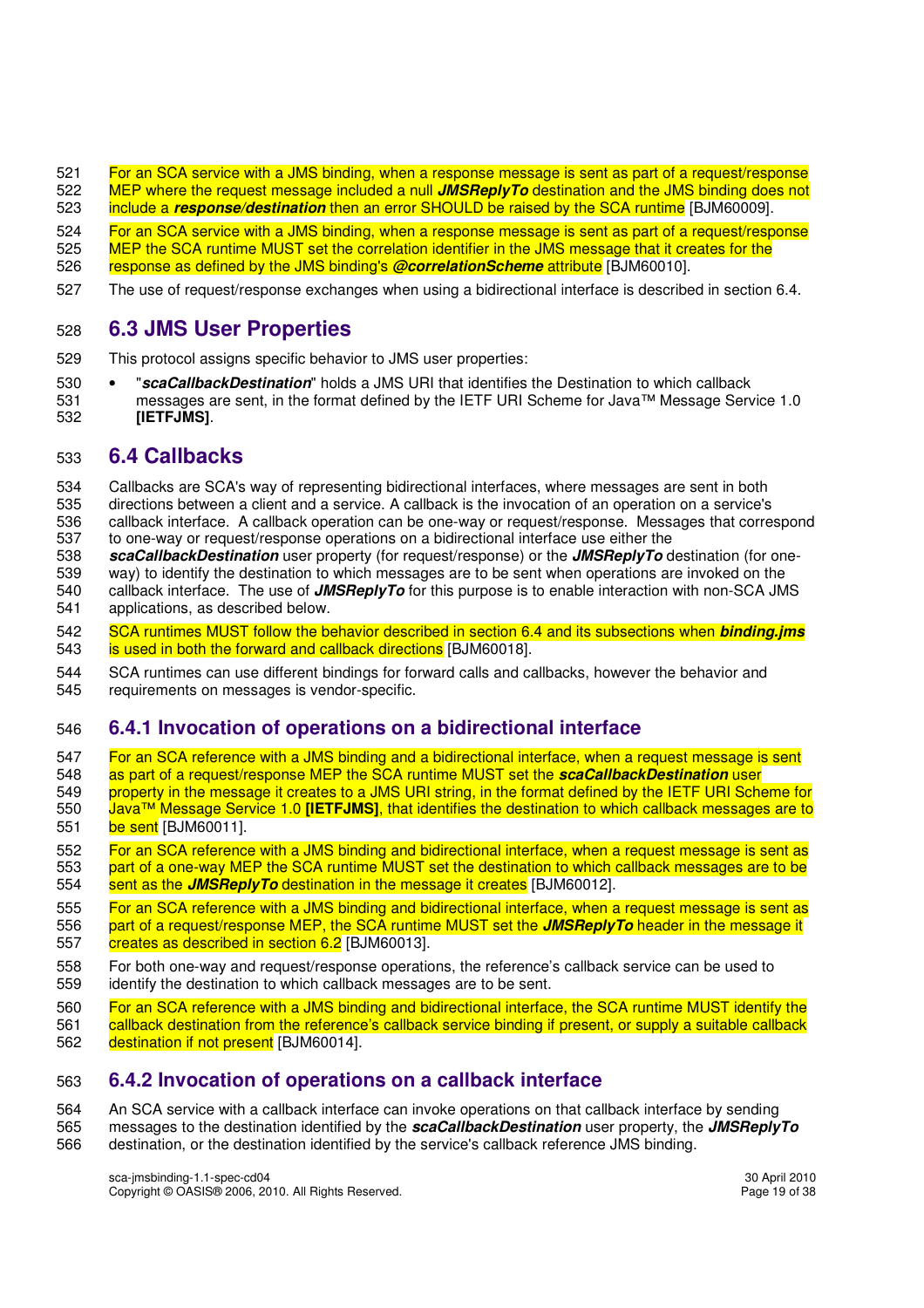- 567 For an SCA service with a JMS binding, the *callback destination* is identified as follows, in order of 568 priority:
- 569 The **scaCallbackDestination** identified by an earlier request/response operation, if not null;
- 570 the **JMSReplyTo** destination identified by an earlier one-way operation, if not null;
- 571 the request destination of the service's callback reference JMS binding, if specified
- 572 For an SCA service with a JMS binding, when a callback request message is sent for either a one-way or<br>573 Fequest/response MEP, the SCA runtime MUST send the callback request message to the callback request/response MEP, the SCA runtime MUST send the callback request message to the callback 574 destination. [BJM60015].
- 575 For an SCA service with a JMS binding, when a callback request message is sent and no callback 576 destination can be identified then the SCA runtime SHOULD raise an error, and MUST throw an 577 exception to the caller of the callback operation [BJM60016]. exception to the caller of the callback operation [BJM60016].
- 578 For an SCA service with a JMS binding, when a callback request message is sent the SCA runtime
- 579 MUST set the **JMSReplyTo** destination in the callback request message as defined in sections 6.1 or 6.2 580 as appropriate for the type of the callback operation invoked [BJM60017].

### 581 **6.4.3 Use of JMSReplyTo for callbacks for non-SCA JMS applications**

582 When interacting with non-SCA JMS applications, the assembler can choose to model a

583 request/response message exchange using a bidirectional interface with a one-way operation in the

584 forward and callback interfaces. In this case it is likely that the non-SCA JMS application does not

585 support the use of the **scaCallbackDestination** user property. To support this, for one-way messages 586 the **JMSReplyTo** header is used to identify the destination to be used to deliver callback messages, as

587 described in sections 6.4.1 and 6.4.2.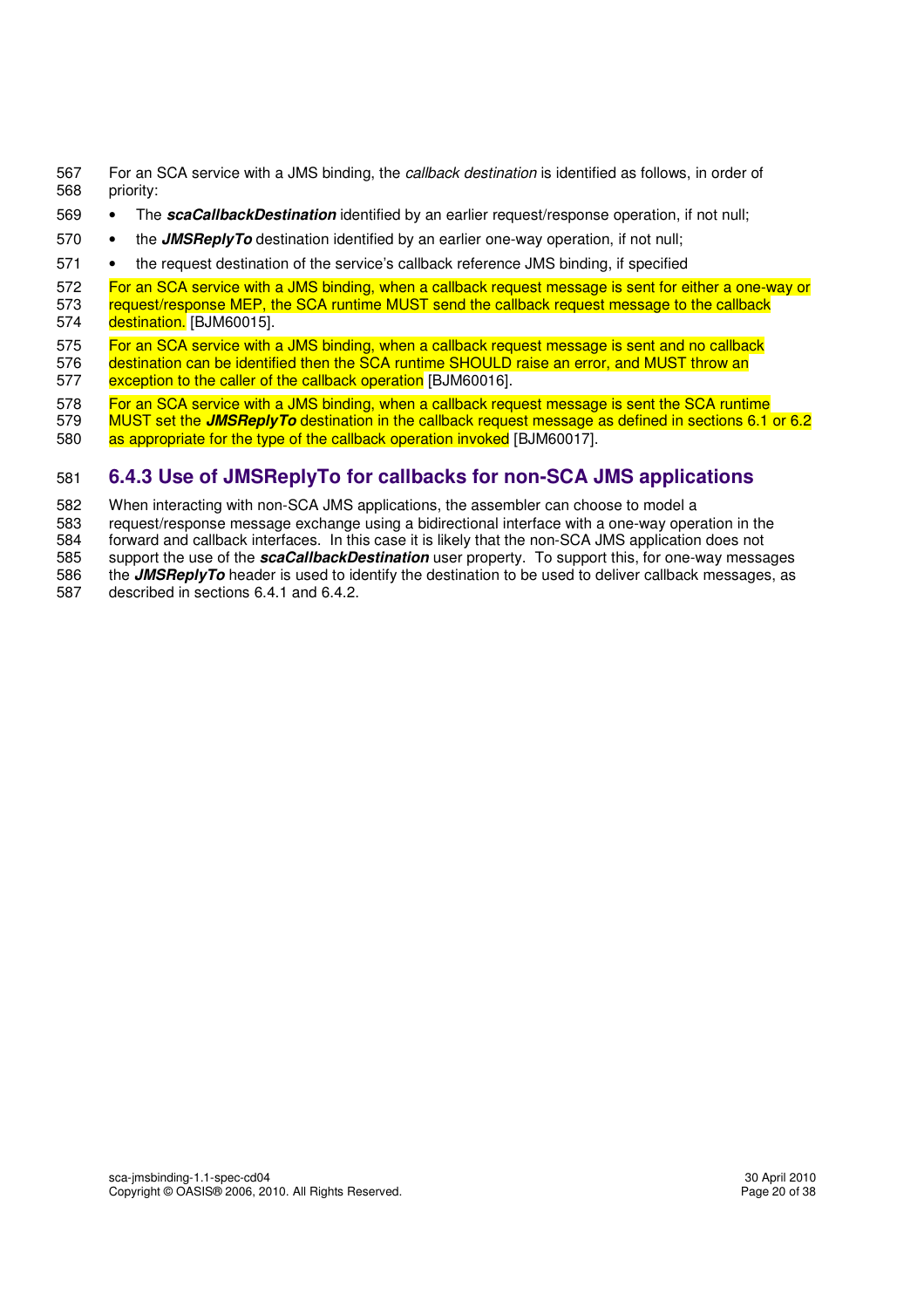## <sup>588</sup>**7 Examples**

589 The following snippets show the **sca.composite** file for the **MyValueComposite** file containing the 590 **service** element for the MyValueService and a **reference** element for the StockQuoteService. Both the 591 service and the reference use a JMS binding.

### 592 **7.1 Minimal Binding Example**

593 Snippet 7-1 shows the JMS binding being used with no further attributes or elements. In this case, it is 594 left to the deployer to identify the resources to which the binding is connected.

```
595 <?xml version="1.0" encoding="UTF-8"?><br>596 <composite xmlns="http://docs.oasis-op
596 <composite xmlns="http://docs.oasis-open.org/ns/opencsa/sca/200912" 
                                   name="MyValueComposite">
598 
599 <service name="MyValueService"><br>600 <service name="MyValueService">
600 \langleinterface.java interface="services.myvalue.MyValueService"/><br>601 \langlebinding.jms/>
601 <br/>
<br/>
<br/>
<br/>
<br/>
</service>
</service>
</service>
</service>
</service>
</service>
</service>
</service>
</service>
</service>
</service>
</service>
</service>
</service>
</service>
</service>
</service>
<
                        </service>
603 
604 <reference name="StockQuoteService"><br>605 <interface.iava_interface="servi
                              605 <interface.java interface="services.stockquote.StockQuoteService"/> 
606 \langlebinding.jms/><br>607 \langle/reference>
                        607 </reference> 
608 </composite>
```
609 Snippet 7-1: Minimal Binding Example

### 610 **7.2 URI Binding Example**

611 Snippet 7-2 shows the JMS binding using the **@uri** attribute to specify the connection type and its 612 information:

```
613 <?xml version="1.0" encoding="UTF-8"?> 
614 <composite xmlns="http://docs.oasis-open.org/ns/opencsa/sca/200912" 
                          name="MyValueComposite">
616<br>617
617 <service name="MyValueService"><br>618 <service name="MyValueService">
618 <interface.java interface="services.myvalue.MyValueService"/><br>619 <br/>>
<br/>
<br/>
<br/>
<br/>
offly the state of the state of the state of the state of the state<br/>
offly the state of the state of the state of the
619 > > <binding.jms uri="jms:MyValueServiceQueue?<br>620 - activationSpecName=M
620 activationSpecName=MyValueServiceAS& 
621 ... "/> 622622 </service> 
623<br>624
624 <reference name="StockQuoteService"><br>625 <interface.java interface="servi
625 \langleinterface.java interface="services.stockquote.StockQuoteService"/><br>626 \langlebinding.jms.uri="ims:StockQuoteServiceQueue?
626 <binding.jms uri="jms:StockQuoteServiceQueue?<br>627 connectionFactoryName=S
627 connectionFactoryName=StockQuoteServiceQCF& 
628 deliveryMode=1&<br>629 deliveryMode=1&<br>629 deliveryMode=1&
629 \left\langle \text{reference} \right\rangle ... "/>
630 \langle/reference><br>631 \langle/composite>
```

```
631 </composite>
```
632 Snippet 7-2: Binding Example with URI Specified

### 633 **7.3 Binding with Existing Resources Example**

634 Snippet 7-3 shows the JMS binding using existing resources:

```
635 < ?xml version="1.0" encoding="UTF-8"?><br>636 < composite xmlns="http://docs.oasis-op
636 <composite xmlns="http://docs.oasis-open.org/ns/opencsa/sca/200912"<br>637 mame="MyValueComposite">
                              name="MyValueComposite">
```
sca-jmsbinding-1.1-spec-cd04 30 April 2010 Copyright © OASIS® 2006, 2010. All Rights Reserved.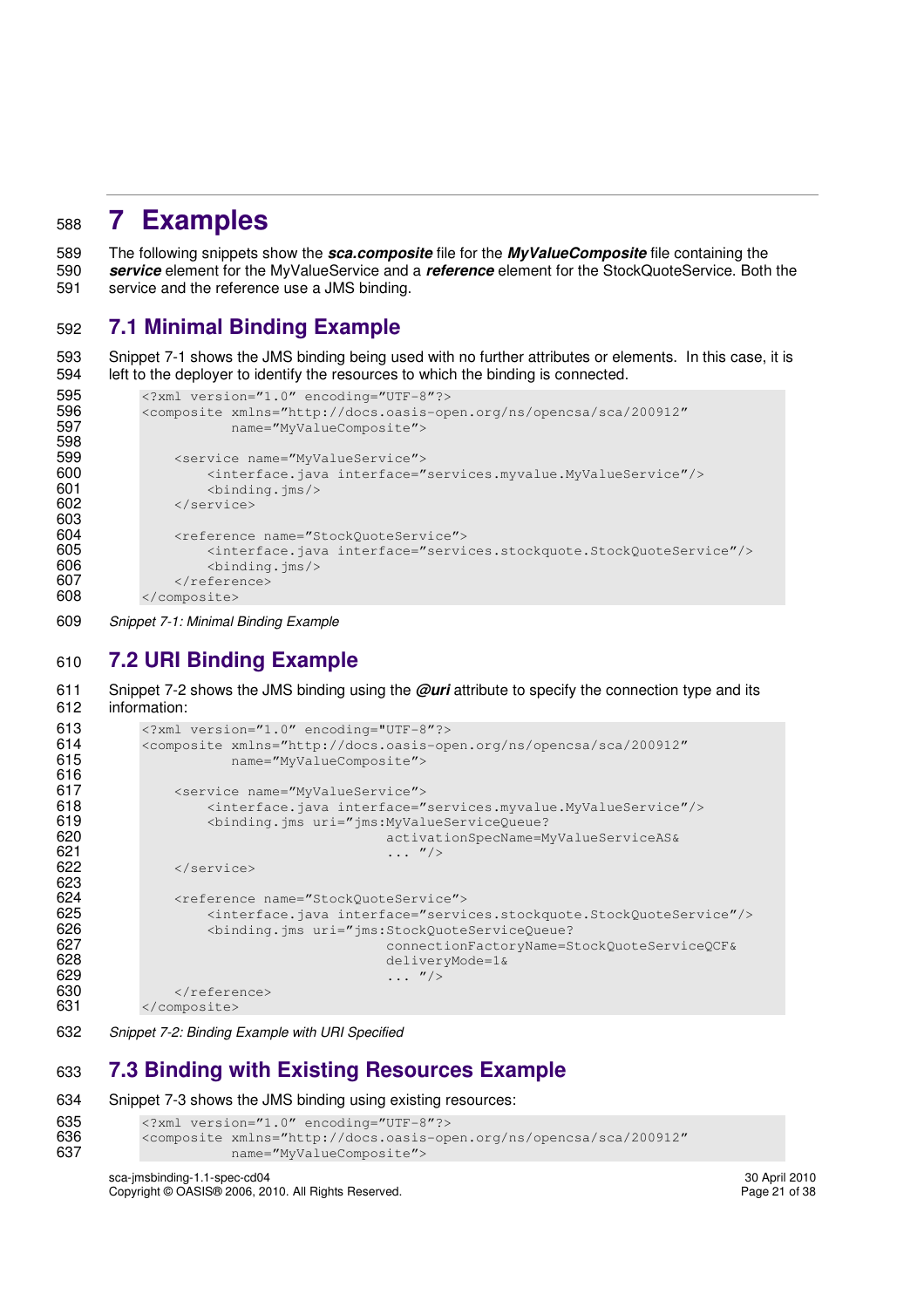```
638<br>639
639 <service name="MyValueService"><br>640 <service name="MyValueService">
640 <interface.java interface="services.myvalue.MyValueService"/><br>641 <br/>>>>>>>>>
641 <br/>
<br/>
<br/>
<br/>
<br/>
<br/>
<br/>
<br/>
<br/>
<destinat<br/>
<destinat
642 <destination jndiName="MyValueServiceQ" create="never"/><br>643 <activationSpec indiName="MyValueServiceAS" create="neve
643 <activationSpec jndiName="MyValueServiceAS" create="never"/><br>644 </binding.jms>
644 </binding.jms><br>645 </service>
645 </service><br>646 </composite>
              </composite>
```
647 Snippet 7-3: Binding Example Using Existing Resources

### 648 **7.4 Resource Creation Example**

649 Snippet 7-4 shows the JMS binding providing information to create JMS resources rather than using 650 existing ones:

```
651 <?xml version="1.0" encoding="UTF-8"?><br>652 <composite xmlns="http://docs.oasis-op
652 <composite xmlns="http://docs.oasis-open.org/ns/opencsa/sca/200912" 
                           name="MyValueComposite">
654<br>655
655 <service name="MyValueService"><br>656 <service name="MyValueService">
656 <interface.java interface="services.myvalue.MyValueService"/> 
657 <br/>>
<br/>
<br/>
<br/>
<br/><br/>
<br/><testinat<br/>
\,<testinat
658 <destination jndiName="MyValueServiceQueue" create="always"><br>659 <property name="propl" type="string">XYZ</property>
                                 659 <property name="prop1" type="string">XYZ</property> 
660 <property name="destName" type="string">MyValueDest</property><br>661 </destination>
661 </destination><br>662 <activationSpected
662 <activationSpec jndiName="MyValueServiceAS" create="always"/><br>663 <resourceAdapter jndiName="com.example.JMSRA"/>
663 <resourceAdapter jndiName="com.example.JMSRA"/><br>664 </binding.jms>
664 </binding.jms><br>665 </service>
                  665 </service> 
666<br>667
667 <reference name="StockQuoteService"><br>668 <interface.java interface="servi
668 <interface.java interface="services.stockquote.StockQuoteService"/><br>669 <br/>>>>>>>>
669 <binding.jms><br>670 <estinat
670 <destination jndiName="StockQuoteServiceQueue"/><br>671 <connectionFactory jndiName="StockQuoteServiceQC
671 <connectionFactory jndiName="StockQuoteServiceQCF"/><br>672 <resourceAdapter name="com.example.JMSRA"/>
672 <resourceAdapter name="com.example.JMSRA"/><br>673 </binding.jms>
673 </binding.jms><br>674 </reference>
674 \langle/reference><br>675 \langle/composite>
             675 </composite>
```
676 Snippet 7-4: Binding Example that Creates a Resource

### 677 **7.5 Request/Response Example**

```
678 Snippet 7-5 shows the JMS binding using existing resources to support request/response operations.<br>679 The service uses the JMSReplvTo destination to send response messages, and does not specify a
          The service uses the JMSReplyTo destination to send response messages, and does not specify a
680 response queue:
```

```
681 <?xml version="1.0" encoding="UTF-8"?><br>682 <composite xmlns="http://docs.oasis-op
682 <composite xmlns="http://docs.oasis-open.org/ns/opencsa/sca/200912" 
                        name="MyValueComposite">
684 
                685 <service name="MyValueService"> 
686 <interface.java interface="services.myvalue.MyValueService"/><br>687 > <binding.jms correlationScheme="sca:messageID">
687 <binding.jms correlationScheme="sca:messageID"> 
688 <destination jndiName="MyValueServiceQ" create="never"/> 
689 <activationSpec jndiName="MyValueServiceAS" create="never"/><br>690 </binding.ims>
690 </binding.jms><br>691 </service>
                691 </service> 
692 
693 <reference name="StockQuoteService"><br>694 <interface.iava interface="servi
                     694 <interface.java interface="services.stockquote.StockQuoteService"/>
```
sca-jmsbinding-1.1-spec-cd04<br>
Copyright © OASIS® 2006, 2010. All Rights Reserved.<br>
Page 22 of 38 Copyright © OASIS® 2006, 2010. All Rights Reserved.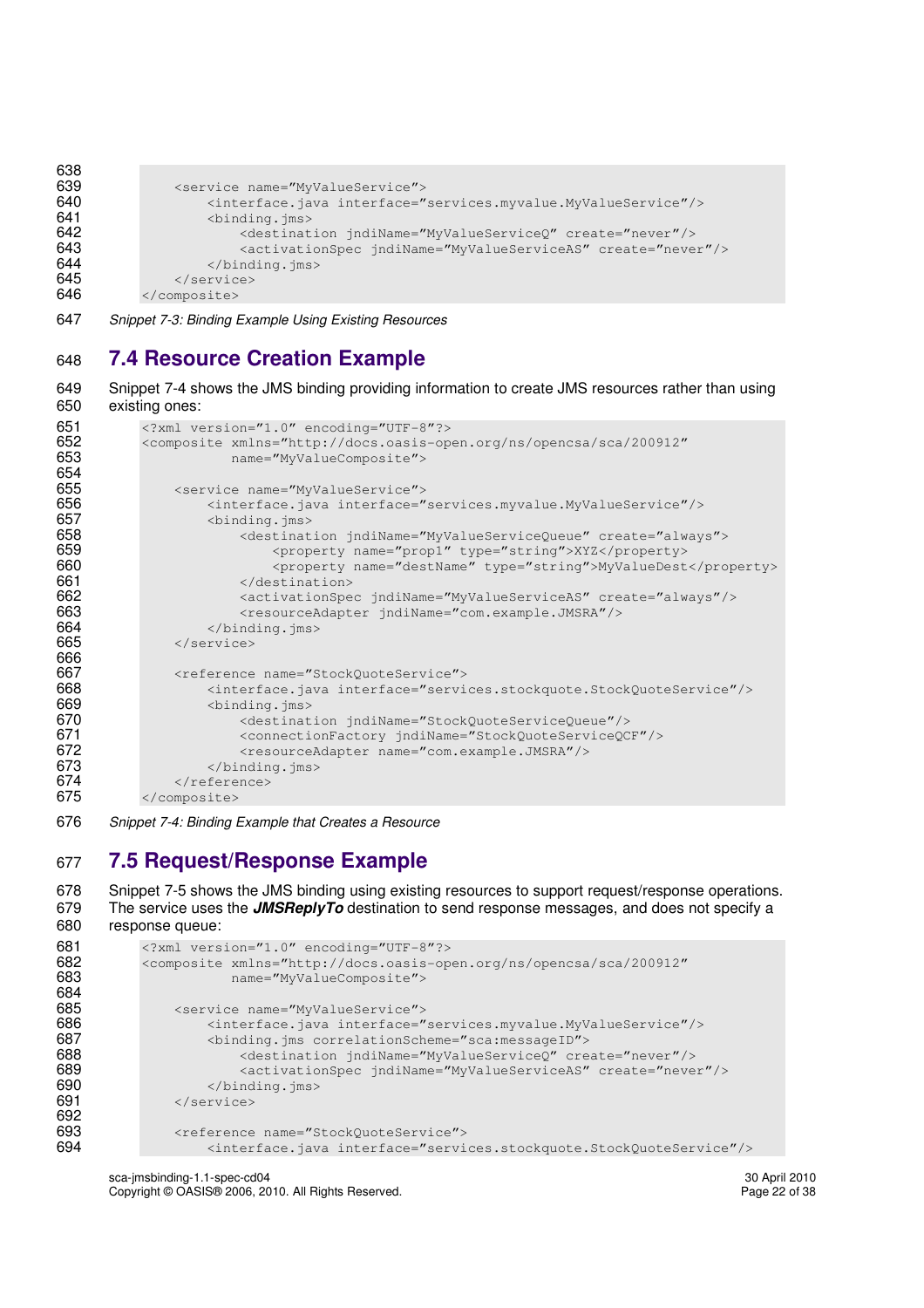| 695 | <binding.jms correlationscheme="sca:messageID"></binding.jms>           |
|-----|-------------------------------------------------------------------------|
| 696 | <destination jndiname="StockQuoteServiceQueue"></destination>           |
| 697 | <connectionfactory jndiname="StockQuoteServiceQCF"></connectionfactory> |
| 698 | <response></response>                                                   |
| 699 | <destination jndiname="MyValueResponseQueue"></destination>             |
| 700 | <activationspec jndiname="MyValueResponseAS"></activationspec>          |
| 701 | $\langle$ /response>                                                    |
| 702 | $\langle$ binding.jms>                                                  |
| 703 | $\langle$ /reference>                                                   |
| 704 |                                                                         |

705 Snippet 7-5: Binding Example with a Response

### 706 **7.6 Subscription with Selector Example**

707 Snippet 7-6 shows how the JMS binding is used in order to consume messages from existing JMS 708 infrastructure. The JMS binding subscribes using selector:

```
709 <?xml version="1.0" encoding="UTF-8"?><br>710 <composite xmlns="http://docs.oasis-op
            710 <composite xmlns="http://docs.oasis-open.org/ns/opencsa/sca/200912" 
711 name="MyValueComposite"> 
712 <service name="MyValueService"><br>713 <interface.java interface="
713 <interface.java interface="services.myvalue.MyValueService"/><br>714 <br/>>>>>>>
714 <binding.jms><br>715 <a>>>>>>><aestinat
715 <destination jndiName="MyValueServiceTopic" create="never"/><br>716 <connectionFactory jndiName="StockQuoteServiceTCF"
                          716 <connectionFactory jndiName="StockQuoteServiceTCF" 
717 create="never"/> 
718 <messageSelection selector="Price>1000"/><br>719 </binding.ims>
719 </binding.jms><br>720 </service>
720 </service><br>721 </composite>
            721 </composite>
```
722 Snippet 7-6: Binding Example with a Selector

### 723 **7.7 Policy Set Example**

724 A policy set defines the manner in which intents map to JMS binding properties. Snippet 7-7 illustrates an<br>725 example of a policy set that defines values for the **@priority** attribute using the "**priority**" intent, an 725 example of a policy set that defines values for the **@priority** attribute using the "**priority**" intent, and also allows setting of a value for a user JMS property using the "log" intent.

```
727 <policySet name="JMSPolicy" 
728 provides="priority log" 
                    729 appliesTo="binding.jms"> 
730 
731 <intentMap provides="priority" default="medium"><br>732 < qualifier name="high">
732 <qualifier name="high"><br>733 <a>>>>>>>>>>>>><headers priority="
733 <headers priority="9"/> 
734 </qualifier> 
735 <qualifier name="medium"> 
                    <headers priority="4"/>
737 </qualifier> 
738 <qualifier name="low"><br>739 <headers priority=
739 <headers priority="0"/> 
740 </qualifier><br>741 </intentMap>
             </intentMap>
742 
743 <intentMap provides="log"><br>744 <qualifier>
744 <qualifier> 
745 <headers> 
746 <property name="user_example_log">logged</property> 
747 </headers> 
748 </qualifier><br>749 </intentMap>
749 </intentMap><br>750 </policySet>
         </policySet>
```
sca-jmsbinding-1.1-spec-cd04 30 April 2010 Copyright © OASIS® 2006, 2010. All Rights Reserved.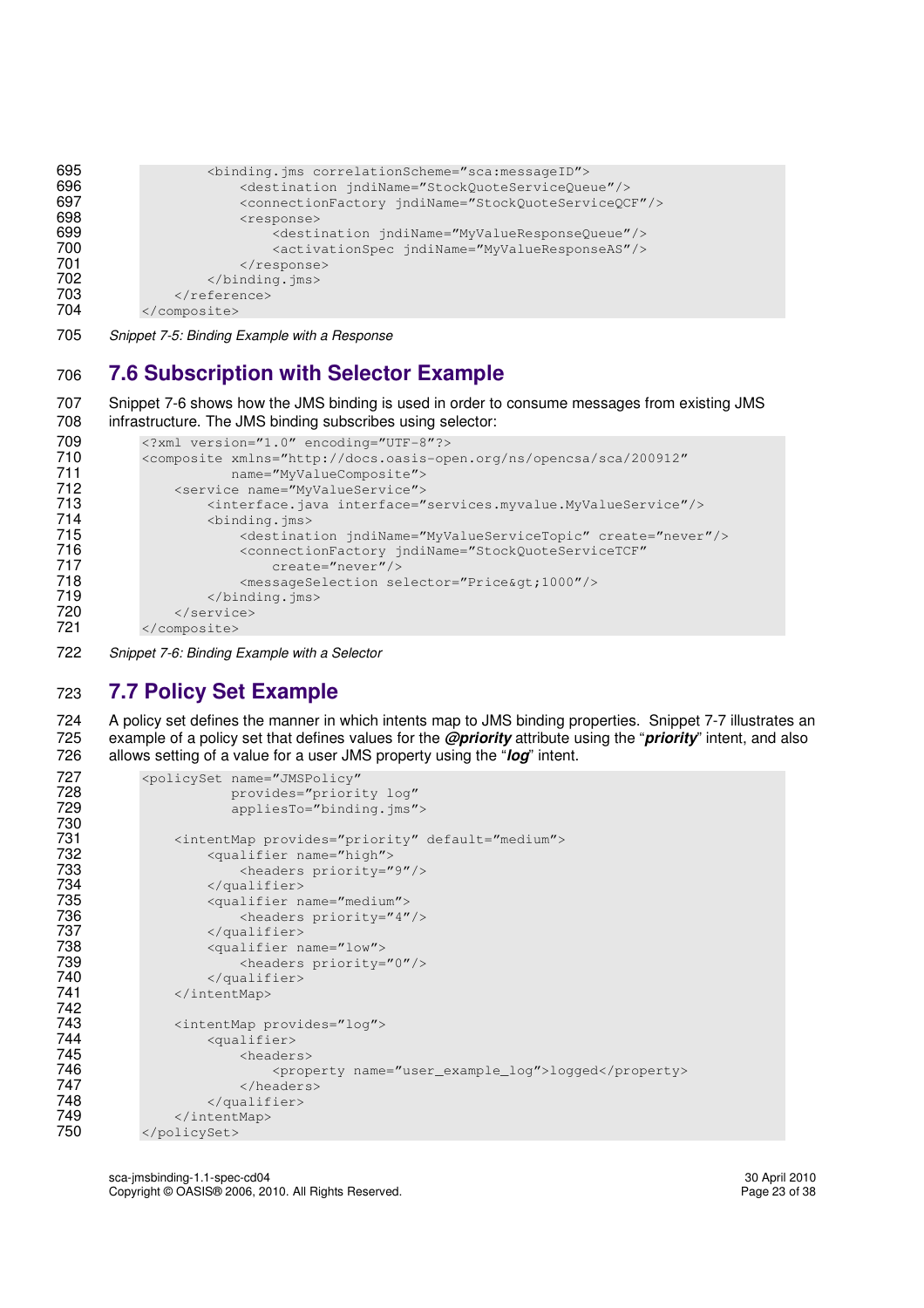#### Snippet 7-7: Example Policy Set

752 Given the policy set in Snippet 7-7, the intents can be required on a service or reference as shown in 753 Snippet 7-8: Snippet 7-8:

| 754 | <reference name="StockQuoteService" requires="priority.high log"></reference>                                                         |
|-----|---------------------------------------------------------------------------------------------------------------------------------------|
| 755 | <interface.java_interface="services.stockquote.stockquoteservice"></interface.java_interface="services.stockquote.stockquoteservice"> |
| 756 | <binding.ims></binding.ims>                                                                                                           |
| 757 | <destination name="StockOuoteServiceOueue"></destination>                                                                             |
| 758 | <connectionfactory name="StockQuoteServiceQCF"></connectionfactory>                                                                   |
| 759 | $\langle$ binding.jms>                                                                                                                |
| 760 | $\langle$ /reference>                                                                                                                 |

Snippet 7-8: Binding Example with Intents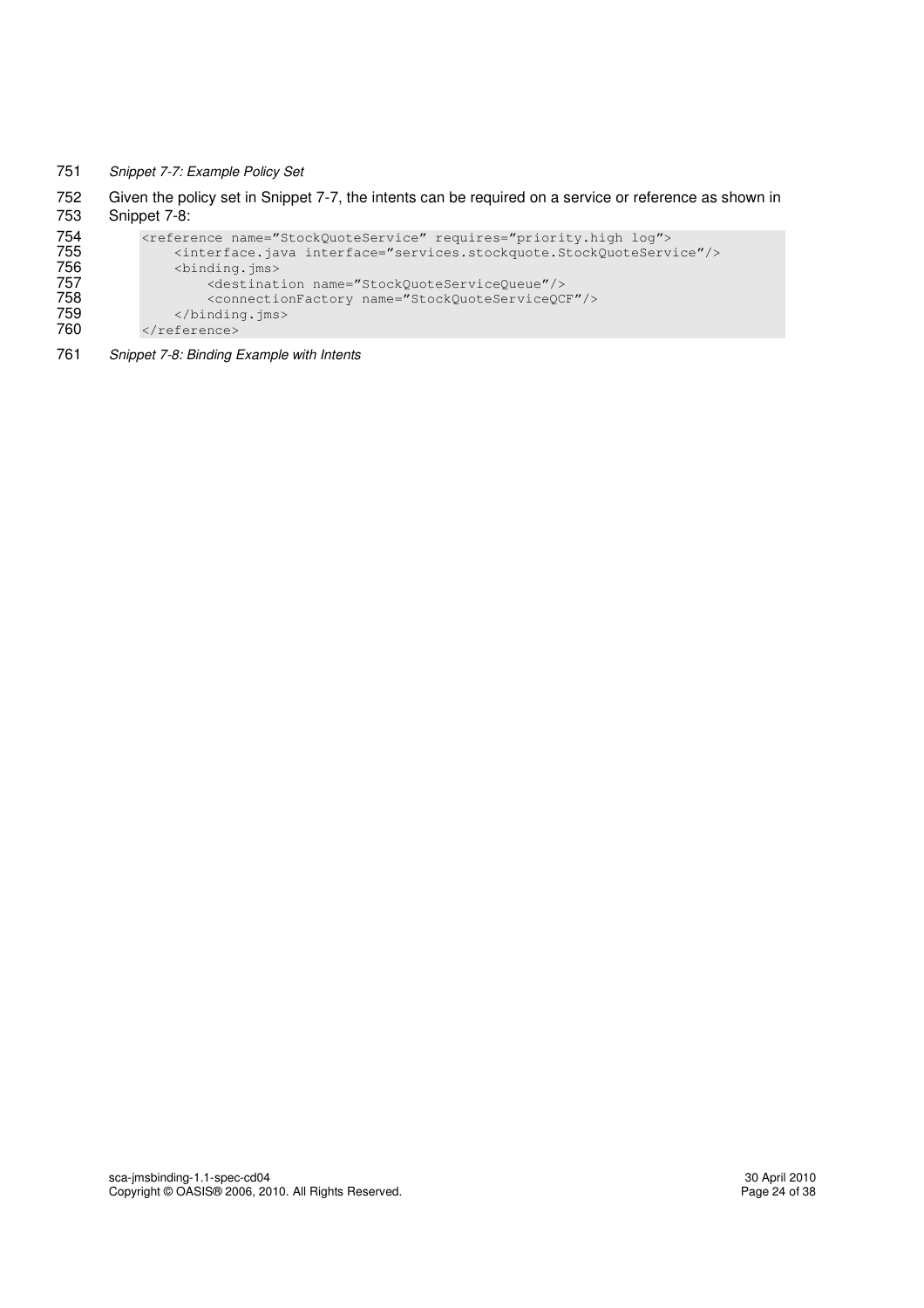# <sup>762</sup>**8 Conformance**

763 The XML schema pointed to by the RDDL document at the namespace URI, defined by this specification, 764 are considered to be authoritative and take precedence over the XML schema defined in the appendix of 765 this document. There are two categories of artifacts for which this specification defines conformance:

- 766 a) SCA JMS Binding XML Document
- 767 b) SCA Runtime

### 768 **8.1 SCA JMS Binding XML Document**

769 An SCA JMS Binding XML document is an SCA Composite Document or an SCA ComponentType 770 Document, as defined by the SCA Assembly Specification [SCA-Assembly] Section 13.1 that uses the

- 771 **binding.jms** element.
- 772 An SCA JMS Binding XML document MUST be a conformant SCA Composite Document or an SCA
- 773 ComponentType Document, as defined by the SCA Assembly Specification [SCA-Assembly], and MUST
- 774 comply with all statements in Appendix B: "Conformance Items" related to elements and attributes in an
- 775 SCA JMS Binding XML document, notably all "MUST" statements have to be implemented.

### 776 **8.2 SCA Runtime**

777 An implementation that claims to conform to the requirements of an SCA Runtime defined in this 778 specification has to meet the following conditions:

- 779 1. The implementation MUST comply with all statements in Appendix B: "Conformance Items" 780 related to an SCA Runtime, notably all "MUST" statements have to be implemented
- 781 2. The implementation MUST conform to the SCA Assembly Model Specification Version 1.1 [SCA-782 Assembly], and to the SCA Policy Framework Version 1.1 [SCA-Policy]
- 783 3. The implementation MUST reject an SCA JMS Binding XML Document that is not conformant per 784 Section 8.1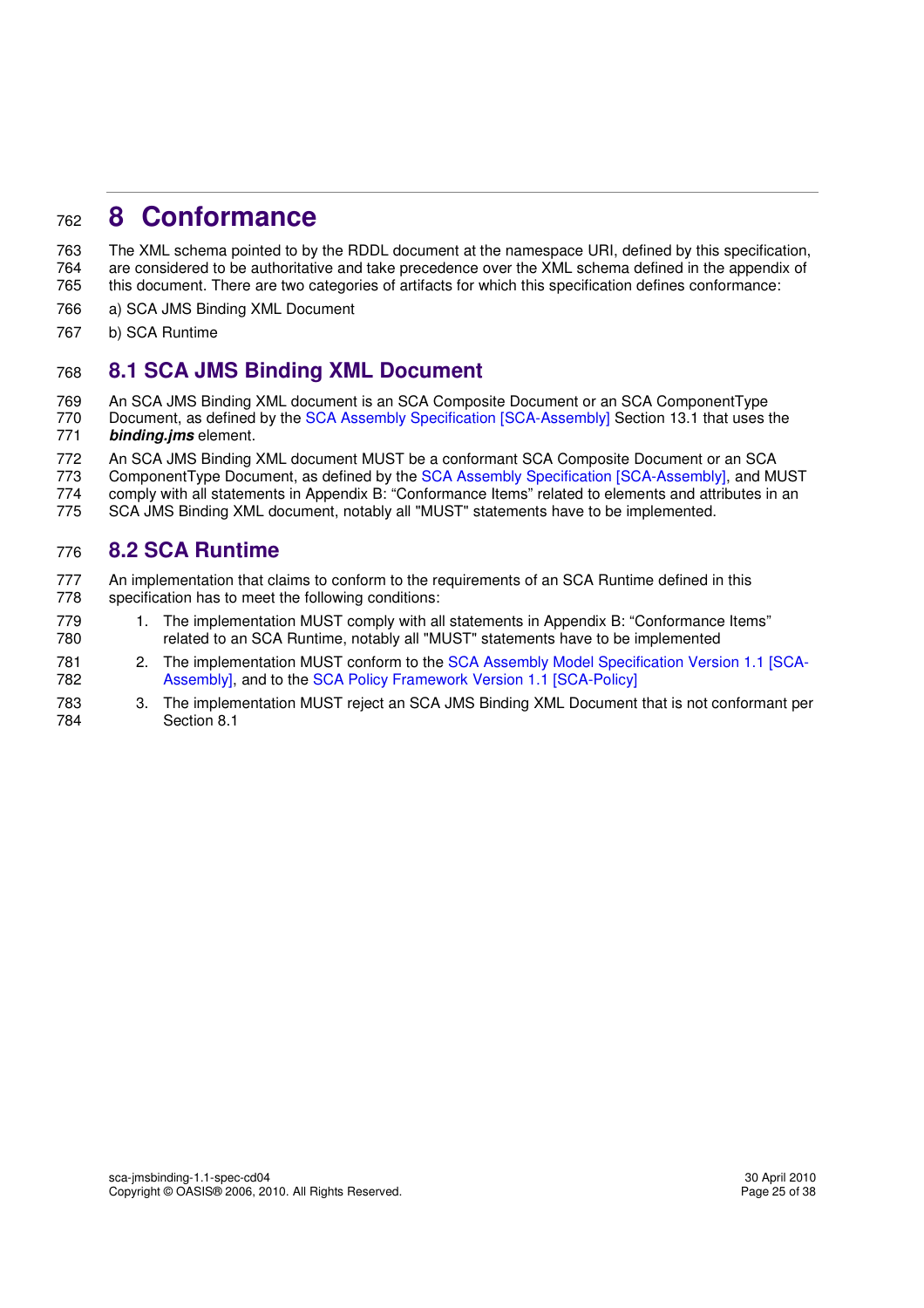# <sup>785</sup>**A. JMS XML Binding Schema: sca-binding-jms-1.1.xsd**

```
786 <?xml version="1.0" encoding="UTF-8"?> 
787 <!-- Copyright(C) OASIS(R) 2005, 2010. All Rights Reserved.<br>788 60815 trademark. IPR and other policies apply. -->
788 OASIS trademark, IPR and other policies apply. --> 
789 <schema xmlns="http://www.w3.org/2001/XMLSchema" 
790 targetNamespace="http://docs.oasis-open.org/ns/opencsa/sca/200912"<br>791 millistra://docs.oasis-open.org/ns/opencsa/sca/200912"
791 xmlns:sca="http://docs.oasis-open.org/ns/opencsa/sca/200912" 
                 elementFormDefault="qualified">
793 
           794 <include schemaLocation="sca-core-1.1-cd05.xsd"/> 
795 
796 <complexType name="JMSBinding"> 
               <complexContent>
798 <extension base="sca:Binding"><br>799 <extension base="sca:Binding">
799 <sequence> 
800 <element name="destination" type="sca:JMSDestination"<br>801
801 minOccurs="0"/><br>802 <choice minOccurs="0" ma
802 <choice minOccurs="0" maxOccurs="1"> 
803 <element name="connectionFactory"<br>B04 type="sca:JMSConnectionF
804 type="sca:JMSConnectionFactory"/><br>805 <element name="activationSpec" type="sca:J
805 <element name="activationSpec" type="sca:JMSActivationSpec"/><br>806 </choice>
806 </choice><br>807 </choice>
807 <element name="response" type="sca:JMSResponse" minOccurs="0"/> 
808 <element name="headers" type="sca:JMSHeaders" minOccurs="0"/><br>809 <element name="messageSelection" type="sca:JMSMessageSelectio
809 <element name="messageSelection" type="sca:JMSMessageSelection"<br>810 minOccurs="0"/>
                                    minOccurs = "0"/>
811 <element name="resourceAdapter" type="sca:JMSResourceAdapter"<br>812 minOccurs="0"/>
812 minOccurs="0"/><br>813 <element name="operation
813 <element name="operationProperties"<br>B14 type="sca:JMSOperationProp
                                     type="sca:JMSOperationProperties"
815 minOccurs="0" maxOccurs="unbounded"/><br>816 minOccurs="0" maxOccurs="unbounded"/>
816 <element ref="sca:extensions" minOccurs="0" maxOccurs="1"/><br>817 </sequence>
817 </sequence> 
818 <attribute name="correlationScheme" type="QName"<br>819 default="sca:messageID"/>
819 default="sca:messageID"/><br>820 sattribute name="initialContextFacto
820 <attribute name="initialContextFactory" type="anyURI"/><br>821 <attribute name="indiURL" type="anyURI"/>
821 <attribute name="jndiURL" type="anyURI"/><br>822 </extension>
822 </extension><br>823 </complexConten
823 </complexContent><br>824 </complexType>
           824 </complexType> 
825<br>826
826 <simpleType name="JMSCreateResource"><br>827 <restriction base="string">
827 <restriction base="string"> 
828 <enumeration value="always"/><br>829 <enumeration value="never"/>
829 <enumeration value="never"/><br>830 <enumeration value="ifNotExi
830 <enumeration value="ifNotExist"/><br>831 </restriction>
831 </restriction><br>832 </simpleType>
           832 </simpleType> 
833<br>834
834 <complexType name="JMSDestination"><br>835 <sequence>
835 <sequence><br>836 <sequence>
836 <element name="property" type="sca:BindingProperty"<br>837 minOccurs="0" maxOccurs="unbounded"/>
837 minOccurs="0" maxOccurs="unbounded"/> 
838 </sequence><br>839 <attribute
839 <attribute name="jndiName" type="anyURI"/><br>840 <attribute name="type" use="optional" defa
840 <attribute name="type" use="optional" default="queue"><br>841 <simpleType>
841 <simpleType><br>842 <restrict
842 <restriction base="string"><br>843 <<restriction value="queu
843 > <enumeration value="queue"/><br>844 > <enumeration value="topic"/>
                          844 <enumeration value="topic"/>
```
sca-jmsbinding-1.1-spec-cd04<br>
Copyright © OASIS® 2006, 2010. All Rights Reserved.<br>
Page 26 of 38 Copyright © OASIS® 2006, 2010. All Rights Reserved.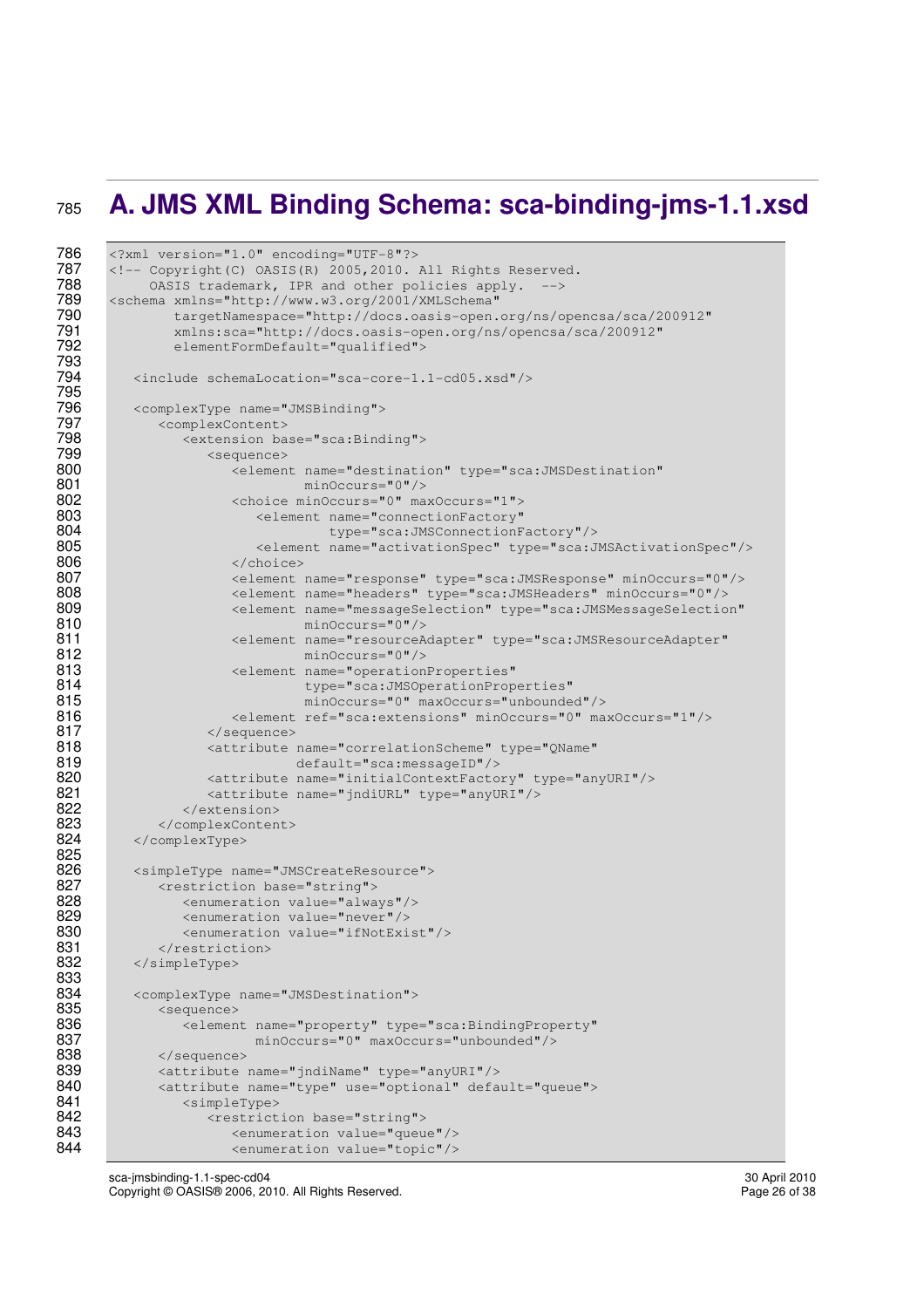```
845 </restriction><br>846 </restriction>
846 </simpleType><br>847 </attribute>
847 </attribute> 
848 <attribute name="create" type="sca:JMSCreateResource"<br>849 use="optional" default="ifNotExist"/>
849 use="optional" default="ifNotExist"/><br>850 </complexType>
            850 </complexType> 
851<br>852
852 <complexType name="JMSConnectionFactory"><br>853 <sequence>
853 <sequence><br>854 <sequence>
854 <element name="property" type="sca:BindingProperty"<br>855 minOccurs="0" maxOccurs="unbounded"/>
855 minOccurs="0" maxOccurs="unbounded"/> 
856 </sequence><br>857 <attribute
857 <attribute name="jndiName" type="anyURI"/><br>858 <attribute name="create" type="sca:JMSCrea
858 <attribute name="create" type="sca:JMSCreateResource"<br>859 use="optional" default="ifNotExist"/>859 use="optional" default="ifNotExist"/><br>860 </complexType>
            860 </complexType> 
861<br>862
862 <complexType name="JMSActivationSpec"><br>863 <complexType name="JMSActivationSpec">
863 <sequence> 
864 <element name="property" type="sca:BindingProperty"<br>865 minOccurs="0" maxOccurs="unbounded"/>
865 minOccurs="0" maxOccurs="unbounded"/> 
866 </sequence><br>867 <attribute
               867 <attribute name="jndiName" type="anyURI"/> 
868 <attribute name="create" type="sca:JMSCreateResource"<br>869 use="optional" default="ifNotExist"/>869 use="optional" default="ifNotExist"/><br>870 </complexType>
            870 </complexType> 
871 
872 <complexType name="JMSResponse"><br>873 <sequence>
873 <sequence> 
874 <element name="wireFormat" type="sca:WireFormatType" minOccurs="0"/> 
875 <element name="destination" type="sca:JMSDestination" minOccurs="0"/> 
876 <choice minOccurs="0"><br>877 <element name="conn
877 <element name="connectionFactory" type="sca:JMSConnectionFactory"/> 
878 <element name="activationSpec" type="sca:JMSActivationSpec"/><br>879 </choice>
879 </choice><br>880 </sequence>
               </sequence>
881 </complexType>
882<br>883
883 <complexType name="JMSHeaders"><br>884 <sequence>
884 <sequence><br>885 <sequence>
885 <element name="property" type="sca:BindingProperty"<br>886 minOccurs="0" maxOccurs="unbounded"/>
886 minOccurs="0" maxOccurs="unbounded"/> 
887 </sequence><br>888 <attribute
888 <attribute name="type" type="string"/><br>889 <attribute name="deliveryMode" default
889 <attribute name="deliveryMode" default="persistent"><br>890 <simpleType>
890 <simpleType><br>891 <simpleType>
891 <restriction base="string"> 
892 > <enumeration value="persistent"/><br>893 > <enumeration value="nonpersistent"
                           893 <enumeration value="nonpersistent"/>
894 </restriction><br>895 </restriction>
895 </simpleType><br>896 </attribute>
896 </attribute><br>897 <attribute n
897 <attribute name="timeToLive" type="long" default="0"/><br>898 <attribute name="priority" default="4">
898 <attribute name="priority" default="4"><br>899 <simpleType>
899 <simpleType><br>900 <simpleType>
900 > <restriction base="string"><br>901 <<rr/>enumeration value="0"/>
901 <enumeration value="0"/> 
902 \leq \leq \leq \leq \leq \leq \leq \leq \leq \leq \leq \leq \leq \leq \leq \leq \leq \leq \leq \leq \leq \leq \leq \leq \leq \leq \leq \leq \leq \leq \leq \leq \leq \leq \leq \leq 903 <enumeration value="2"/> 
904 > <enumeration value="3"/><br>905 > <enumeration value="4"/>
905 > <enumeration value="4"/>
<enumeration value="5"/>
<enumeration value="5"/>
906 <enumeration value="5"/> 
907 > <enumeration value="6"/>
enumeration value="7"/>
908
                           908 <enumeration value="7"/>
```
sca-jmsbinding-1.1-spec-cd04<br>
Copyright © OASIS® 2006, 2010. All Rights Reserved.<br>
Page 27 of 38 Copyright © OASIS® 2006, 2010. All Rights Reserved.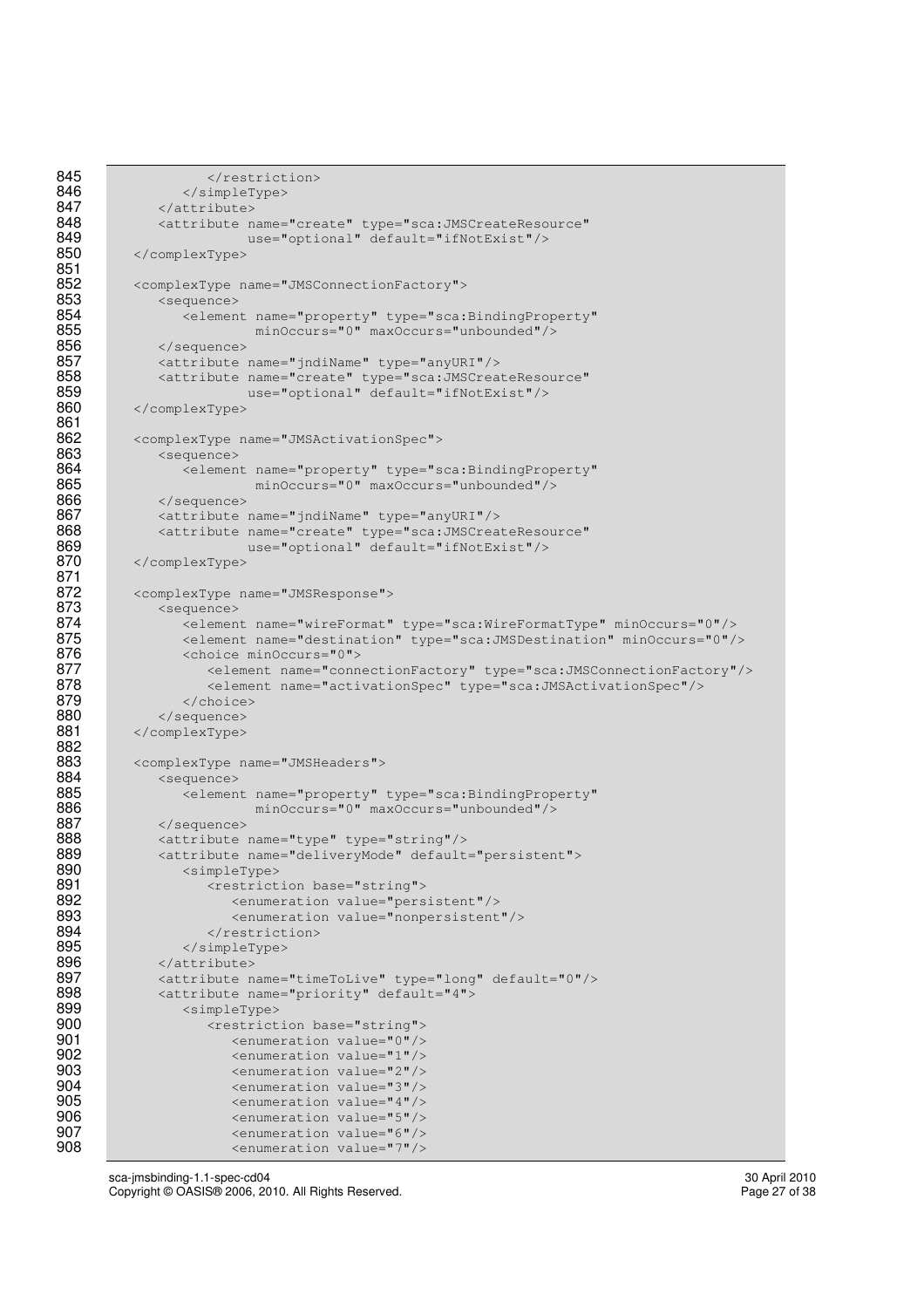```
909 <enumeration value="8"/><br>910 <enumeration value="9"/>
910 <enumeration value="9"/><br>911 </restriction>
911 </restriction><br>912 </simpleType>
912 </simpleType><br>913 </attribute>
913 \langle/attribute><br>914 \langle/complexType>
            914 </complexType> 
915<br>916
916 <complexType name="JMSMessageSelection"><br>917 <sequence>
917 <sequence><br>918 <element
918 <element name="property" type="sca:BindingProperty"<br>919 minOccurs="0" maxOccurs="unbounded"/>
919 minOccurs="0" maxOccurs="unbounded"/><br>920 </sequence>
920 </sequence><br>921 <attribute
921 <attribute name="selector" type="string"/> 
            922 </complexType> 
923<br>924
924 <complexType name="JMSResourceAdapter"><br>925 <complexType name="JMSResourceAdapter">
925 <sequence><br>926 <sequence>
926 <element name="property" type="sca:BindingProperty"<br>927 minOccurs="0" maxOccurs="unbounded"/>
927 minOccurs="0" maxOccurs="unbounded"/><br>928 </sequence>
928 </sequence><br>929 <attribute
929 <attribute name="name" type="string" use="required"/><br>930 </complexType>
            930 </complexType> 
931 
932 <complexType name="JMSOperationProperties"><br>933 <sequence>
933 <sequence><br>934 <sequence>
934 <element name="property" type="sca:BindingProperty"<br>935 minOccurs="0" maxOccurs="unbounded"/>
935 minOccurs="0" maxOccurs="unbounded"/> 
936 <element name="headers" type="sca:JMSHeaders"/><br>937 </sequence>
937 </sequence><br>938 <attribute
938 <attribute name="name" type="string" use="required"/><br>939 <attribute name="nativeOperation" type="string"/>
939 <attribute name="nativeOperation" type="string"/><br>940 </complexType>
            940 </complexType> 
941<br>942
942 <complexType name="BindingProperty"><br>943 <compleContent>
943 <simpleContent><br>944 <simpleContent>
944 <extension base="string"><br>945 <attribute name="name"
945 > <attribute name="name" type="NMTOKEN" use="required"/><br>946 > <attribute name="type" type="string" use="optional"
946 <attribute name="type" type="string" use="optional"<br>947 default="xs:string"/>
947 default="xs:string"/><br>948 </extension>
948 </extension><br>949 </simpleContent>
949 </simpleContent><br>950 </complexType>
            950 </complexType> 
951<br>952
952 <element name="binding.jms" type="sca:JMSBinding"<br>953 substitutionGroup="sca:binding"/>
                        substitutionGroup="sca:binding"/>
954<br>955
955 <element name="wireFormat.jmsDefault" type="sca:WireFormatType"<br>956 substitutionGroup="sca:wireFormat"/>
                        substitutionGroup="sca:wireFormat"/>
957<br>958
958 <element name="operationSelector.jmsDefault" type="sca:OperationSelectorType"<br>959 substitutionGroup="sca:operationSelector"/>
959 substitutionGroup="sca:operationSelector"/><br>960 </schema>
         </schema>
```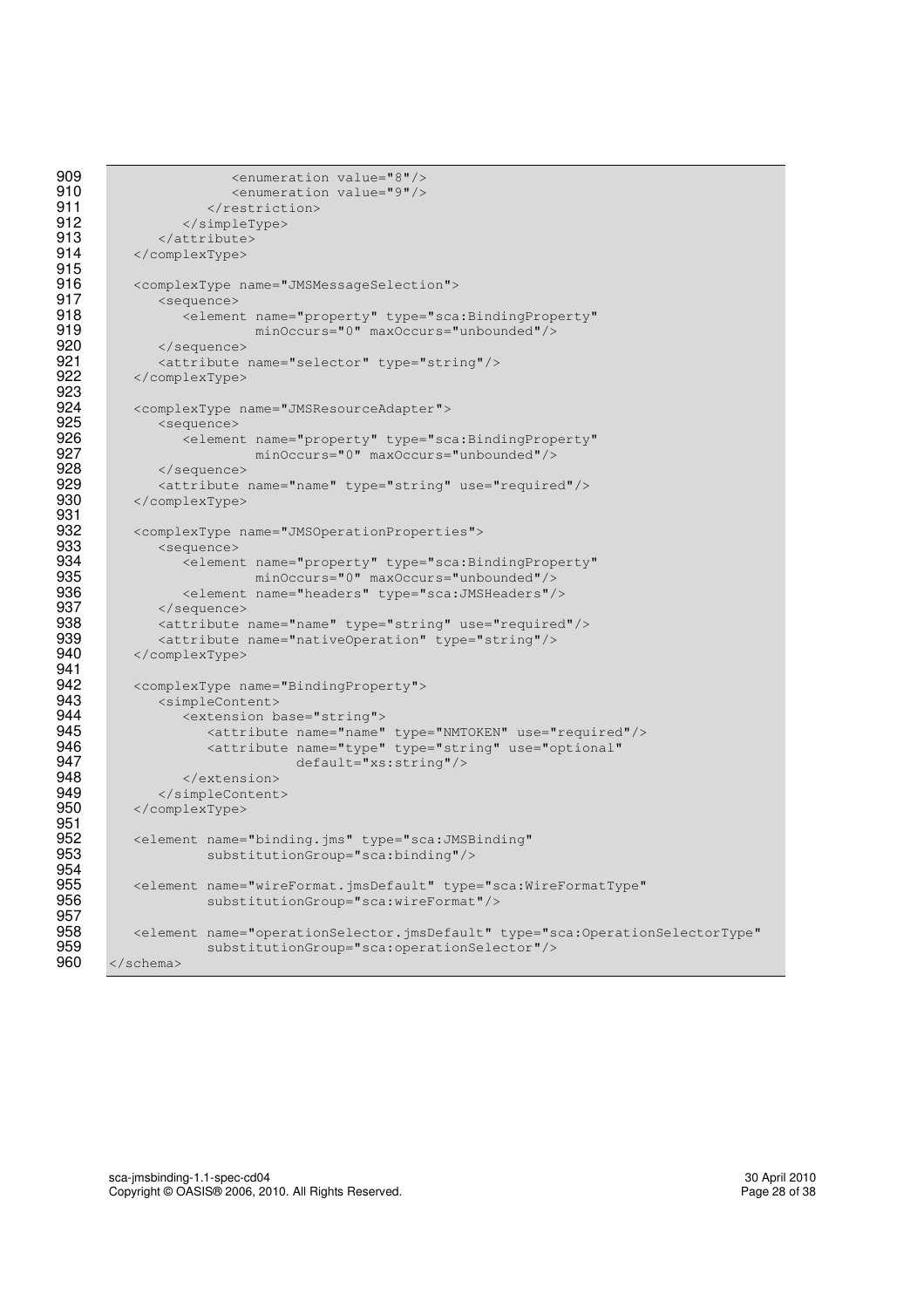# <sup>961</sup>**B. Conformance Items**

| This section contains a list of conformance items for the SCA JMS Binding specification.<br>962 |  |
|-------------------------------------------------------------------------------------------------|--|
|-------------------------------------------------------------------------------------------------|--|

| <b>Conformance ID</b> | <b>Description</b>                                                                                                                                                                                                                                                                                                                                                 |
|-----------------------|--------------------------------------------------------------------------------------------------------------------------------------------------------------------------------------------------------------------------------------------------------------------------------------------------------------------------------------------------------------------|
| [BJM30001]            | The value of the @uri attribute MUST have the format defined by the IETF<br>URI Scheme for Java™ Message Service 1.0 [IETFJMS]                                                                                                                                                                                                                                     |
| [BJM30002]            | When the @uri attribute is specified, the SCA runtime MUST raise an error if<br>the referenced resources do not already exist                                                                                                                                                                                                                                      |
| [BJM30003]            | If the value of the <i>@correlationScheme</i> attribute is "sca:messageID" the<br>SCA runtime MUST set the correlation ID of replies to the message ID of the<br>corresponding request                                                                                                                                                                             |
| [BJM30004]            | If the value of the <i>@correlationScheme</i> attribute is "sca:correlationID" the<br>SCA runtime MUST set the correlation ID of replies to the correlation ID of the<br>corresponding request                                                                                                                                                                     |
| [BJM30005]            | If the value of the <i>@correlationScheme</i> attribute is "sca:none" the SCA<br>runtime MUST NOT set the correlation ID                                                                                                                                                                                                                                           |
| [BJM30006]            | SCA runtimes MAY allow other values of the @correlationScheme attribute<br>to indicate other correlation schemes                                                                                                                                                                                                                                                   |
| [BJM30010]            | Whatever the value of the destination/@type attribute, the runtime MUST<br>ensure a single response is delivered for request/response operations                                                                                                                                                                                                                   |
| [BJM30011]            | If the @create attribute value for a destination, connectionFactory or<br>activationSpec element is "always" and the @jndiName attribute is present<br>and the resource cannot be created at the location specified by the<br><b>@jndiName</b> attribute then the SCA runtime MUST raise an error                                                                  |
| [BJM30012]            | If the @create attribute value for a destination, connectionFactory or<br>activationSpec element is "ifNotExist" then the @jndiName attribute MUST<br>specify the location of the possibly existing resource                                                                                                                                                       |
| [BJM30013]            | If the @create attribute value for a destination, connectionFactory or<br>activationSpec element is "ifNotExist" and the resource does not exist at the<br>location identified by the @jndiName attribute and cannot be created there<br>then the SCA runtime MUST raise an error                                                                                  |
| [BJM30014]            | If the @create attribute value for a destination, connectionFactory or<br>activationSpec element is "ifNotExist" and the @jndiName attribute refers to<br>an existing resource that is not a JMS Destination of the approprate type, a<br>JMS connection factory or a JMS activation spec respectively then the SCA<br>runtime MUST raise an error                 |
| [BJM30015]            | If the @create attribute value for a destination, connectionFactory or<br>activationSpec element is "never" and the @jndiName attribute is not<br>specified, or the resource is not present at the location identified by the<br><b>@jndiName</b> attribute, or the location refers to a resource of an incorrect type<br>then the SCA runtime MUST raise an error |
| [BJM30017]            | A binding.jms element MUST NOT include both a connectionFactory<br>element and an <b>activationSpec</b> element                                                                                                                                                                                                                                                    |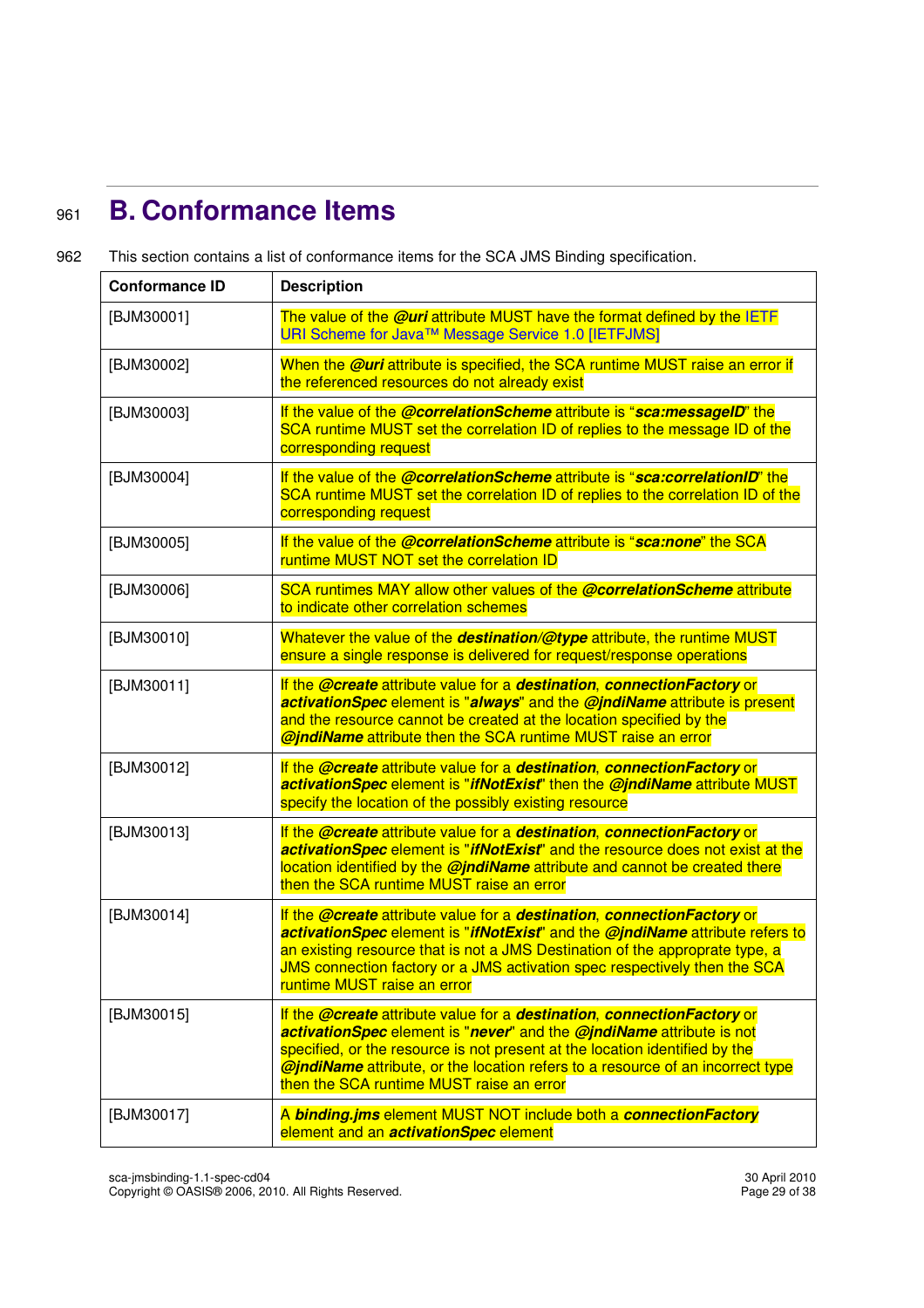| [BJM30018] | When the <b>connectionFactory</b> element is present, then the destination MUST<br>be defined either by the <b>destination</b> element or the <b>@uri</b> attribute                                                                                                                                                                                                                                                                                                                                                                                                                                                                                               |
|------------|-------------------------------------------------------------------------------------------------------------------------------------------------------------------------------------------------------------------------------------------------------------------------------------------------------------------------------------------------------------------------------------------------------------------------------------------------------------------------------------------------------------------------------------------------------------------------------------------------------------------------------------------------------------------|
| [BJM30019] | If the <b>activationSpec</b> element is present and the destination is also specified<br>via a <b>destination</b> element or the <b>@uri</b> attribute then it MUST refer to the same<br><b>JMS</b> destination as the <b>activationSpec</b>                                                                                                                                                                                                                                                                                                                                                                                                                      |
| [BJM30020] | The activationSpec element MUST NOT be present when the binding is<br>being used for an SCA reference                                                                                                                                                                                                                                                                                                                                                                                                                                                                                                                                                             |
| [BJM30021] | A response element MUST NOT include both a connectionFactory element<br>and an <i>activationSpec</i> element                                                                                                                                                                                                                                                                                                                                                                                                                                                                                                                                                      |
| [BJM30022] | If a response/destination and response/activationSpec element are both<br>specified they MUST refer to the same JMS destination                                                                                                                                                                                                                                                                                                                                                                                                                                                                                                                                   |
| [BJM30023] | The response/activationSpec element MUST NOT be present when the<br>binding is being used for an SCA service                                                                                                                                                                                                                                                                                                                                                                                                                                                                                                                                                      |
| [BJM30024] | When sending messages for a JMS binding, the SCA runtime MUST set each<br>of the JMSType, JMSDeliveryMode, JMSTimeToLive and JMSPriority headers<br>to values specified in the binding definition in the following priority order:<br>1) the value for the header specified in the $@uri$ attribute (highest priority);<br>2) the value for the header specified in the operationProperties/headers<br>element matching the operation being invoked;<br>3) the value for the header specified in the <i>headers</i> element;<br>4) the default value for the header as specified by the definition of the<br><b>binding.jms/headers</b> element (lowest priority) |
| [BJM30025] | When sending messages for a JMS binding, the SCA runtime MUST set each<br>named user property with type and value specified in the binding definition in<br>the following priority order:<br>1) the type and value for the named user property specified in an<br>operationProperties/headers/property element matching the name of the<br>operation being invoked (highest priority);<br>2) the type and value for the named user property specified in a<br><b>headers/property element (lowest priority)</b>                                                                                                                                                   |
| [BJM30026] | When receiving messages for a JMS binding, the SCA runtime MUST use a<br>message selector if specified in the binding definition in the following priority<br>order:<br>1) the value for the message selector specified in the $Q$ uri attribute value's<br>"selector" parameter (highest priority);<br>2) the value for the message selector specified in the<br>messageSelection/@selector attribute;<br>3) otherwise no message selector is used (lowest priority)                                                                                                                                                                                             |
| [BJM30028] | SCA runtimes MAY place restrictions on the properties of the resource adapter<br>Java bean that can be set using the resource Adapter element                                                                                                                                                                                                                                                                                                                                                                                                                                                                                                                     |
| [BJM30029] | The value of the operationProperties/@selectedOperation attribute MUST<br>be unique across the containing <b>binding.jms</b> element                                                                                                                                                                                                                                                                                                                                                                                                                                                                                                                              |
| [BJM30030] | The SCA runtime SHOULD make the operationProperties element<br>corresponding to the selectedOperation available to the wireFormat<br>implementation                                                                                                                                                                                                                                                                                                                                                                                                                                                                                                               |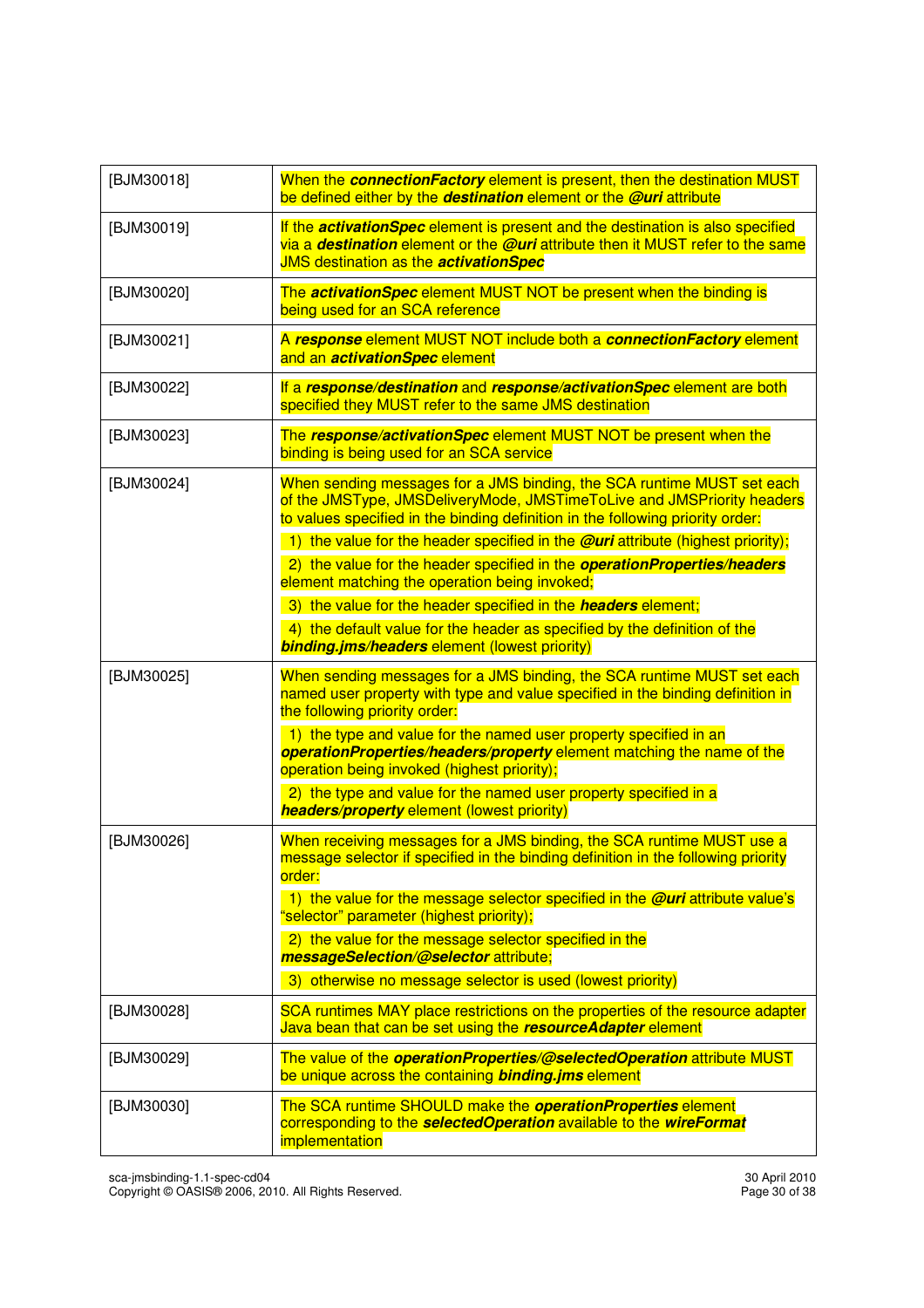| [BJM30031] | The resource Adapter element MUST be present when JMS resources are to<br>be created for a JMS provider that implements the JCA 1.5 Specification<br>[JCA15] specification, and is ignored otherwise                                                                  |
|------------|-----------------------------------------------------------------------------------------------------------------------------------------------------------------------------------------------------------------------------------------------------------------------|
| [BJM30034] | When the <b>@uri</b> attribute is specified, the <b>destination</b> element MUST NOT be<br>present                                                                                                                                                                    |
| [BJM30036] | The binding.jms element MUST conform to the XML schema defined in sca-<br>binding-jms-1.1.xsd                                                                                                                                                                         |
| [BJM30037] | If the @create attribute value for a destination, connectionFactory or<br>activationSpec element is "always" and the @jndiName attribute is not<br>present and the resource cannot be created, then the SCA runtime MUST<br>raise an error                            |
| [BJM40001] | The SCA runtime MUST support the default JMS wire format and operation<br>selector behavior, and MAY provide additional means to override it                                                                                                                          |
| [BJM40002] | If no <b>operationSelector</b> element is specified then SCA runtimes MUST use<br>operationSelector.jmsDefault as the default                                                                                                                                         |
| [BJM40003] | When using the default wire format to send request messages, if there is a<br>single parameter and the interface includes more than one operation, the SCA<br>runtime MUST set the JMS user property "scaOperationName" to the name<br>of the operation being invoked |
| [BJM40004] | If no wireFormat element is specified in a JMS binding then SCA runtimes<br>MUST use wireFormat.jmsDefault as the default                                                                                                                                             |
| [BJM40005] | When using the default wire format an SCA runtime MUST be able to receive<br>both JMS text and bytes messages                                                                                                                                                         |
| [BJM40006] | When using the default wire format an SCA runtime MUST send either a JMS<br>text or a JMS bytes message                                                                                                                                                               |
| [BJM40007] | When using the default wire format an SCA runtime MAY provide additional<br>configuration to allow selection between JMS text or bytes messages to be<br>sent                                                                                                         |
| [BJM40008] | When a binding.jms element specifies the operationSelector.jmsDefault<br>element, the SCA runtime MUST use the default operation selection algorithm<br>to determine the selected operation                                                                           |
| [BJM40009] | When a binding.jms element specifies the wireFormat.jmsDefault element,<br>the SCA runtime MUST use the default wire format                                                                                                                                           |
| [BJM40010] | When a message is received at an SCA service with JMS binding and the<br>resolved operation name is in the target component's interface, the SCA<br>runtime MUST invoke the target component using the resolved operation<br>name                                     |
| [BJM40011] | When a message is received at an SCA service with JMS binding and the<br>resolved operation name is not in the target component's interface the SCA<br>runtime MUST raise an error                                                                                    |
| [BJM50001] | <b>JMS binding implementations MUST support the JMS intent</b>                                                                                                                                                                                                        |
| [BJM50002] | The JMS intent MUST always be included in the @alwaysProvides attribute<br>of the JMS binding Type                                                                                                                                                                    |
| [BJM60001] | For an SCA reference with a JMS binding and unidirectional interface, when a                                                                                                                                                                                          |

sca-jmsbinding-1.1-spec-cd04<br>Copyright © OASIS® 2006, 2010. All Rights Reserved. Page 31 of 38 Page 31 of 38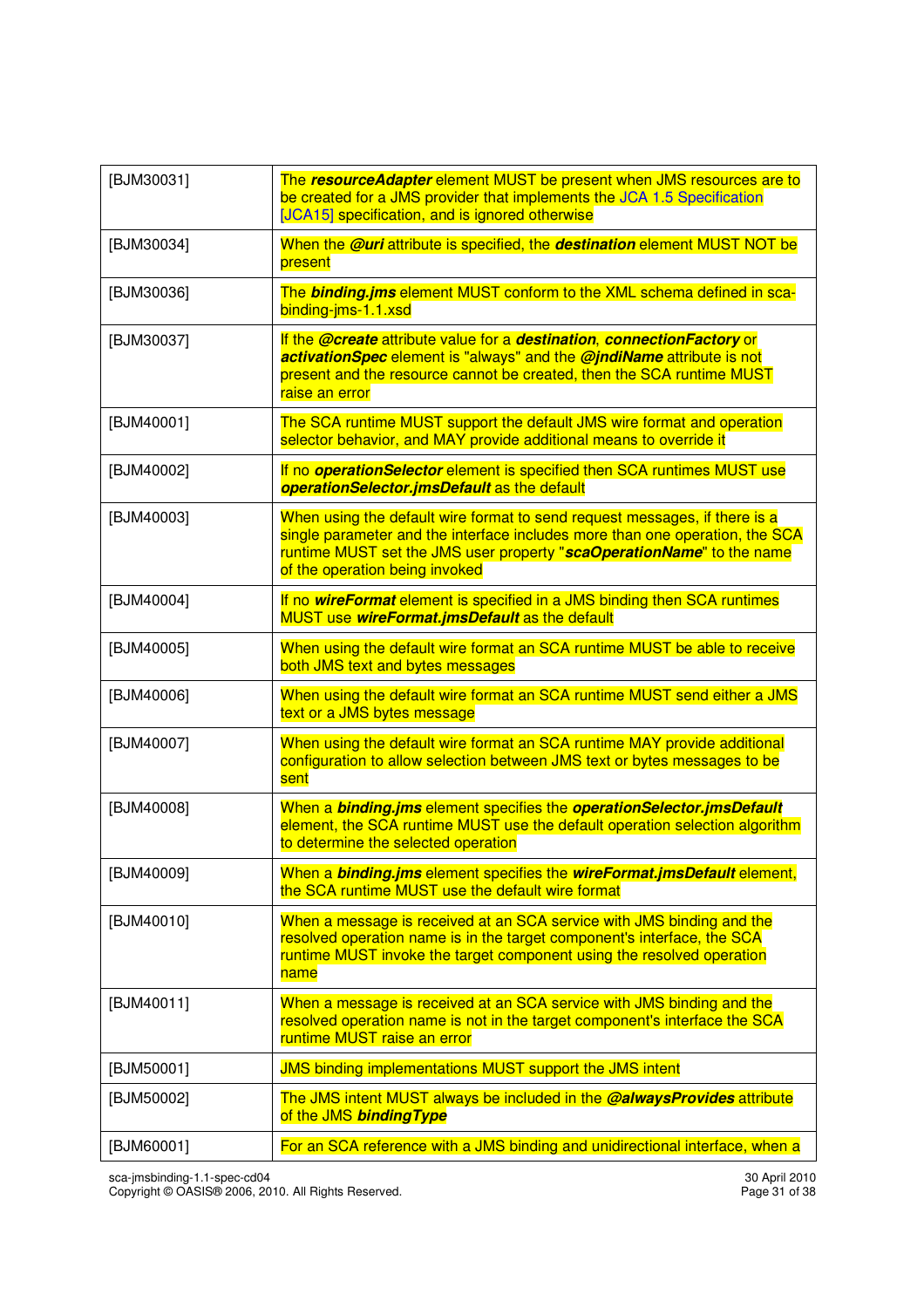|            | request message is sent as part of a one-way MEP, the SCA runtime<br>SHOULD NOT set the <b>JMSReply To</b> destination header in the JMS message<br>that it creates, regardless of whether the JMS binding has a response element<br>with a <b>destination</b> defined                                                                                                                                                                         |
|------------|------------------------------------------------------------------------------------------------------------------------------------------------------------------------------------------------------------------------------------------------------------------------------------------------------------------------------------------------------------------------------------------------------------------------------------------------|
| [BJM60002] | For an SCA service with a JMS binding and unidirectional interface, when a<br>request message is received as part of a one-way MEP, the SCA runtime<br>MUST ignore the <b>JMSReplyTo</b> destination header in the JMS message, and<br>not raise an error                                                                                                                                                                                      |
| [BJM60003] | For an SCA reference with a JMS binding that has a destination specified via<br>the response element, the SCA runtime MUST receive response messages as<br>defined by the binding's @correlationScheme attribute                                                                                                                                                                                                                               |
| [BJM60004] | For an SCA reference with a JMS binding, when a request message is sent as<br>part of a request/response MEP, and the JMS binding has a response<br>element with a <b>destination</b> defined, then the SCA runtime MUST use that<br>destination for the <b>JMSReplyTo</b> header in the JMS message it creates for the<br>request                                                                                                             |
| [BJM60005] | For an SCA reference with a JMS binding, when a request message is sent as<br>part of a request/response MEP, and the JMS binding does not have a<br>response element with a destination defined, the SCA runtime MUST provide<br>an appropriate destination on which to receive response messages and use<br>that destination for the <b>JMSReplyTo</b> header in the JMS message it creates for<br>the request                               |
| [BJM60006] | For an SCA reference with a JMS binding that does not have a destination<br>specified via the response element, the SCA runtime MUST either receive<br>response messages as defined by the binding's @correlationScheme<br>attribute, or use a unique destination for each request/response interaction                                                                                                                                        |
| [BJM60007] | For an SCA service with a JMS binding, when a response message is sent as<br>part of a request/response MEP where the request message included a non-<br>null <b>JMSReplyTo</b> destination, the SCA runtime MUST send the response<br>message to that destination                                                                                                                                                                             |
| [BJM60008] | For an SCA service with a JMS binding, when a response message is sent as<br>part of a request/response MEP where the request message included a null<br><b>JMSReplyTo</b> destination and the JMS binding includes a<br>response/destination element the SCA runtime MUST send the response<br>message to that destination                                                                                                                    |
| [BJM60009] | For an SCA service with a JMS binding, when a response message is sent as<br>part of a request/response MEP where the request message included a null<br><b>JMSReplyTo</b> destination and the JMS binding does not include a<br>response/destination then an error SHOULD be raised by the SCA runtime                                                                                                                                        |
| [BJM60010] | For an SCA service with a JMS binding, when a response message is sent as<br>part of a request/response MEP the SCA runtime MUST set the correlation<br>identifier in the JMS message that it creates for the response as defined by the<br><b>JMS binding's @correlationScheme attribute</b>                                                                                                                                                  |
| [BJM60011] | For an SCA reference with a JMS binding and a bidirectional interface, when a<br>request message is sent as part of a request/response MEP the SCA runtime<br>MUST set the <b>scaCallbackDestination</b> user property in the message it<br>creates to a JMS URI string, in the format defined by the IETF URI Scheme for<br>Java™ Message Service 1.0 [IETFJMS], that identifies the destination to<br>which callback messages are to be sent |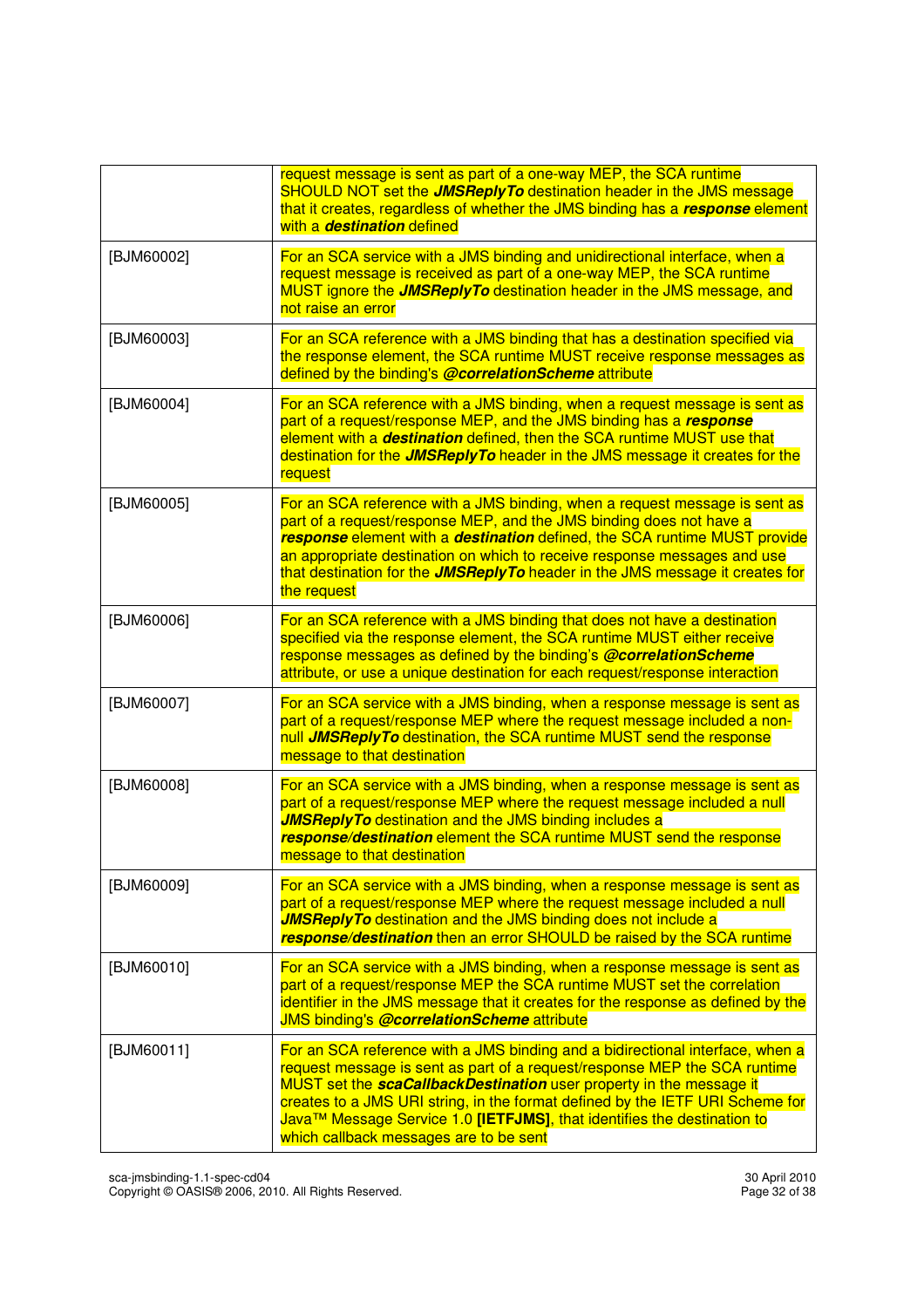| [BJM60012] | For an SCA reference with a JMS binding and bidirectional interface, when a<br>request message is sent as part of a one-way MEP the SCA runtime MUST<br>set the destination to which callback messages are to be sent as the<br><b>JMSReplyTo destination in the message it creates</b> |
|------------|-----------------------------------------------------------------------------------------------------------------------------------------------------------------------------------------------------------------------------------------------------------------------------------------|
| [BJM60013] | For an SCA reference with a JMS binding and bidirectional interface, when a<br>request message is sent as part of a request/response MEP, the SCA runtime<br>MUST set the <b>JMSReplyTo</b> header in the message it creates as described in<br>section 6.2                             |
| [BJM60014] | For an SCA reference with a JMS binding and bidirectional interface, the SCA<br>runtime MUST identify the callback destination from the reference's callback<br>service binding if present, or supply a suitable callback destination if not<br>present                                 |
| [BJM60015] | For an SCA service with a JMS binding, when a callback request message is<br>sent for either a one-way or request/response MEP, the SCA runtime MUST<br>send the callback request message to the callback destination.                                                                  |
| [BJM60016] | For an SCA service with a JMS binding, when a callback request message is<br>sent and no callback destination can be identified then the SCA runtime<br>SHOULD raise an error, and MUST throw an exception to the caller of the<br>callback operation                                   |
| [BJM60017] | For an SCA service with a JMS binding, when a callback request message is<br>sent the SCA runtime MUST set the <b>JMSReplyTo</b> destination in the callback<br>request message as defined in sections 6.1 or 6.2 as appropriate for the type<br>of the callback operation invoked      |
| [BJM60018] | SCA runtimes MUST follow the behavior described in section 6.4 and its<br>subsections when <b>binding.jms</b> is used in both the forward and callback<br>directions                                                                                                                    |

963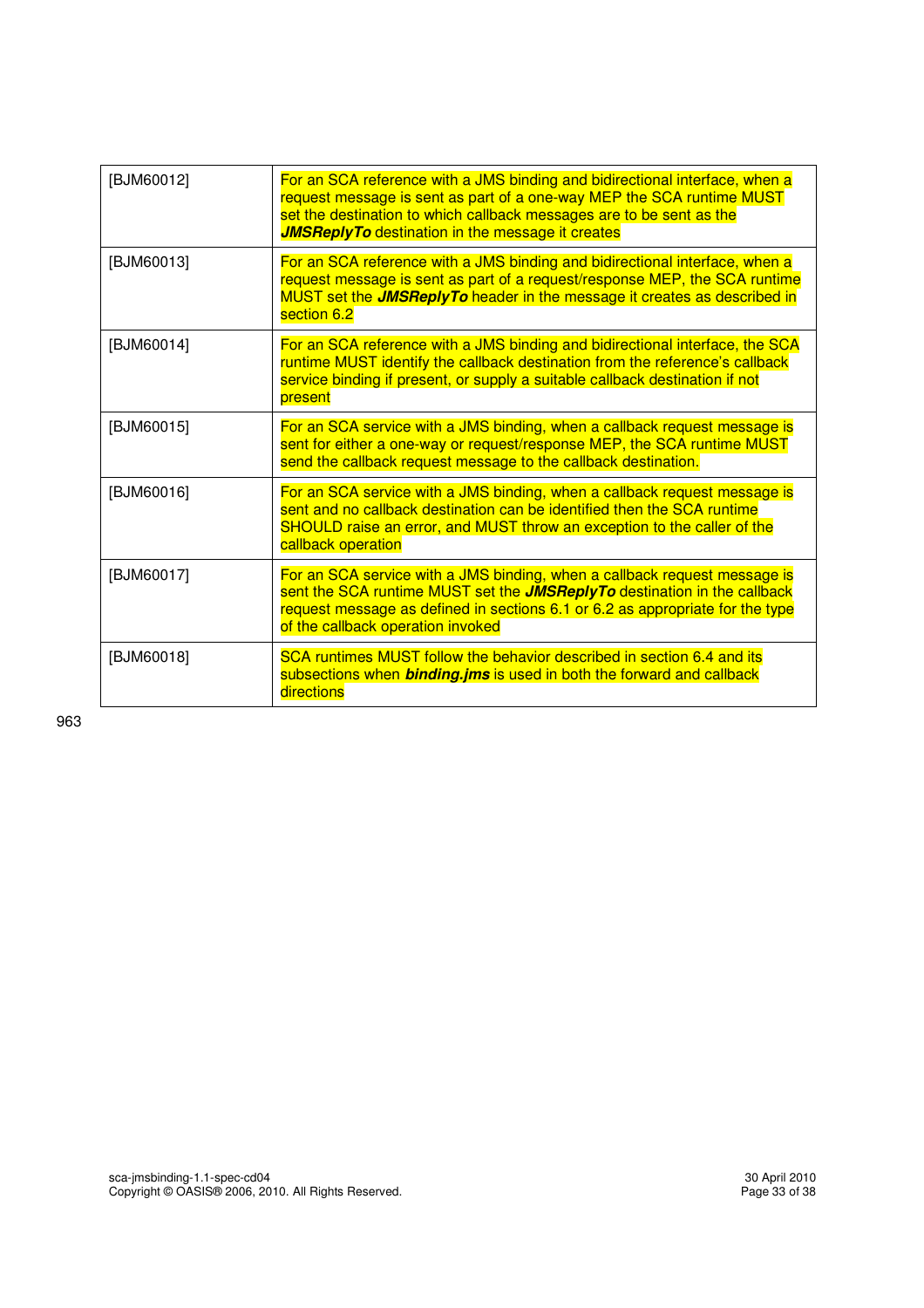# <sup>964</sup>**C. Acknowledgements**

- 965 The following individuals have participated in the creation of this specification and are gratefully<br>966 acknowledged:
- acknowledged:
- 967 **Participants:**

| <b>Participant Name</b> | <b>Affiliation</b>          |
|-------------------------|-----------------------------|
| <b>Bryan Aupperle</b>   | <b>IBM</b>                  |
| Ron Barack              | <b>SAP AG</b>               |
| Michael Beisiegel       | <b>IBM</b>                  |
| Henning Blohm           | <b>SAP AG</b>               |
| David Booz              | <b>IBM</b>                  |
| Martin Chapman          | <b>Oracle Corporation</b>   |
| Jean-Sebastien Delfino  | <b>IBM</b>                  |
| Laurent Domenech        | TIBCO Software Inc.         |
| Jacques Durand          | <b>Fujitsu Limited</b>      |
| Mike Edwards            | <b>IBM</b>                  |
| <b>Billy Feng</b>       | Primeton Technologies, Inc. |
| Nimish Hathalia         | TIBCO Software Inc.         |
| Simon Holdsworth        | <b>IBM</b>                  |
| Eric Johnson            | TIBCO Software Inc.         |
| Uday Joshi              | <b>Oracle Corporation</b>   |
| Khanderao Kand          | <b>Oracle Corporation</b>   |
| Anish Karmarkar         | <b>Oracle Corporation</b>   |
| Nickolaos Kavantzas     | <b>Oracle Corporation</b>   |
| Mark Little             | <b>Red Hat</b>              |
| Ashok Malhotra          | <b>Oracle Corporation</b>   |
| Jim Marino              | Individual                  |
| Jeff Mischkinsky        | <b>Oracle Corporation</b>   |
| Dale Moberg             | <b>Axway Software</b>       |
| Simon Nash              | Individual                  |
| Sanjay Patil            | SAP AG                      |
| <b>Plamen Pavlov</b>    | SAP AG                      |
| Peter Peshev            | SAP AG                      |
| Piotr Przybylski        | <b>IBM</b>                  |
| Luciano Resende         | <b>IBM</b>                  |
| Tom Rutt                | Fujitsu Limited             |
| Vladimir Savchenko      | <b>SAP AG</b>               |
| Scott Vorthmann         | TIBCO Software Inc.         |
| Tim Watson              | <b>Oracle Corporation</b>   |
| Owen Williams           | Avaya, Inc.                 |
| Prasad Yendluri         | Software AG, Inc.           |
|                         |                             |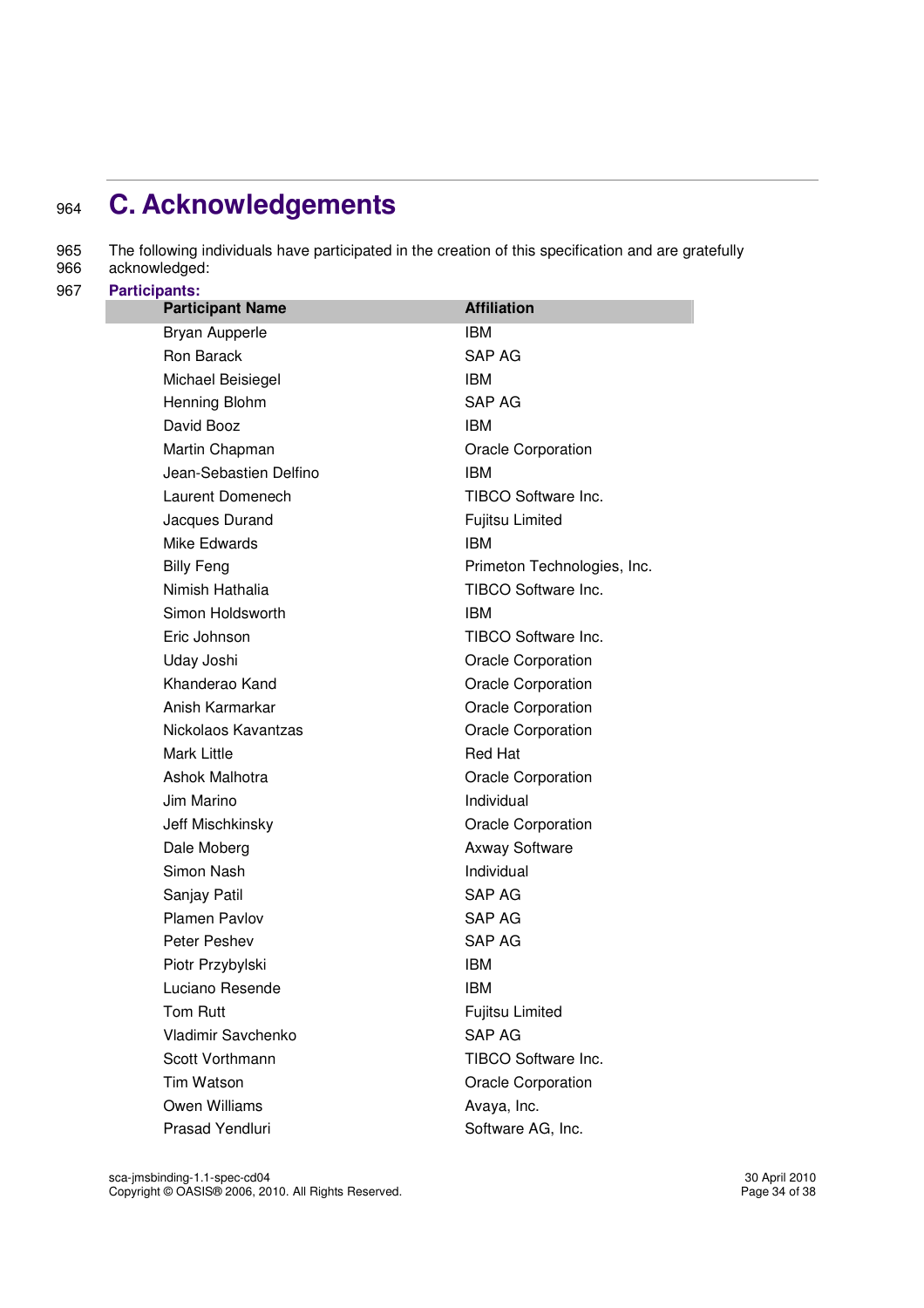# <sup>968</sup>**D. Revision History**

### 969 [optional; should not be included in OASIS Standards]

#### 970

| <b>Revision</b>  | <b>Date</b> | <b>Editor</b>    | <b>Changes Made</b>                                                                                                                                                                                                                                                                      |
|------------------|-------------|------------------|------------------------------------------------------------------------------------------------------------------------------------------------------------------------------------------------------------------------------------------------------------------------------------------|
| 1                | 2007-09-25  | Anish Karmarkar  | Applied the OASIS template + related changes<br>to the Submission                                                                                                                                                                                                                        |
| $\overline{c}$   | 2008-03-12  | Simon Holdsworth | Updated text for RFC2119 conformance<br>Updates to resolve following issues:<br><b>BINDINGS-1</b><br><b>BINDINGS-5</b><br><b>BINDINGS-6</b><br>BINDINGS-12<br>BINDINGS-14<br>BINDINGS-18<br>BINDINGS-26<br>Applied updates discussed at Bindings TC<br>meeting of 27 <sup>th</sup> March |
| 3                | 2008-06-19  | Simon Holdsworth | * Applied most of the editorial changes from<br>Eric Johnson's review                                                                                                                                                                                                                    |
| cd <sub>01</sub> | 2008-08-01  | Simon Holdsworth | Updates to resolve following issues:<br>BINDINGS-13 (JMS part)<br>BINDINGS-20 (complete)<br>BINDINGS-30 (JMS part)<br>BINDINGS-32 (JMS part)<br>BINDINGS-33 (complete)<br>BINDINGS-34 (complete)<br>BINDINGS-35 (complete)<br>BINDINGS-38 (JMS part)                                     |
| cd01-rev1        | 2008-10-16  | Simon Holdsworth | Updated text for RFC2119 conformance<br>throughout<br>Updates to resolve following issues:<br>BINDINGS-41<br>BINDINGS-46<br>BINDINGS-47                                                                                                                                                  |
| cd01-rev2        | 2008-12-01  | Simon Holdsworth | Added comments identifying those updates<br>that relate to RFC2119 language (issue 52)                                                                                                                                                                                                   |
| cd01-rev3        | 2008-12-02  | Simon Holdsworth | Final RFC2119 language updates<br>BINDINGS-52                                                                                                                                                                                                                                            |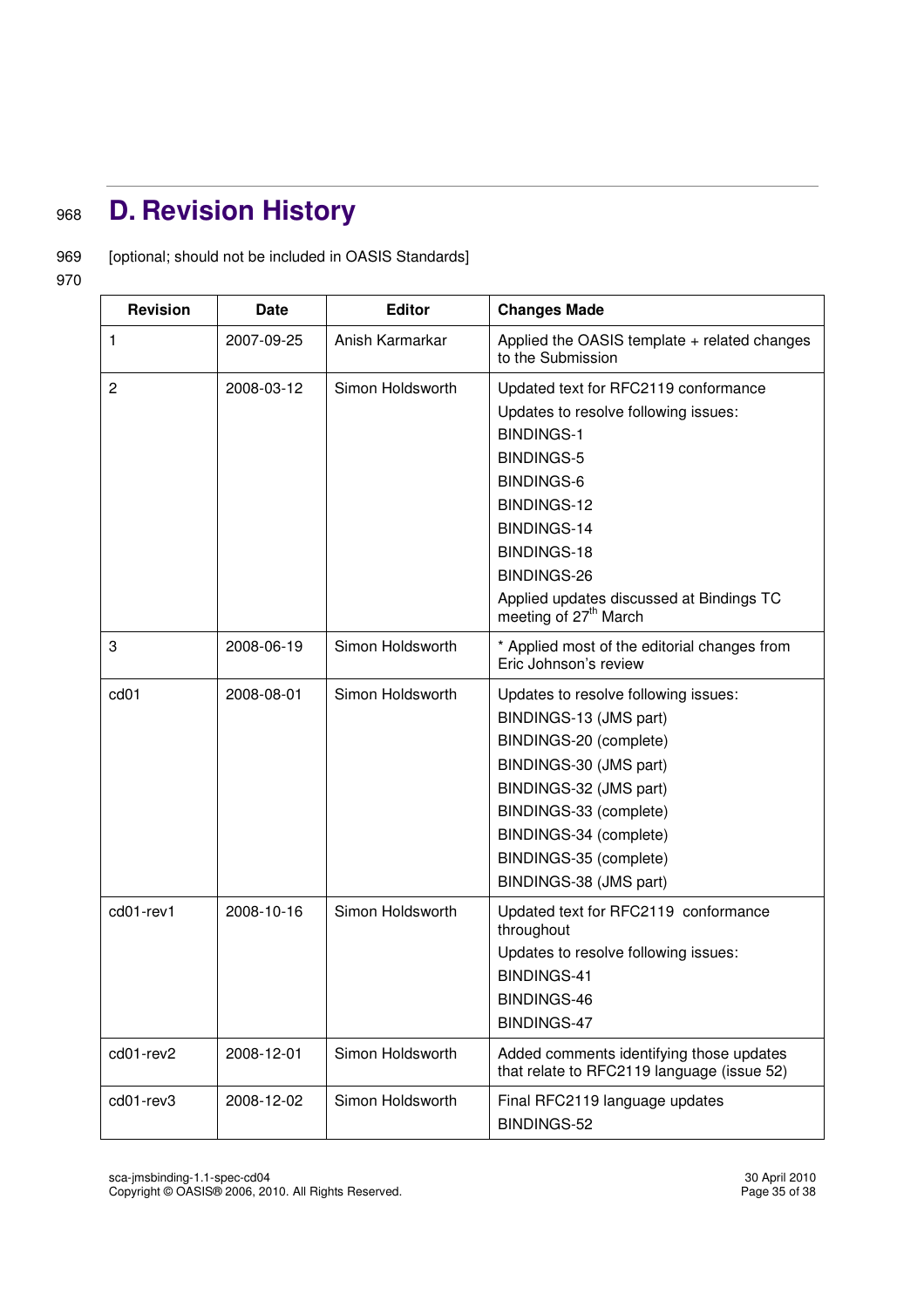| cd01-rev4        | 2009-01-09 | Simon Holdsworth | Updates to resolve following issues:<br><b>BINDINGS-7</b><br>BINDINGS-31<br>BINDINGS-40<br>BINDINGS-42<br>BINDINGS-44<br>BINDINGS-50                                                                        |
|------------------|------------|------------------|-------------------------------------------------------------------------------------------------------------------------------------------------------------------------------------------------------------|
| cd <sub>02</sub> | 2009-02-16 | Simon Holdsworth | Rename and editorial updates                                                                                                                                                                                |
| cd02-rev1        | 2009-05-22 | Simon Holdsworth | Updates to resolve issue BINDINGS-62<br>(conformance statement numbering)<br>Updated assembly namespace to 200903<br>Fixed errors in schema                                                                 |
| cd02-rev2        | 2009-05-22 | Simon Holdsworth | Updates to resolve following issues:<br>BINDINGS-39<br>BINDINGS-59<br>BINDINGS-65<br>BINDINGS-66<br>BINDINGS-67<br>BINDINGS-68<br>BINDINGS-70<br>BINDINGS-71                                                |
| cd02-rev3        | 2009-06-18 | Simon Holdsworth | Editorial concerns addressed<br>Added acknowledgements appendix                                                                                                                                             |
| cd02-rev4        | 2009-06-19 | Simon Holdsworth | Updates to resolve following issues<br>BINDINGS-74<br>Some editorial updates<br>Fixed normative statement missed in<br>application of BINDINGS-67                                                           |
| cd02-rev5        | 2009-06-24 | Simon Holdsworth | Updates to resolve following issues<br><b>BINDINGS-77</b><br>Renamed document to old form<br>Removed editorial commentary<br>Editorial fixes around external references;<br>changed all links to hyperlinks |
| cd02-rev6        | 2009-06-24 | Simon Holdsworth | Fixed application of BINDINGS-74<br>Fixed broken cross reference<br>Changed ASCII to UTF-8 in examples                                                                                                      |
| cd <sub>03</sub> | 2009-06-29 | Simon Holdsworth | Updates to resolve following issues<br>BINDINGS-80<br>BINDINGS-81                                                                                                                                           |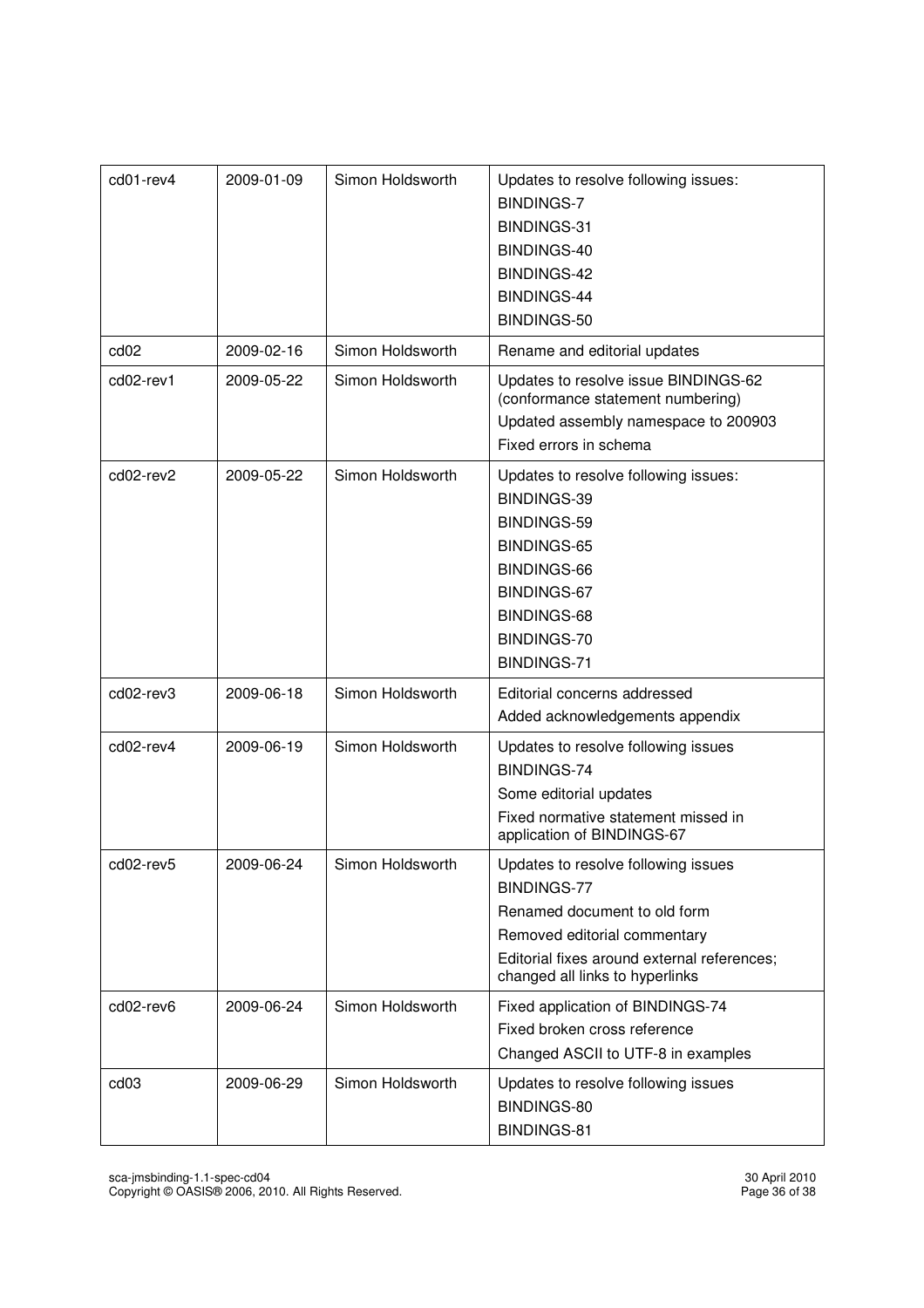| cd03-rev1 | 2010-01-24 | Simon Holdsworth | Editorial fix to XML schema name<br>Updated to resolve following issues<br>BINDINGS-48<br>BINDINGS-83<br>BINDINGS-85<br>BINDINGS-90<br>BINDINGS-93<br>BINDINGS-94<br>BINDINGS-96<br>BINDINGS-97<br>BINDINGS-98                                                                                                                                                                                                                                                                               |
|-----------|------------|------------------|----------------------------------------------------------------------------------------------------------------------------------------------------------------------------------------------------------------------------------------------------------------------------------------------------------------------------------------------------------------------------------------------------------------------------------------------------------------------------------------------|
|           |            |                  | BINDINGS-103<br>BINDINGS-108<br>BINDINGS-109<br>BINDINGS-110                                                                                                                                                                                                                                                                                                                                                                                                                                 |
| cd03-rev2 | 2010-02-12 | Simon Holdsworth | Editorial fixes to cross-references<br>Fix cd03-rev1 change to add BINDINGS-110<br>Updated to resolve following issues<br>BINDINGS-95<br>BINDINGS-104<br>BINDINGS-105<br>BINDINGS-106                                                                                                                                                                                                                                                                                                        |
| cd03-rev3 | 2010-02-17 | Bryan Aupperle   | Add captions to all diagrams                                                                                                                                                                                                                                                                                                                                                                                                                                                                 |
| cd03-rev4 | 2010-02-22 | Simon Holdsworth | Updated assembly namespace to 200912<br>Editorial updates from action items and issues<br>BINDINGS-101<br>BINDINGS-102<br>20091015-3: no change to copyright (currently<br>consistent with all other SCA specs)<br>20091015-8: removed non-normative<br>references section<br>20091015-9: cleaned up naming conventions<br>section<br>20091015-10: cleaned up some phrases that<br>used "may" or "allows"<br>20091015-12: no changes made (currently<br>consistent with all other SCA specs) |
| cd03-rev5 | 2010-03-18 | Simon Holdsworth | Fixed application of issue BINDINGS-108<br>Editorial cleanup<br>Changed assembly reference to CD05                                                                                                                                                                                                                                                                                                                                                                                           |
| cd03-rev6 | 2010-04-16 | Simon Holdsworth | Applied resolution to BINDINGS-128                                                                                                                                                                                                                                                                                                                                                                                                                                                           |